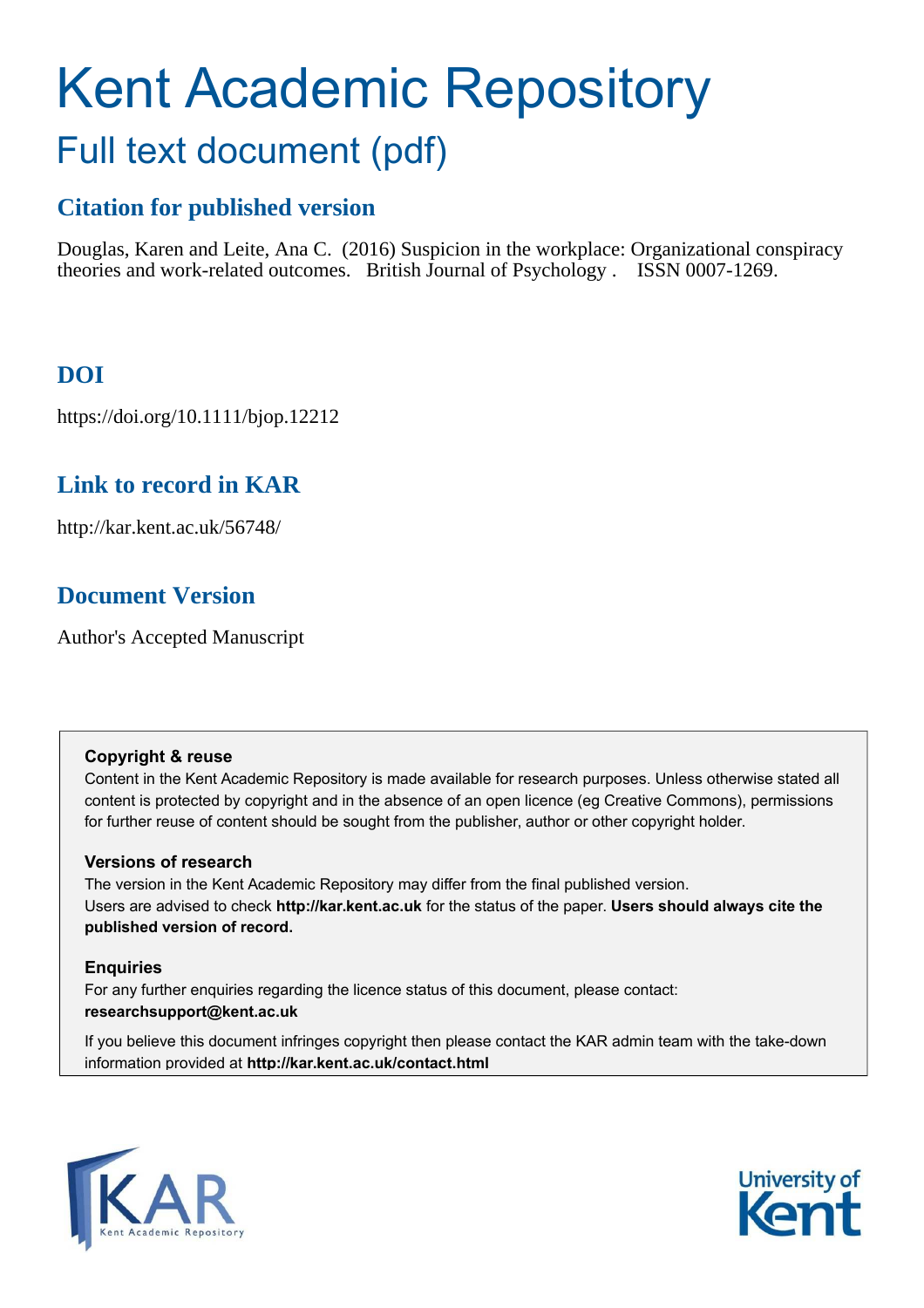# **Suspicion in the workplace: Organizational conspiracy theories and work-related outcomes**

Karen M. Douglas <sup>1</sup> and Ana C. Leite <sup>2</sup>

<sup>1</sup> University of Kent

<sup>2</sup> University of Roehampton

Word count (exc. figures/tables): 7649

\*Requests for reprints should be addressed to Karen Douglas, School of Psychology, Keynes College, University of Kent, Canterbury, CT2 7NP, United Kingdom, (e-mail: k.douglas@kent.ac.uk). The authors would like to thank the members of the Political Psychology Lab Group at the University of Kent for their valuable feedback on this paper.

British Journal of Psychology (2016).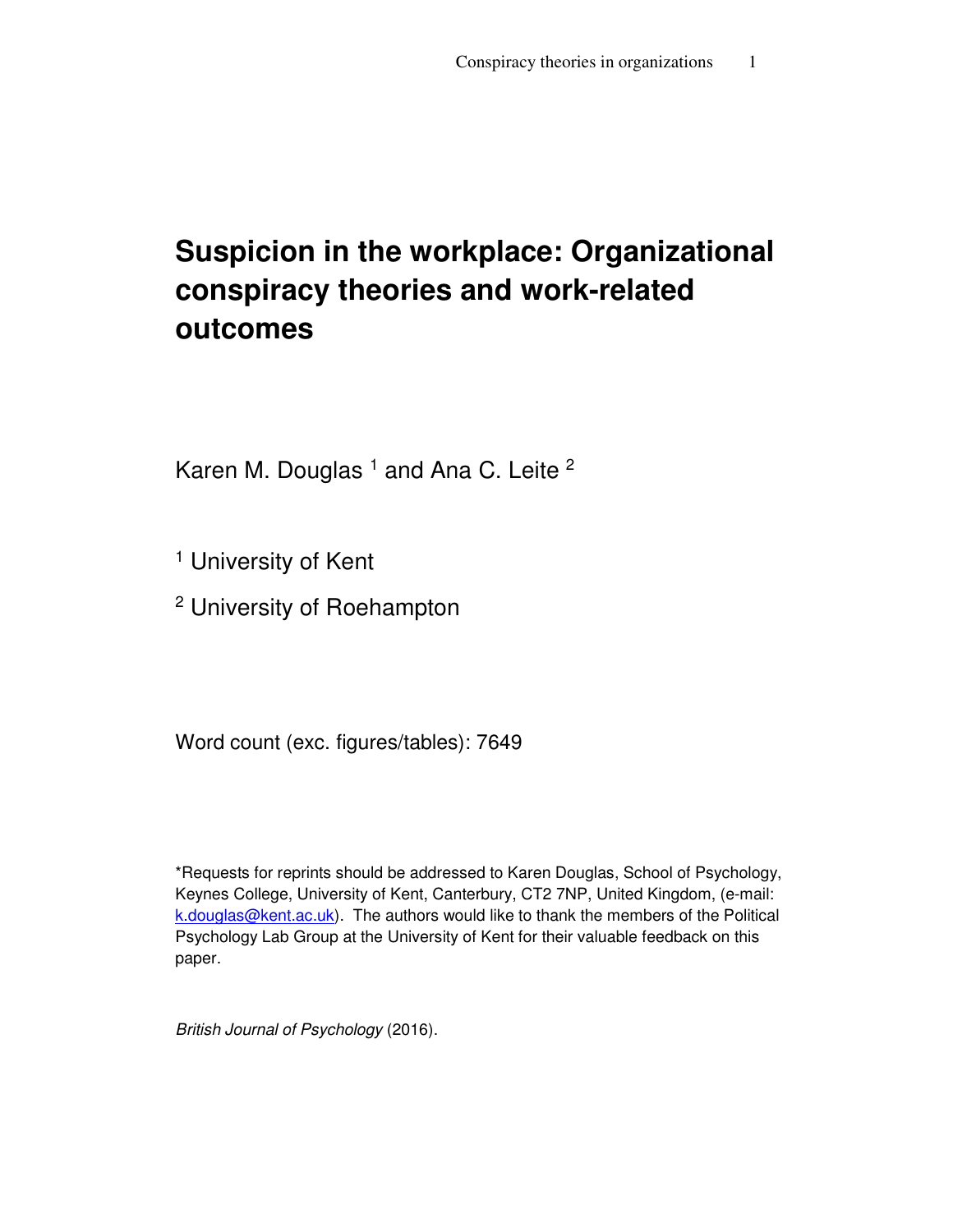#### **Abstract**

Belief in conspiracy theories about societal events is widespread and has important consequences for political, health and environmental behaviour. Little is known, however, about how conspiracy theorising affects people's everyday working lives. In the present research, we predicted that belief in conspiracy theories about the workplace would be associated with increased turnover intentions. We further hypothesised that belief in these organizational conspiracy theories would predict decreased organizational commitment, and job satisfaction. Finally, we hypothesised that these factors would mediate the relationship between organizational conspiracy theories and turnover intentions. In three studies (one correlational and two experiments, *Ns* = 209, 119, 202), we found support for these hypotheses. The current studies therefore demonstrate the potentially adverse consequences of conspiracy theorising for the workplace. We argue that managers and employees should be careful not to dismiss conspiracy theorising as harmless rumour or gossip.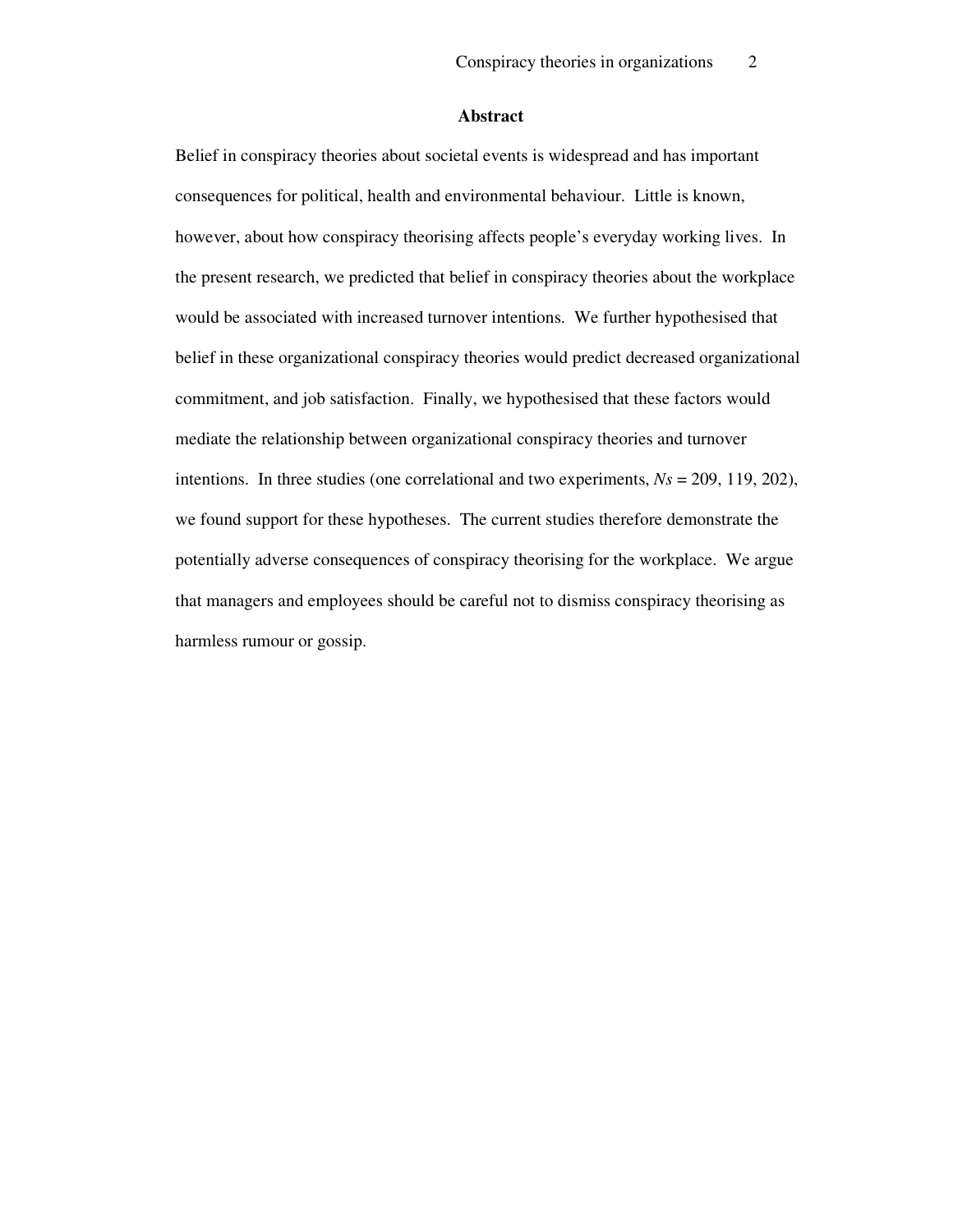# **Suspicion in the workplace: Organizational conspiracy theories and work-related outcomes**

Conspiracy theories explain events as the result of secret, deliberate actions and cover ups at the hands of malicious and powerful groups (Goertzel, 1994; McCauley  $\&$ Jacques, 1979; Sunstein & Vermeule, 2009). For example, well-known conspiracy theories propose that the 9/11 attacks were an 'inside job' (Wood & Douglas, 2013, 2015), and that people are being lied to about the reality of climate change (Douglas & Sutton, 2015; Lewandowsky, Oberauer & Gignac, 2013). It seems that conspiracy theories have always been popular (Uscinski & Parent, 2014), and presently over 50% of people believe at least one conspiracy theory (Oliver & Wood, 2014). Whilst research to date has focused on conspiracy theories about larger societal events, some scholars argue there is such a thing as a *conspiratorial mindset* that is endemic to human life (Imhoff & Bruder, 2014). Informed by this perspective, the present research examines the potential implications of conspiracy theorising in the ubiquitous, everyday setting of the workplace.

#### **Psychology of conspiracy theories**

Recent years have seen a growing interest in the psychological factors associated with conspiracy belief (see Bilewicz, Cichocka & Soral, 2015 for an overview). For example, conspiracy belief has been linked to distrust in authority, cynicism (Abalakina-Paap, Stephan, Craig & Gregory, 1999; Swami, Chamorro-Premuzic & Furnham, 2010), Machiavellianism (Douglas & Sutton, 2011), collective narcissism (Cichocka, Marchlewska, Golec de Zavala & Olechowski, in press), and a tendency to attribute agency and intentionality where it is unlikely to exist (Douglas, Sutton, Callan, Dawtry & Harvey, 2016). Conspiracy theories are said to thrive under conditions of powerlessness (Whitson & Galinsky, 2008) and uncertainty (van Prooijen & Jostmann, 2013).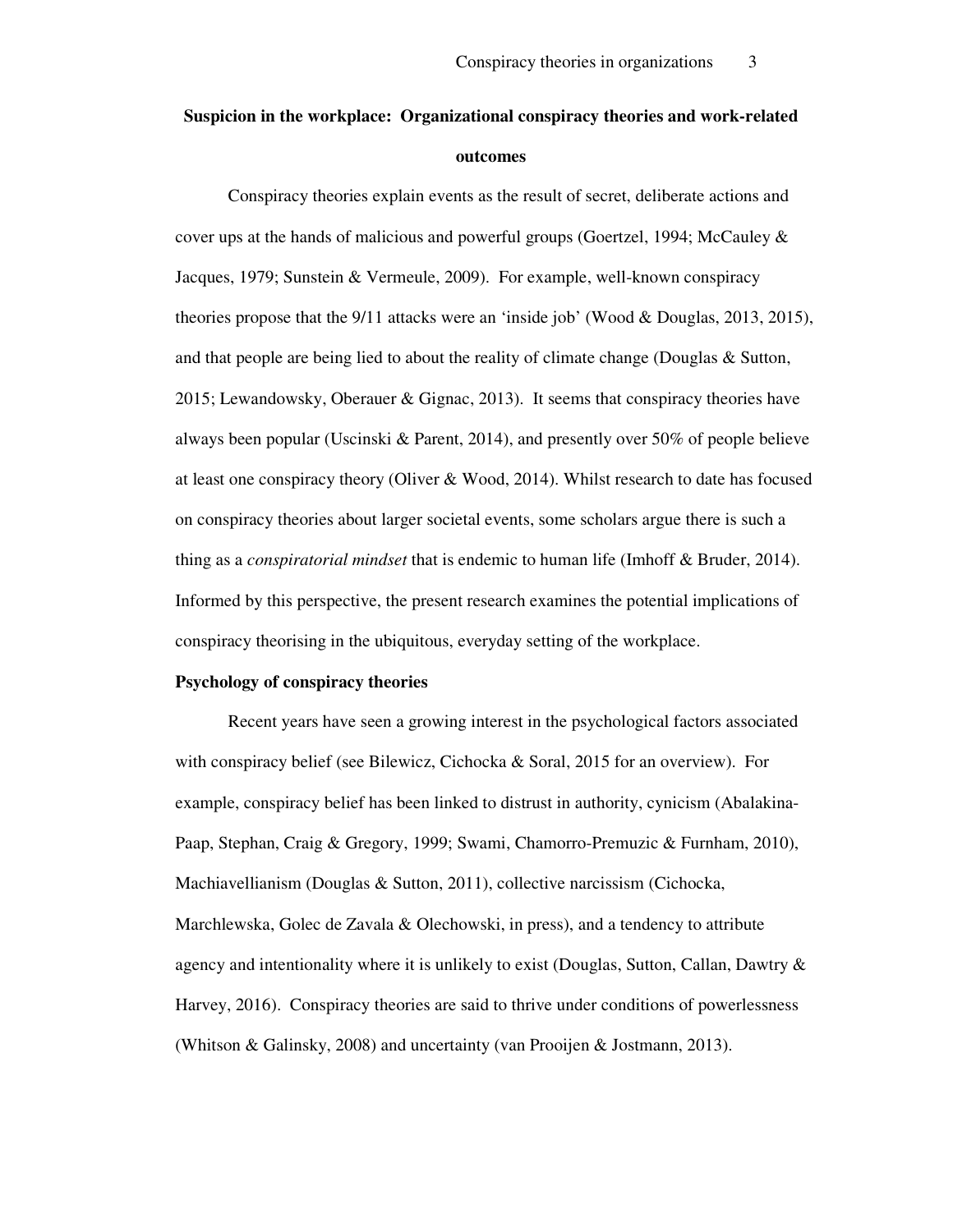Psychologists have also begun to consider what some of the potential consequences of conspiracy theories might be. In particular, whilst conspiracy theories may allow individuals to question social hierarchies and require elites be more transparent (e.g., Clarke, 2002; Fenster, 1999; Swami & Coles, 2010), recent empirical findings suggest that they may have important negative societal consequences. These include discouraging people from voting (Jolley & Douglas, 2014a), having their children vaccinated (Jolley & Douglas, 2014b), using contraception (Bird & Bogart, 2003; Bogart & Thorburn, 2006), and engaging in climate-friendly behaviours (Jolley & Douglas, 2014a; see also Douglas & Sutton, 2015; Douglas, Sutton, Jolley & Wood, 2015). These effects may occur without people's awareness, since people are persuaded by conspiracy theories even when they perceive their beliefs to have been unchanged (Douglas and Sutton, 2008). It is therefore becoming clear that conspiracy theories cannot be dismissed as trivial notions that affect the lives of only a small handful of individuals and marginalised communities. However, whilst scholars have made progress in understanding the broader societal consequences of conspiracy belief, little is known about how conspiracy theories might affect people's day-to-day working life. We argue that, in addition to their influences on wider society, conspiracy theories may also have important and potentially detrimental consequences in the workplace.

#### **Organizational conspiracy theories**

We define *organizational conspiracy theories* as notions that powerful groups (e.g., managers) within the workplace are acting in secret to achieve some kind of malevolent objective. For example, managers may deliberately conspire to hire a preferred candidate for a job, or work together to have an employee fired. We differentiate organizational conspiracy theories from various associated concepts. Specifically, rumour and gossip more often implicate individuals than groups and do not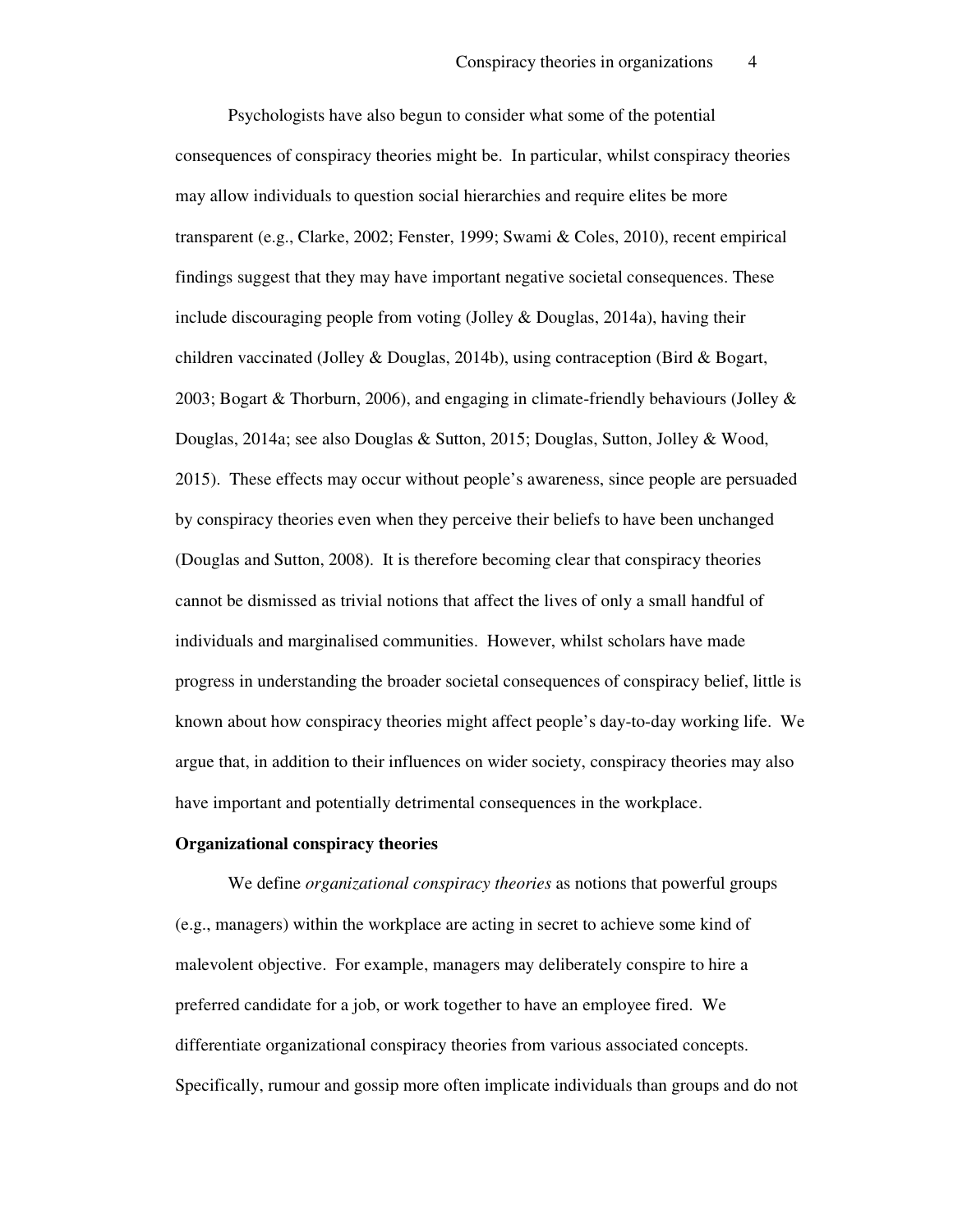necessarily allege conspiracies *between* individuals (Allport & Postman, 1947; DiFonzo & Bordia, 2007). General mistrust, whilst correlated with conspiracy belief about societal events (e.g., Goertzel, 1994) refers to broader negative feelings about individuals or groups rather than specific allegations of dishonesty and wrongdoing by groups. Like general conspiracy beliefs, organizational conspiracy beliefs may also thrive under conditions of powerlessness (Whitson & Galinsky, 2008) and uncertainty (van Prooijen & Jostmann, 2013). Specifically, in situations where workers lack control (e.g., have little responsibility, or little control over their duties) or under conditions of uncertainty (e.g., new management, concern about the motives of managers), organizational conspiracy theories may prosper.

What effects are such organizational conspiracy theories likely to have on the workplace? Our investigation focuses on one of the most important outcomes for organizations – *employee turnover*. Turnover represents a significant challenge to organizations and can be very costly, resulting in financial losses associated with training employees who opt to leave, associated recruitment and other administrative costs (Cascio, 2006; Shaw, Gupta, & Delery, 2005; Weisberg & Kirschenbaum, 1991) as well as the potentially disastrous loss of valuable individuals. Turnover can also affect organizational performance outcomes, including customer service, profits and revenues (Hancock, Allen, Bosco, McDaniel, & Pierce, 2013). Given the difficulty of studying the causes of actual turnover, and considering that turnover intentions are strongly correlated with actual turnover (Steel & Ovalle, 1984), research has primarily focused on the measurement of *turnover intentions* (e.g., Randsley de Moura, Abrams, Retter, Gunnarsdottir, & Ando, 2009; Van Dick et al., 2004). We argue that conspiracy theorising may influence such intentions. Specifically, workers may be more likely to consider leaving their organization to the extent that they view it as a negative place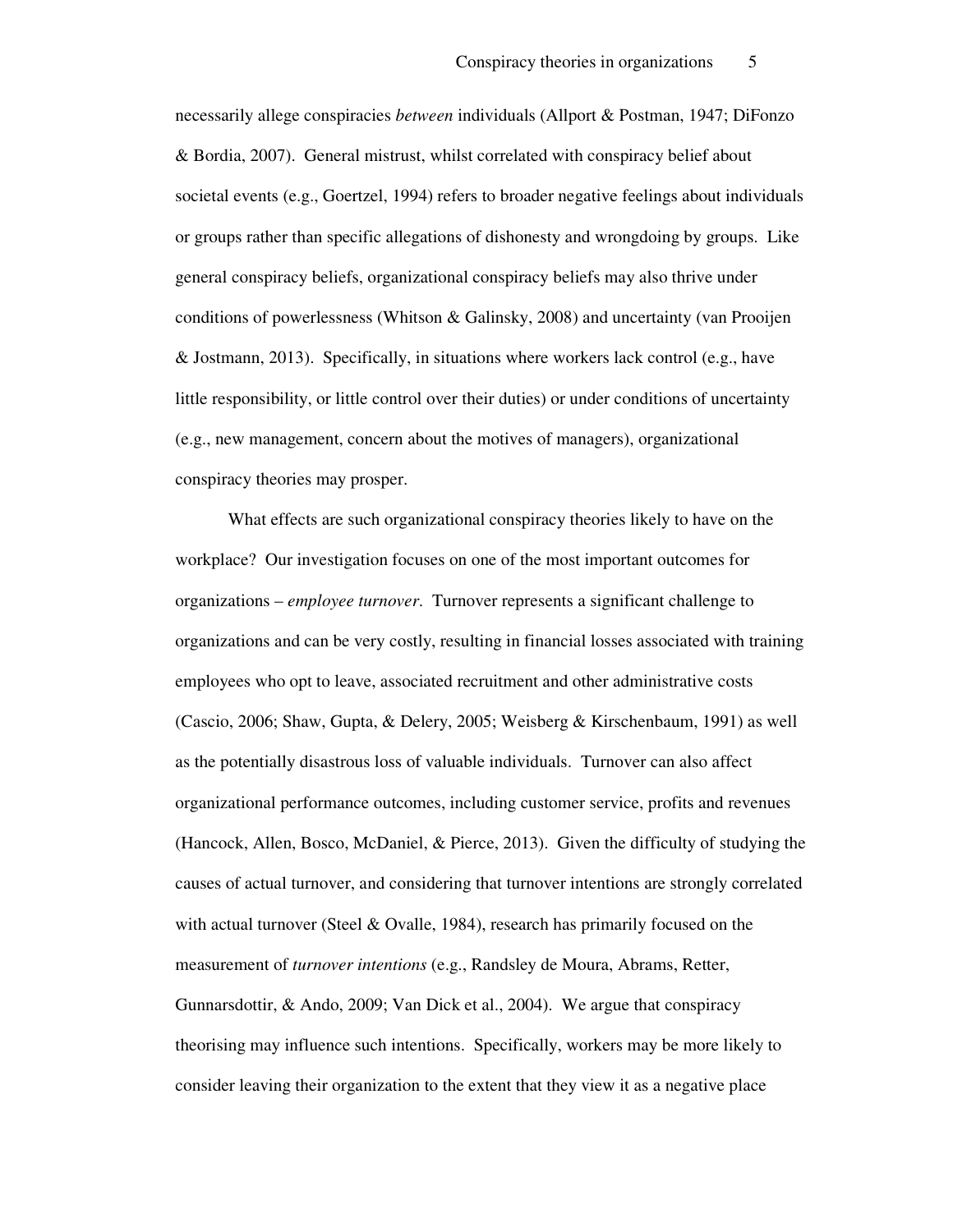where groups act secretly and maliciously in the pursuit of their own selfish interests. Indeed, some recent research shows support for this idea, demonstrating that belief in workplace-related conspiracies – as a result of despotic or laissez-faire leadership – is associated with turnover intentions (van Prooijen & de Vries, in press).

As yet, however, much is unknown about the relationship between conspiracy theorising in organizations and workers' intentions to leave their workplace. Specifically, because previous research used a correlational design (van Prooijen & de Vries, in press), it has not yet established whether, as we reason in this paper, organizational conspiracy belief leads to increased turnover intentions, or if one's intention to leave the workplace reinforces or heightens conspiracy belief. Further, we know little about the precise mechanism(s) that link these two variables. In the present research, we therefore explicitly examine *how* conspiracy belief may affect psychological ties to the organization. To do so, we investigate the roles of three variables that have been found to either directly or indirectly predict turnover intentions – organizational identification (Randsley de Moura et al., 2009; Van Dick et al., 2004), organizational commitment (Schwepker, 2001; van Prooijen & de Vries, in press), and job satisfaction (Randsley de Moura et al., 2009; Schwepker, 2001; Van Dick et al., 2004).

#### **Organizational identification**

*Organizational identification* refers to individuals' self-definition as members of a particular organization (Ashforth & Mael, 1989; Mael & Ashforth, 1995). Organizational identification has been found to uniquely predict organizational outcomes (e.g., Abrams & Randsley de Moura, 2001; Ouwerkerk, Ellemers, & De Gilder, 1999; Haslam, Postmes, & Ellemers, 2003) and attitudes and behaviors at work (Lee, Park, & Koo, 2015; Riketta, 2005). For example, it has been associated with workers' wellbeing (Wegge, Van Dick, Fisher, Wecking, & Moltzen, 2006; Van Dick, 2004), performance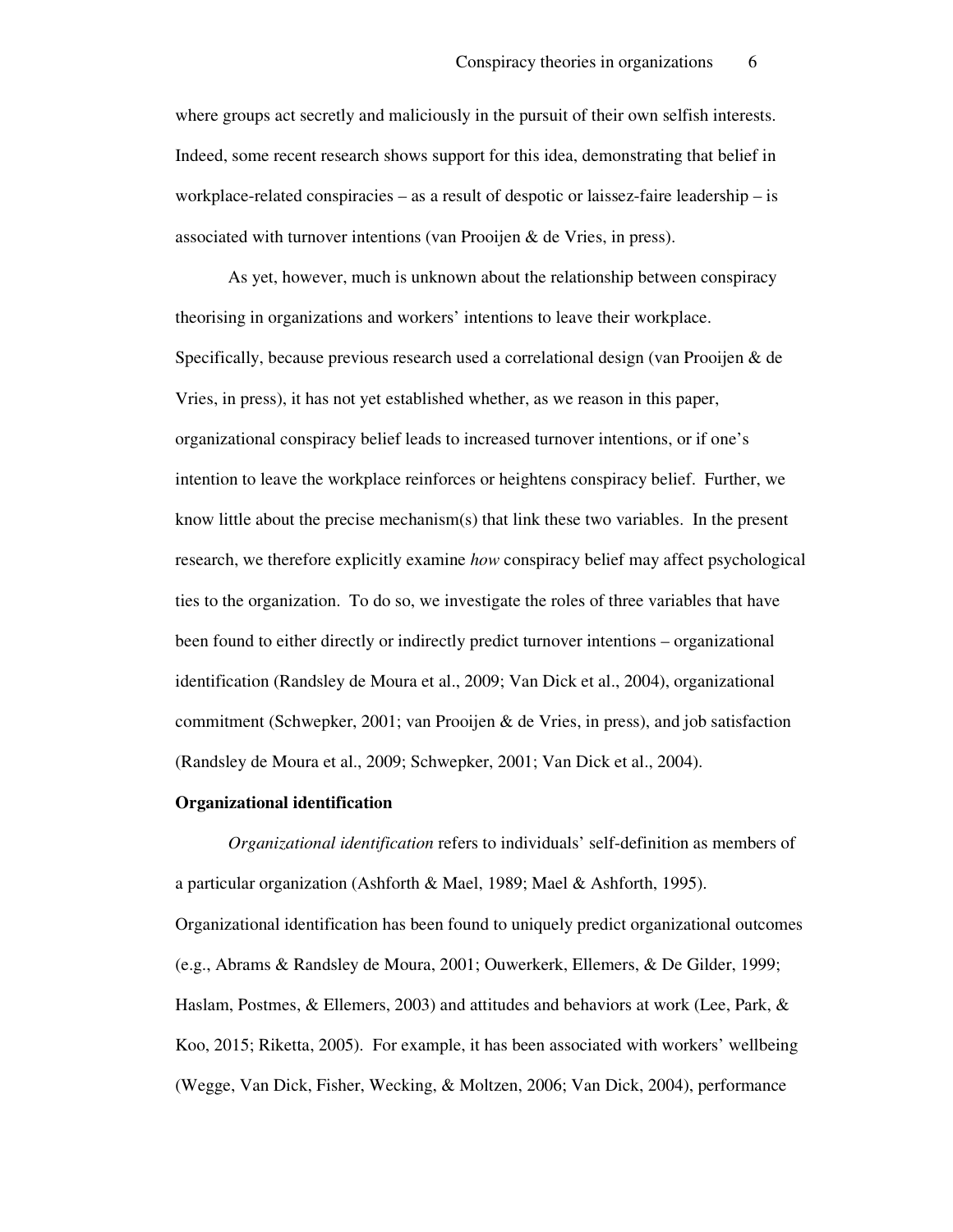(Lee et al., 2015; Van Dick, 2004), and, most relevant to the current investigation, turnover intentions (Mael & Ashforth, 1995; Van Dick, 2004).

We argue that organizational conspiracy theories will decrease organizational identification. If an organization is riddled with perceptions of conspiracy, such as beliefs that managers are deliberately trying to harm employees, this is likely to weaken the importance of the organization to the individual and reduce the positive self-esteem they derive from it. Research has shown that self-esteem and identification are positively influenced by receiving procedural justice from a group (Tyler, Degoey & Smith, 1996). It is therefore unlikely that employees will positively identify with a workplace where conspiracies are perceived to occur. Since existing research links organizational conspiracy belief with turnover intentions (van Prooijen & de Vries, in press), and organizational identification with increased turnover intentions (Abrams, Ando, & Hinkle, 1998; Mael & Ashforth, 1995; Randsley de Moura et al., 2009; Van Dick et al., 2004), it is reasonable to test the idea that organizational identification may mediate the relationship between organizational conspiracy belief and turnover intentions.

#### **Organizational commitment**

Similarly, *organizational commitment* can be understood as the psychological link people have to the organization (Meyer, Becker, & Van Dick, 2006; Porter, Steers, Mowday, & Boulian, 1974; Schwepker, 2001). Commitment is commonly associated with the extent to which employees' behaviour is aligned with their organizations' interests and goals (Porter et al., 1974). That is, committed individuals often believe in and accept the organization's goals and values, are willing to put in a great deal of effort on behalf of the organization, and are motivated to continue to be part of the organization (Porter et al., 1974). Research suggests that commitment is also a significant predictor of turnover intentions (e.g., Eby, Freeman, Rush & Lance, 1999; Loi, Hang-yue, & Foley,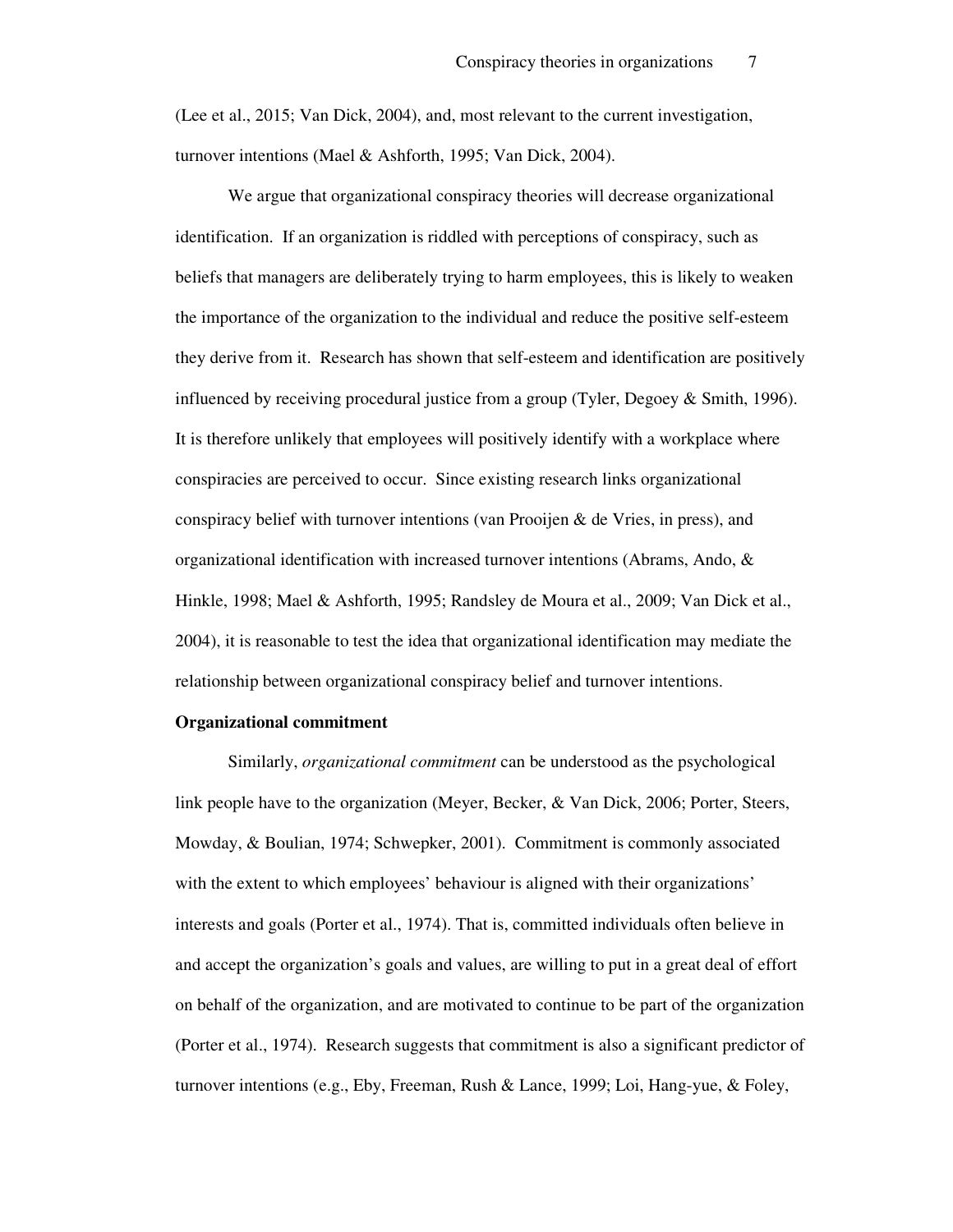2006; Mathieu & Zajac, 1990; Meyer & Allen, 1997; Meyer, Stanley, Herscovitch, & Topolnytsky, 2002; Schwepker, 2001).

Further, van Prooijen and de Vries (in press) found that organizational commitment was associated with belief in workplace-related conspiracies and that it mediated the association between organizational conspiracy belief and turnover intentions. It remains to be seen whether organizational conspiracy belief exerts a causal influence on organizational commitment. There is some evidence from previous research to suggest that this may be the case. Specifically, Jolley and Douglas (2014a) showed that conspiracy theories concerning the government weakened political engagement by generating feelings of powerlessness and uncertainty. It is reasonable to suggest that the same processes may occur at the more specific social level of the organization. Like political engagement, organizational commitment entails willingness to act on behalf of the interests of the collective.

#### **Job satisfaction**

*Job satisfaction* is the evaluation that employees make of their job and includes their attitudes to specific aspects of the job (van Dick et al., 2004). Research has found that, like organizational identification and organizational commitment, job satisfaction is associated with turnover intentions, and that more satisfied workers are less likely to want to leave their jobs (Eby et al., 1999; Hom & Kinicki, 2001; Randsley de Moura et al., 2009; Schwepker, 2001; Van Dick et al., 2004).

Like organizational identification and organizational commitment, we argue that organizational conspiracy theories will decrease job satisfaction. A perceived climate of conspiracy, or specific beliefs that groups are conspiring against employees, are likely to lead to disappointment and dissatisfaction in the job, or at least with specific aspects of the job. Since job satisfaction is a robust predictor of turnover intentions, it is reasonable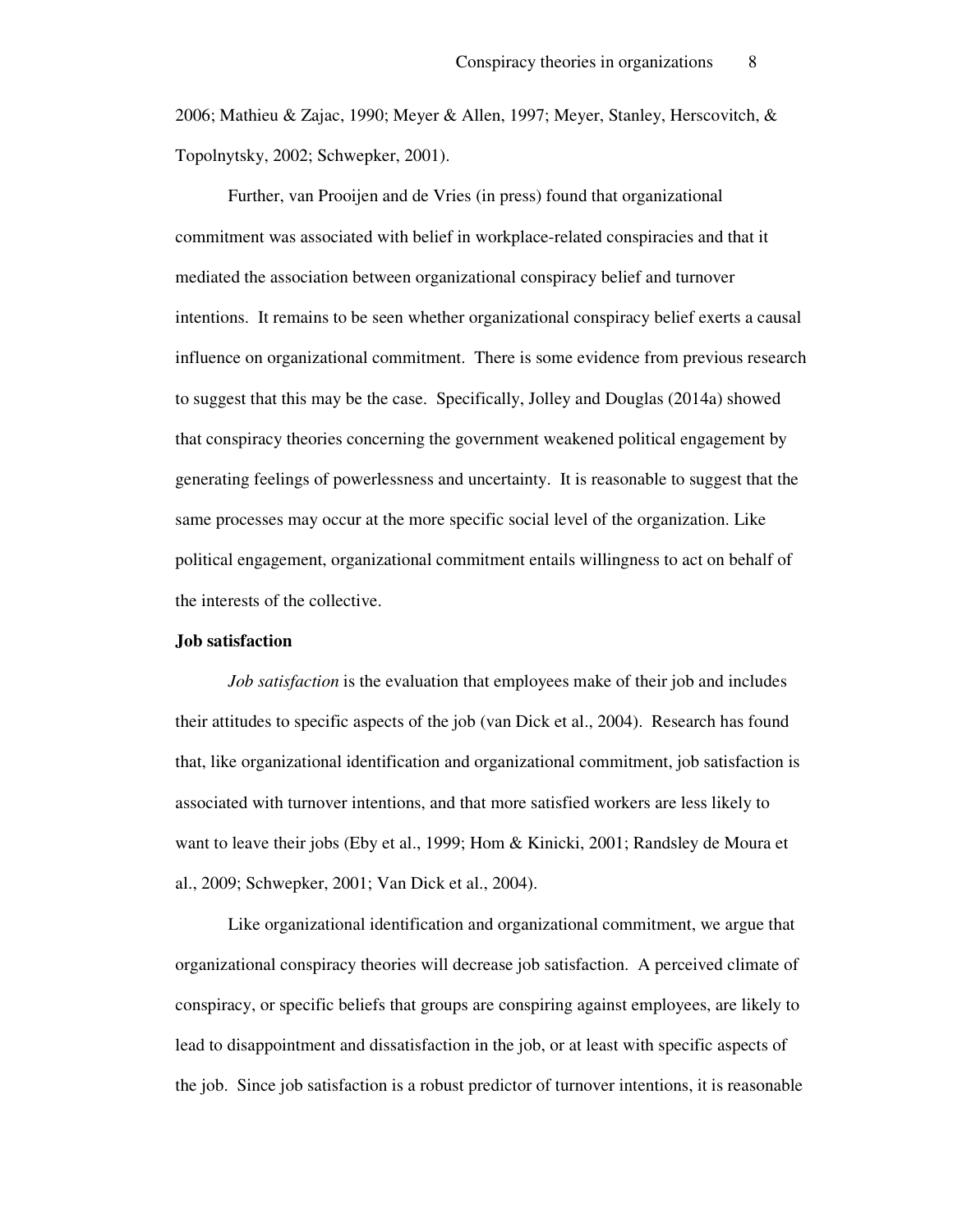to suggest that job satisfaction may also mediate the relationship between organizational conspiracy belief and turnover intentions.

#### **The present research**

 This research tests the overarching hypothesis that organizational conspiracy theories will increase turnover intentions. We also examined *how* organizational conspiracy beliefs may affect people's psychological ties to the organization. In Study 1, we measured workers' belief in organizational conspiracy theories, and turnover intentions, and also tested the potential mediating roles of organizational identification, organizational commitment, and job satisfaction. In Study 2, we experimentally manipulated the nature of the organizational climate (positive vs. negative) to induce organizational conspiracy belief, and compared turnover intentions across the two conditions, examining the same potential mediators as in Study 1. Finally, in Study 3, we directly manipulated exposure to organizational conspiracy theories (vs. control) and compared turnover intentions across the two conditions, examining the same potential mediators as in Studies 1 and 2.

#### **Study 1**

 This study first aimed to corroborate the finding that organizational conspiracy belief is correlated with turnover intentions (see van Prooijen & de Vries, in press). Going further, we also tested the mechanisms that may be responsible for this association. We reasoned that the relationship between organizational conspiracy belief and turnover intentions could be mediated by organizational identification, organizational commitment, and job satisfaction. Unlike previous work, we also aimed to rule out that the effect can simply be explained by a more general tendency toward conspiratorial thinking, that is, by individuals' tendency to believe in conspiracies in general that are not necessarily related to the workplace (e.g., conspiracy theories surrounding 9/11 and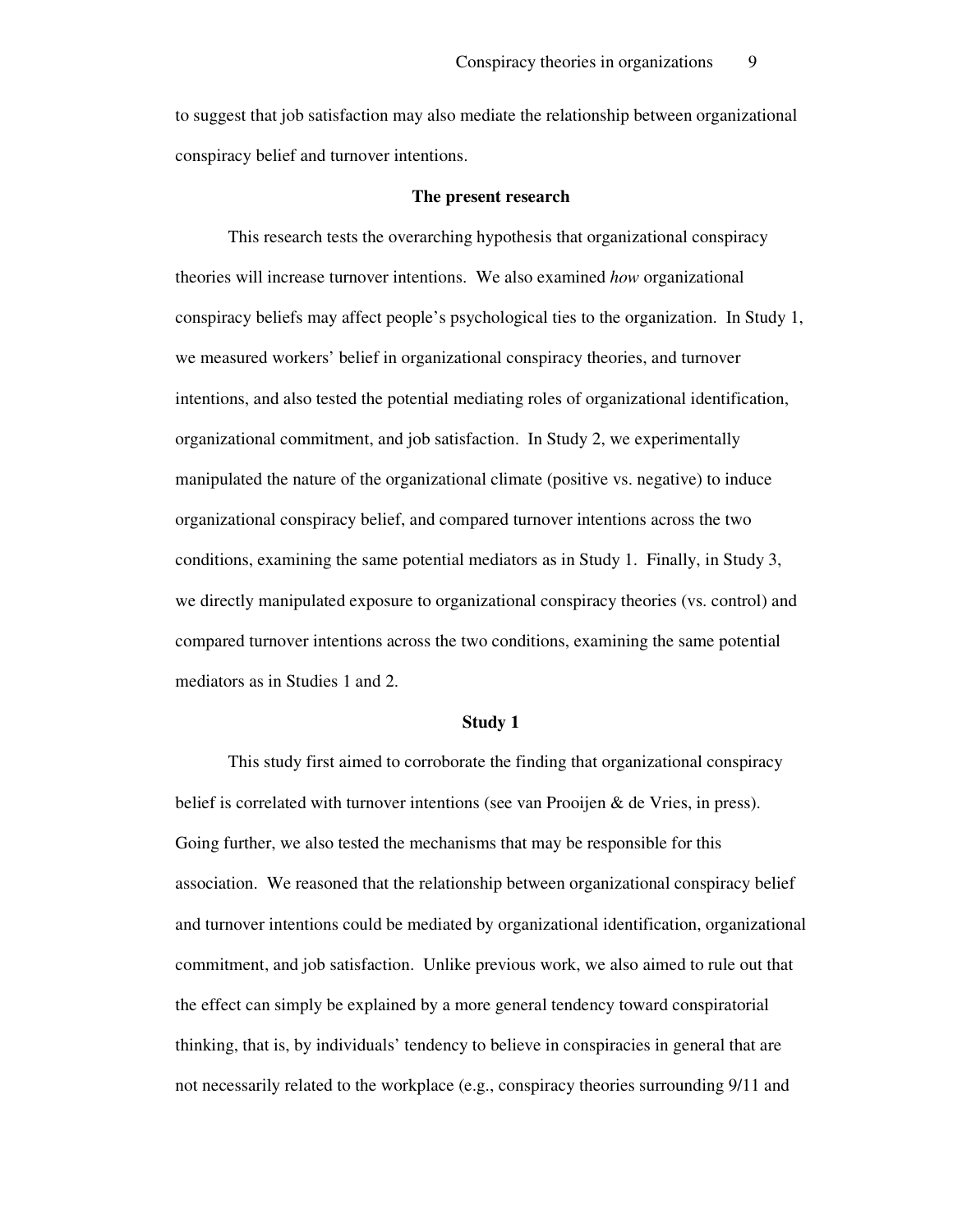climate change). Whilst organizational and general conspiracy belief should be significantly related to each other according to the well-established finding that belief in one conspiracy theory tends to predict belief in others (Goertzel, 1994; Swami, Coles, Stieger, Pietschnig, Furnham, Rehim & Voracek, 2011; Wood, Douglas & Sutton, 2012), there is no reason to expect that general conspiracy belief would predict organizational outcomes. We expect organizational conspiracy belief to make a unique contribution in explaining organizational outcomes and therefore, organizational conspiracy belief should predict organizational outcomes whilst controlling for general conspiracy belief.

#### **Method**

#### **Participants and design**

Two hundred and nine MTurk workers completed an online questionnaire (74 women, 122 men, 1 transgender, 12 unreported,  $M_{\text{age}} = 35.27$ ,  $SD = 11.05$ ). Further participant characteristics for all three studies are given in the online supporting materials. They were each paid US \$0.75. The design of the study was correlational. The predictor variable was belief in organizational conspiracy theories and the dependent variable was turnover intentions. The proposed mediators were organizational identification, organizational commitment, and job satisfaction. We also included an established measure of belief in other conspiracy theories (Douglas et al., 2016). <sup>1</sup>

#### **Materials and procedure**

 $\overline{a}$ 

 The questionnaire was designed and administered using the Qualtrics questionnaire design software. Participants were first presented with an information page where they were asked to give their informed consent. They were asked to only

<sup>&</sup>lt;sup>1</sup> The current study was part of a larger-scale investigation including measures for another project, such as intention to engage in unethical workplace behaviour, and demographic factors. These variables were not analysed as part of the current study.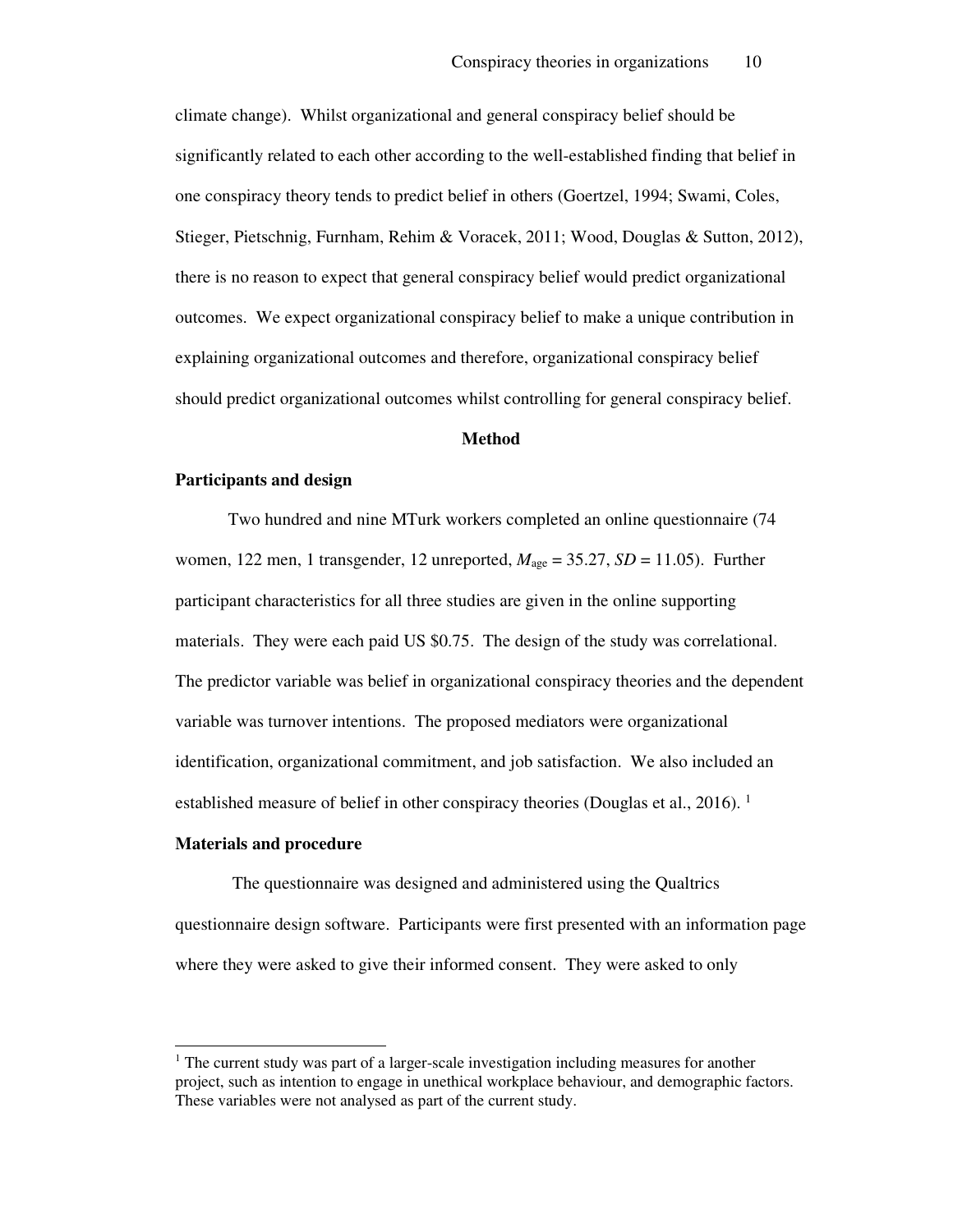complete the questionnaire if they were currently employed in either a full-time or parttime position and whilst answering the questions, they were asked to think about their current workplace. They then completed a series of scales in a random order.

#### *Belief in organizational conspiracy theories*

 Participants were asked to read seven statements related to conspiracies within their workplace (e.g., "A small group of people makes all of the decisions to suit their own interests"; "A small group of people secretly manipulates events"; 1 = *strongly disagree,*  $7 =$  *strongly agree;*  $\alpha = .93$ ; see online supporting materials).

#### *Organizational identification*

 Participants read six statements adapted from Edwards and Peccei (2007) related to their level of identification with their workplace (e.g., "What my workplace stands for is important to me"; "I feel strong ties with my workplace"; 1 = *strongly disagree,* 7 = *strongly agree;*  $\alpha$  *= .96).* 

#### *Organizational commitment*

 Participants read 16 statements from Allen and Meyer (1990) related to their affective and normative commitment to the workplace (e.g., "I would be happy to spend the rest of my working life in my workplace"; "I do not feel like 'part of the family' in my workplace" (reverse scored);  $1 =$  *strongly disagree*,  $7 =$  *strongly agree*;  $\alpha = .91$ ). *Job satisfaction* 

Participants read seven statements from Randsley de Moura et al. (2009) concerning satisfaction with various aspects of their jobs (e.g., "Your work in general"; "Your opportunities for advancement";  $1 = \text{very dissatisfied}$ ,  $5 = \text{very satisfied}$ ;  $\alpha = .89$ ). *Turnover intentions* 

Participants were asked three questions related to their intention to leave their current position (Mitchell, Holton, Lee, Sablynski & Erez,  $2001$ ) – "Do you intend to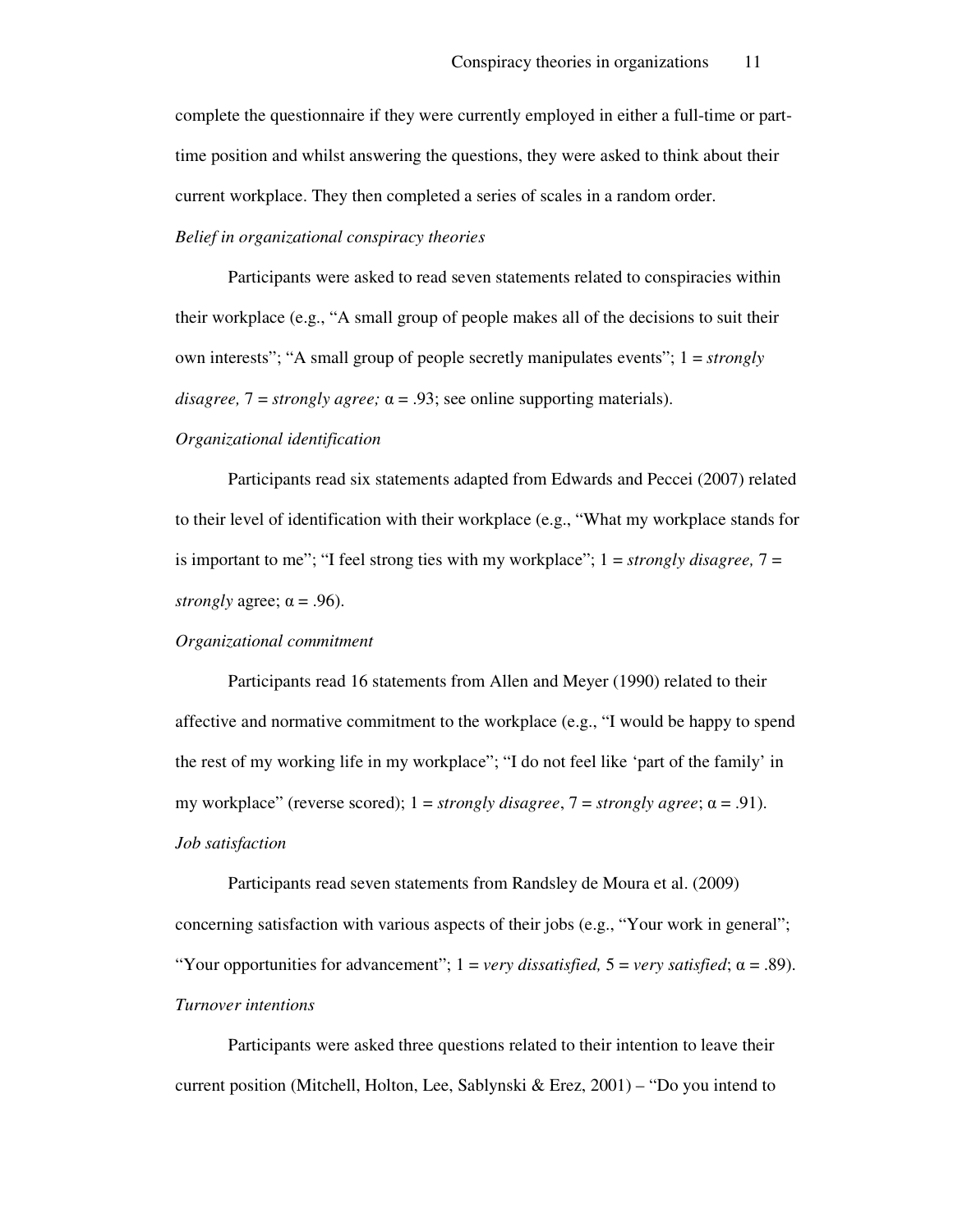leave your job in the next 12 months?" (1 = *not at all*, 5 = *very much*), "How strongly do you feel about leaving your job within the next 12 months?" ( $1 = not \, very \, strongly, 5 =$ *very strongly*), and "How likely is it that you will leave your job in the next 12 months?  $(1 = \text{very unlikely}, 5 = \text{very likely})$ . These items were summed to form a scale ( $\alpha = .94$ ). *Belief in other conspiracy theories* 

 To measure general conspiracy belief, participants read seven statements related to well-known conspiracy theories relevant to an American sample (Douglas et al., 2016; "Scientists are creating panic about climate change because it is in their interests to do so"; "The attack on the Twin Towers was not a terrorist action but a governmental plot"; 1 = *strongly disagree*,  $7 =$  *strongly agree*;  $\alpha = .86$ ). At the completion of the questionnaire, participants were debriefed, thanked and paid.

#### **Results and discussion**

Means, standard deviations, and correlations for all measures are presented in Table 1. As expected, organizational conspiracy belief was significantly correlated with all of the organizational outcomes and turnover intentions.

Testing our hypotheses, we found the predicted relationship between organizational conspiracy belief and turnover intentions,  $\beta = .393$ ,  $t(196) = 5.96$ ,  $p <$ .001. We proceeded to test whether this was mediated by organizational identification, organizational commitment, and job satisfaction. Belief in general conspiracy theories was significantly correlated with turnover intentions (but not any of the other organizational outcomes), and we included this variable as a covariate. Bootstrapped mediation analyses (10,000 resamples) examined the indirect effect of organizational conspiracy belief on turnover intentions via the predicted mediators using the PROCESS macro for SPSS (model 4; see Hayes, 2013). Bootstrapping procedures have several advantages over traditionally used parametric approaches such as regression. They make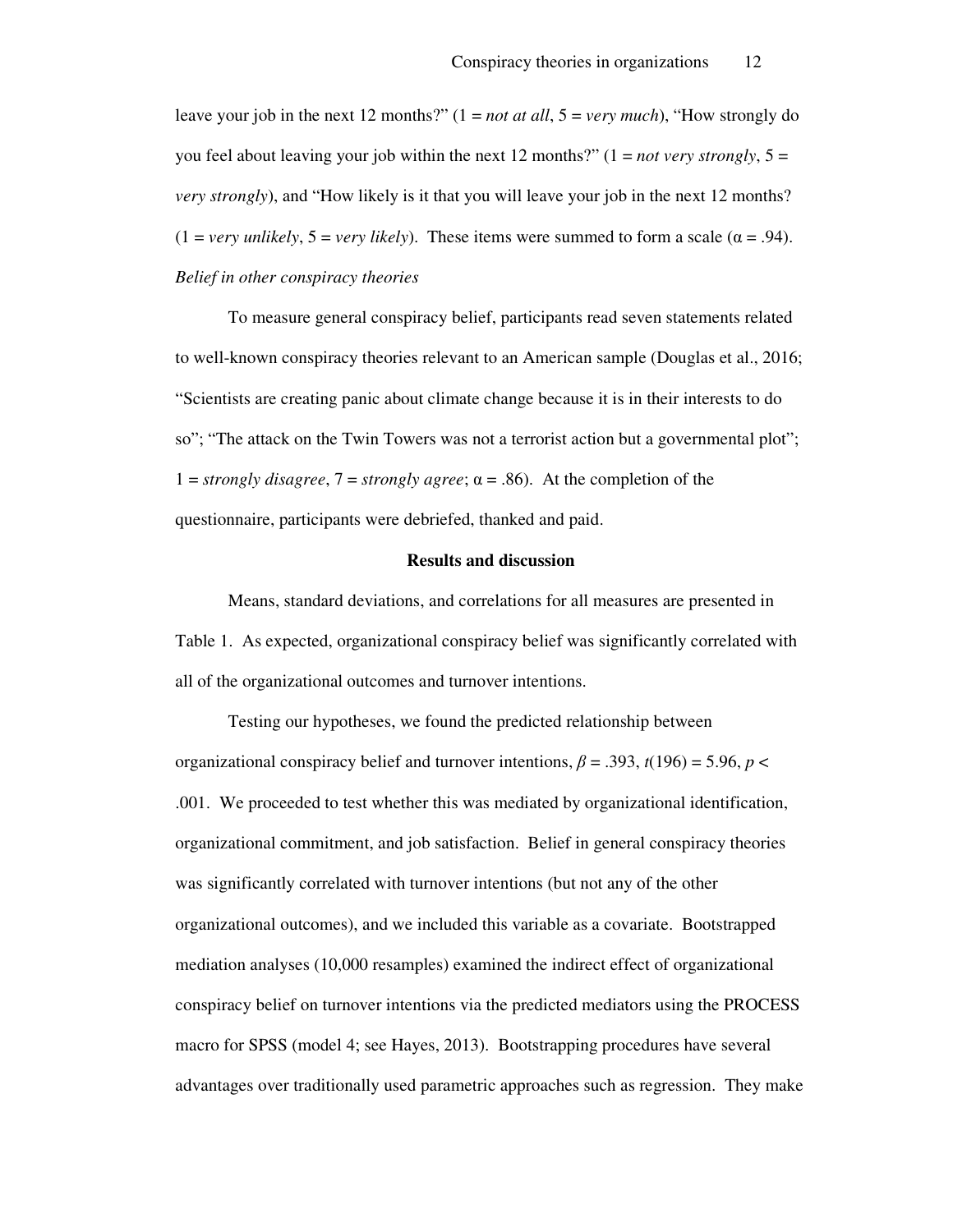no assumptions about distribution and are more robust up to sample sizes of approximately 1,000. This procedure calculates the total and all possible specific indirect effects of the IV on the DV. In this procedure, an indirect effect is estimated as being significant if zero is not contained within the 95% lower (LLCI) and upper (ULCI) confidence intervals.

In line with our predictions, the significant total effect of organizational conspiracy belief on turnover intentions ( $b = 0.49$ ,  $SE = 0.09$ ,  $t = 5.56$ ,  $p < .001$ , 95% CI 0.32, 0.67) was reduced in the direct model ( $b = 0.17$ ,  $SE = 0.09$ ,  $t = 1.88$ ,  $p = .061$ , 95% CI -0.01, 0.34). However, the indirect effects were only significant for job satisfaction (*b*  $= 0.20, SE = 0.06, 95\% \text{ CI } 0.09, 0.34$  and organizational commitment ( $b = 0.17, SE = 0.06$ ) 0.06, 95% CI 0.06, 0.31); the indirect effect was not significant for organizational identification ( $b = -0.04$ ,  $SE = 0.05$ , 95% CI -0.14, 0.05). That is, organizational commitment and job satisfaction significantly mediated the relationship between organizational conspiracy beliefs and turnover intentions (indirect total effect,  $b = 0.33$ ,  $SE = 0.06$ , 95% CI 0.22, 0.45), when controlling for belief in other conspiracy theories (see Figure 1). The pattern of findings remained unchanged when general conspiracy beliefs were not controlled for. <sup>2</sup> From this point, we made the decision to focus on organizational commitment and job satisfaction as potential mediators, leaving out organizational identification. Although future research could further explore the potential role of organizational identification in these processes, the primary focus of our research

 $\overline{a}$ 

 $2$  We also investigated whether the two different components of commitment measured in this Study – affective and normative commitment – had different effects on turnover intentions. We ran model 4 again and results showed that job satisfaction, normative commitment, but not affective commitment significantly mediated the association between organizational conspiracy belief and turnover intentions (*b* = 0.08, *SE* = 0.04, 95% CI 0.01, 0.17 and *b* = 0.07, *SE* = 0.08, 95% CI -0.07, 0.22, respectively). We could not run these detailed analyses in the remaining studies as we used shortened versions of the scales. Although these fine distinctions between specific components of commitment were not the focus of this research, we feel that this is an important finding to follow up in future research.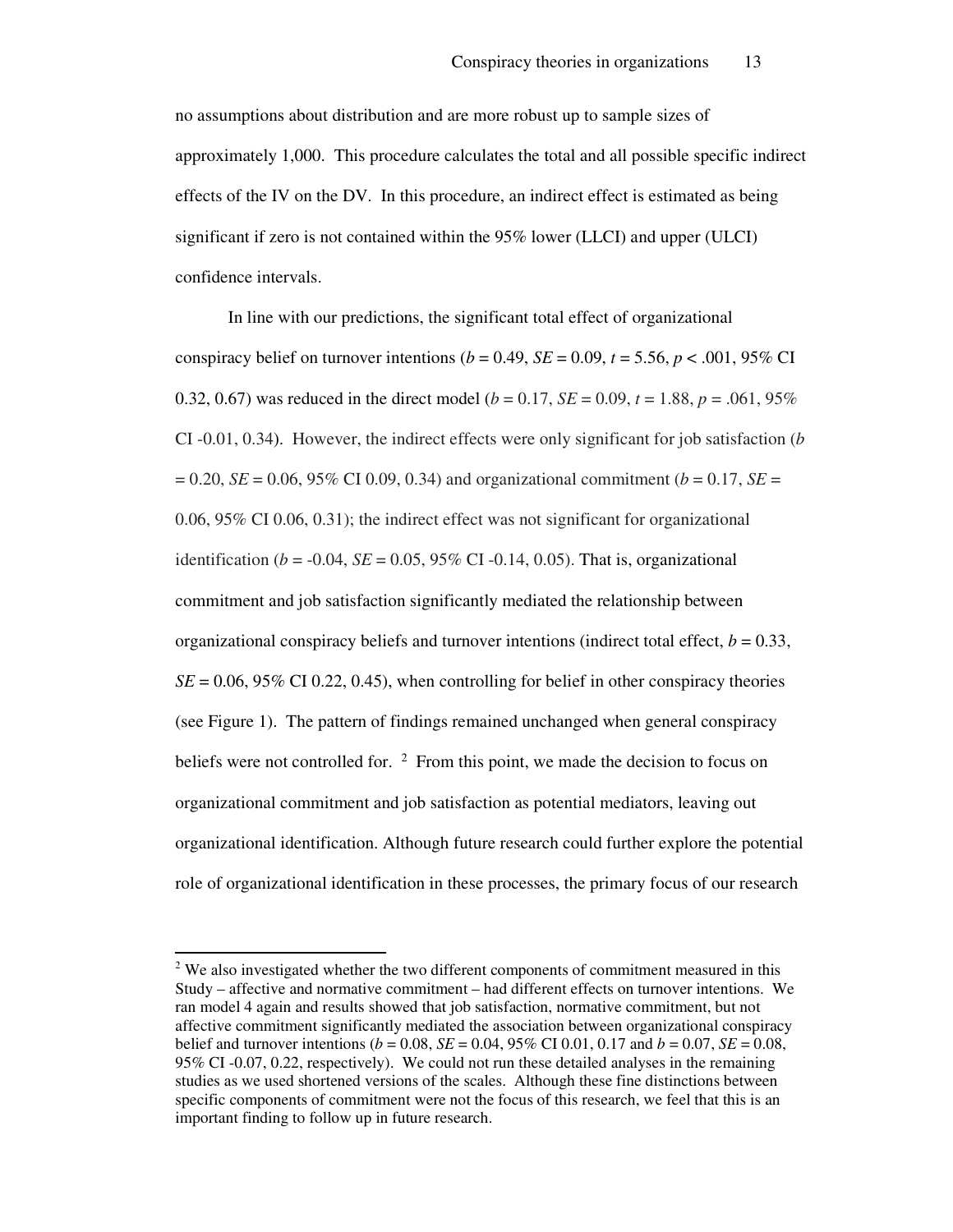was to establish the importance of conspiracy theories to key organizational outcomes quite broadly, and both organizational commitment and job satisfaction are such key outcomes. To further justify this decision, we found that organizational identification and organizational commitment were highly correlated  $(r = .75)$  and when the two were combined into one variable, the pattern of results remained unchanged across all three studies reported in this paper.

We next tested for serial mediation to contribute to the discussion about the psychological process through which organizational outcomes predict turnover intentions. Van Dick et al. (2004) found support for a model in which turnover intentions were predicted by organizational identification in a process mediated by job satisfaction. As we noted earlier however, organizational identification did not significantly mediate the relationship between organizational conspiracy belief and turnover intentions in this study, and we therefore decided to focus on only organizational commitment and job satisfaction. We therefore tested here whether the indirect path observed by Van Dick et al (2004) would apply if organizational identification was replaced by organizational commitment. Specifically, we tested whether organizational conspiracy belief sequentially predicts organizational commitment and job satisfaction, and whether job satisfaction predicts turnover intentions when controlling for belief in other conspiracy theories.

We used the PROCESS macro (Model 6; see Hayes, 2013) and found that the significant total effect of organizational conspiracy belief on turnover intentions ( $b =$ 0.49,  $SE = 0.09$ ,  $t = 5.56$ ,  $p < .001$ , 95% CI 0.32, 0.67) was reduced in the direct model (*b*  $= 0.18$ ,  $SE = 0.09$ ,  $t = 2.04$ ,  $p = .043$ ,  $95\%$  CI 0.01, 0.35). In other words, organizational commitment and job satisfaction significantly and sequentially mediated the effect of organizational conspiracy belief on turnover intentions (indirect total effect, *b* = 0.32, *SE*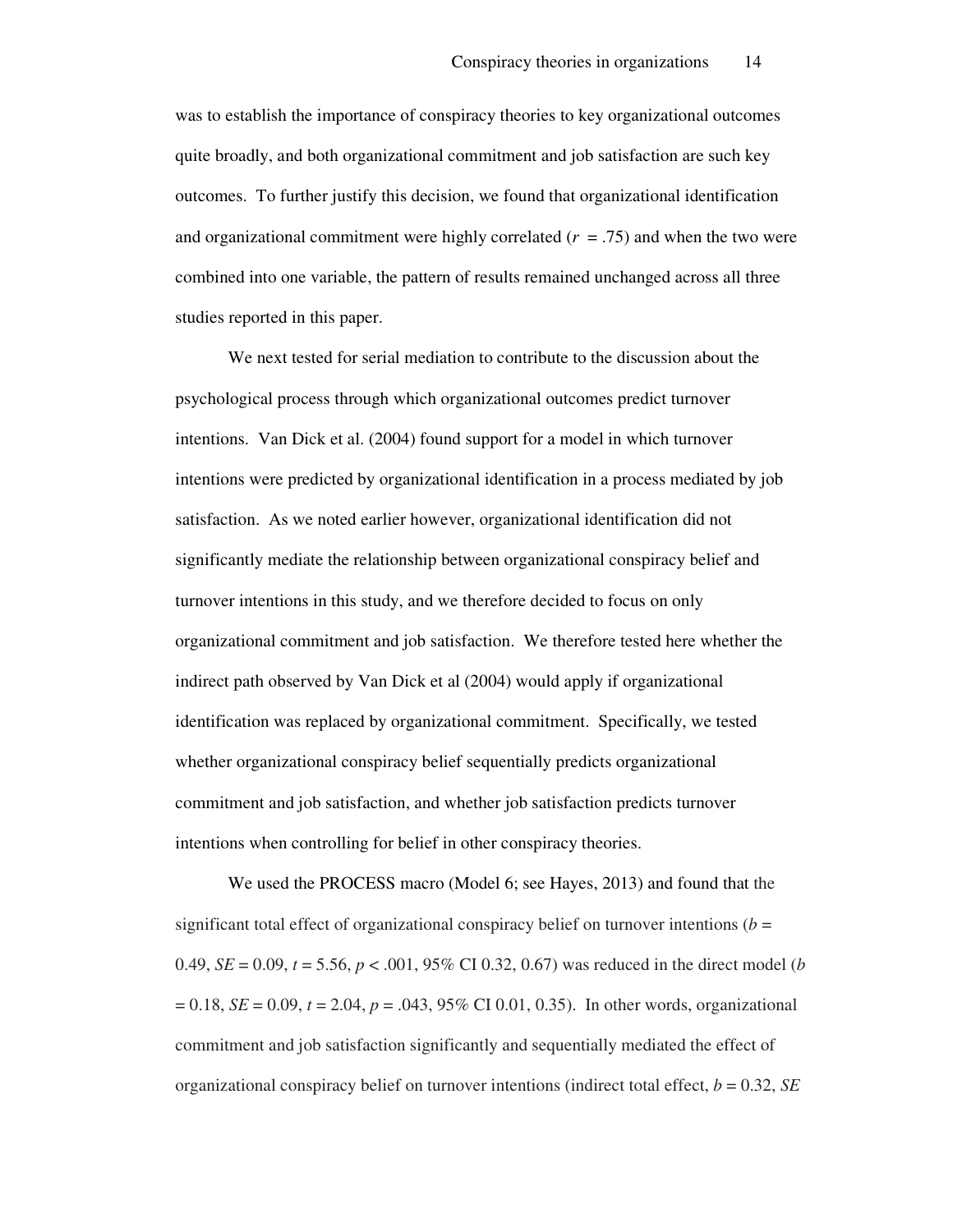$= 0.06, 95\% \text{ CI } 0.21, 0.44$ ). The specific indirect effect for this path was,  $b = 0.10, SE = 0.06$ 0.03, 95% CI 0.05, 0.18 (see Figure 2). <sup>3</sup>

This study therefore demonstrates that belief in organizational conspiracy theories has potentially important consequences for organizations. Specifically, in the current study they predicted the extent to which people wish to stay in their jobs. Further, this relationship was driven by organizational commitment and job satisfaction. This supports and extends on previous research (van Prooijen & de Vries, in press). Importantly, it also eliminates the possibility that the relationships are explained by the general tendency to believe in conspiracy theories. All predicted relationships were present when including general conspiracy belief as a covariate.

One significant limitation of the current study and previous research, however, is that they only provide correlational evidence for the association between organizational conspiracy belief and turnover intentions. The direction of causality can therefore not be assumed. In the next study, we address this issue by directly manipulating an aspect of the working environment that is likely to influence the extent of conspiratorial thinking: the organizational climate.

#### **Study 2**

 In this study we investigate how a negative (vs. a positive) organizational climate that fosters organizational conspiracy belief can increase turnover intentions. Organizational climate is the psychological environment of an organization (Pritchard  $\&$ 

 $\overline{a}$ 

<sup>&</sup>lt;sup>3</sup> Other authors have found support for a different indirect path whilst testing for the effects of organizational identification and job satisfaction on turnover intentions. Randsley de Moura et al. (2009) found that organizational identification mediated the relationship between job satisfaction and turnover intentions more strongly than job satisfaction mediated the relationship between organizational identification and turnover intentions. We therefore tested a second order of our model by changing the order of the organizational commitment and job satisfaction variables. Although significant, the specific indirect path proposed (organizational conspiracy belief –> job satisfaction –> organizational commitment –> turnover intentions) was weaker than the order described above ( $b = 0.06$ ,  $SE = 0.02$ ,  $95\%$  CI 0.02, 0.12).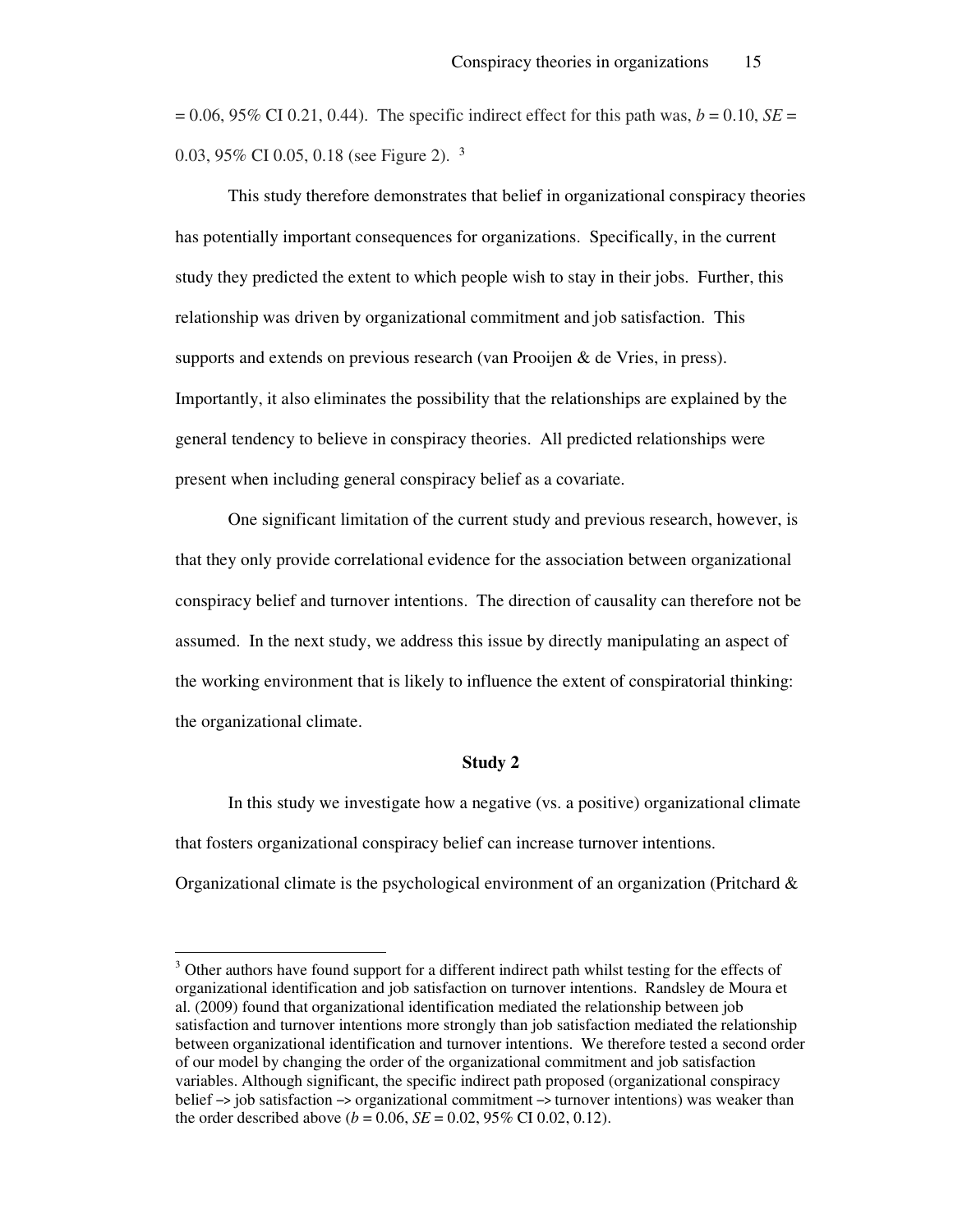Karasick, 1973), and it refers to shared perceptions of – and the associated meanings of – the policies, practices, and procedures experienced within an organization and the behaviours that are observed and expected (Schneider, Ehrhart, & Macey, 2013). It has been linked to job satisfaction (Friedlander & Margulies, 1969; Ostroff, 1993; Pritchard & Karasick, 1973), commitment (Ostroff, 1993) and turnover intentions (Ostroff, 1993; Schwepker, 2001). For example, one study of the ethical climate – a specific aspect of organizational climate which refers to employees' shared perceptions of the organization's ethical values, procedures and policies (Schneider, 1975; Schwepker, 2001; Wimbush & Shepard, 1994) – highlighted its effects on organizational outcomes. Specifically, it has been found that ethical climate influences organizational behaviour, such that a positive ethical climate is a key predictor of greater job satisfaction, stronger organizational commitment and consequently lower turnover intentions amongst salespeople (Schwepker, 2001).

 In this study, we manipulated organizational climate more generally by asking participants to imagine themselves working for an organization in which the climate has positive or negative features. We argue that the organizational climate of a workplace, in addition to predicting workplace outcomes, will also influence the extent to which people in the organization engage in conspiracy theorising. Specifically, in a negative climate where employees perceive that they have little autonomy over their work and there is much conflict and gossip, it is likely that workers will perceive conspiracies, perhaps as explanations for their difficult circumstances and lack of control (see Whitson & Galinsky, 2008). On the other hand, in a positive climate where workers perceive more autonomy and there is little conflict and gossip, there is little reason for workers to perceive that conspiracies are occurring. Although negative features of the workplace such as conflict and gossip may not necessarily create conspiratorial thinking on their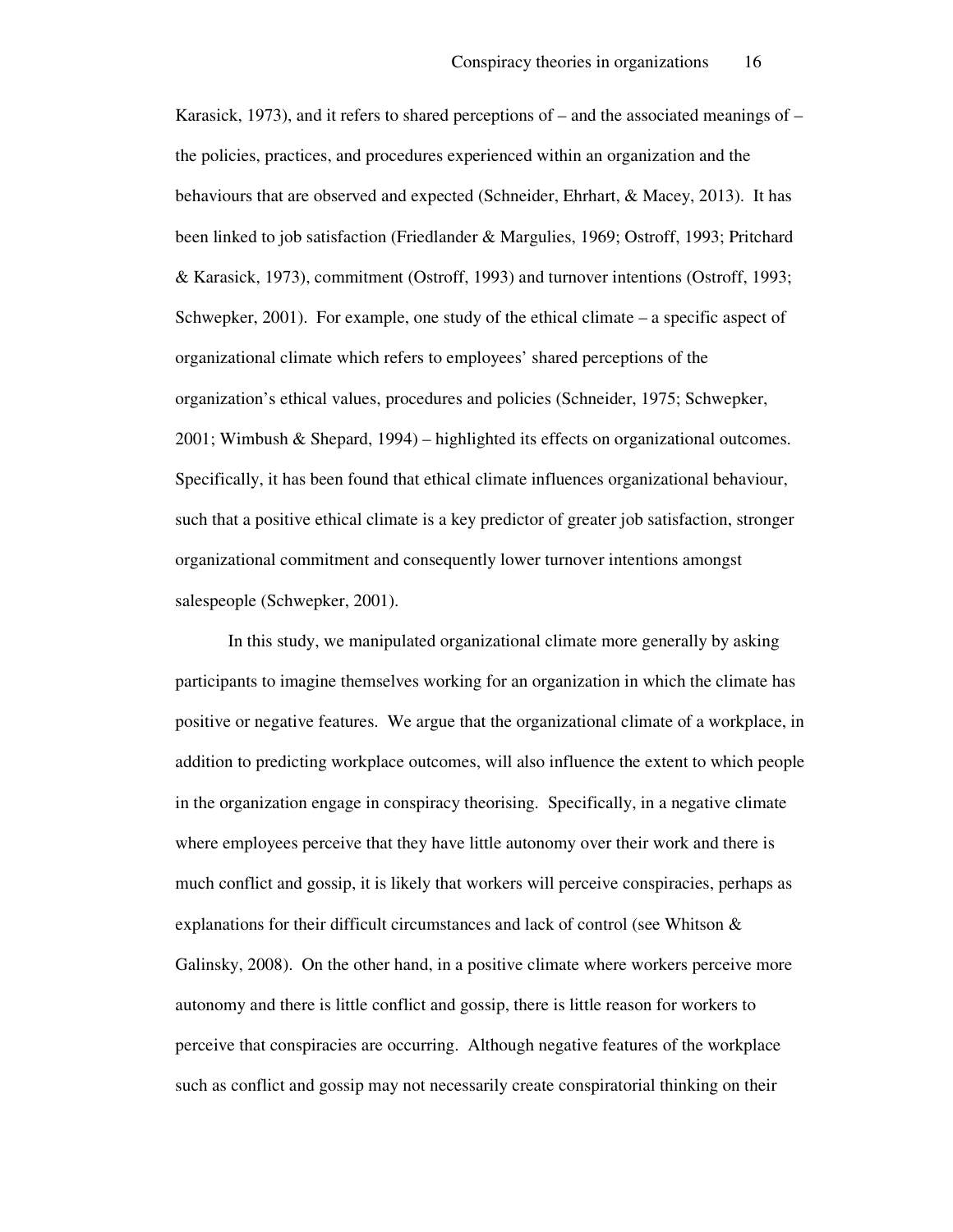own, they may together contribute to an overall climate that fosters conspiracy belief. Manipulating the overall nature of the organizational climate, rather than just tapping into general negativity about the workplace, may therefore also be a way to manipulate conspiracy belief. We tested the hypothesis that organizational climate would affect turnover intentions such that workers would show greater intention to leave the workplace when the climate is negative vs. positive. Following Study 1, we further tested a serial mediation model such that organizational climate would predict organizational conspiracy belief, organizational commitment, job satisfaction and turnover intentions.

#### **Method**

#### **Participants and design**

One hundred and nineteen Prolific Academic workers completed an online questionnaire (63 women, 55 men, 1 transgender,  $M_{\text{age}} = 34.59$ ,  $SD = 10.32$ ), and were paid GB £0.50. Full-time students were excluded from participating. The study was a two-group experimental design. The independent variable was organizational climate (positive or negative) and the dependent measure was turnover intentions as in Study 1. The potential mediators were organizational conspiracy beliefs, organizational commitment and job satisfaction.<sup>4</sup>

#### **Materials and procedure**

 $\overline{a}$ 

 As in Study 1, the online questionnaire was designed using the Qualtrics software and first presented participants with an information page where they gave their informed consent. Participants were then asked to imagine working for a large consultancy firm and having worked there for five years. They were then asked to read a

<sup>&</sup>lt;sup>4</sup> We also included a brief measure of organizational identification which was not included in the analysis, as discussed in Study 1.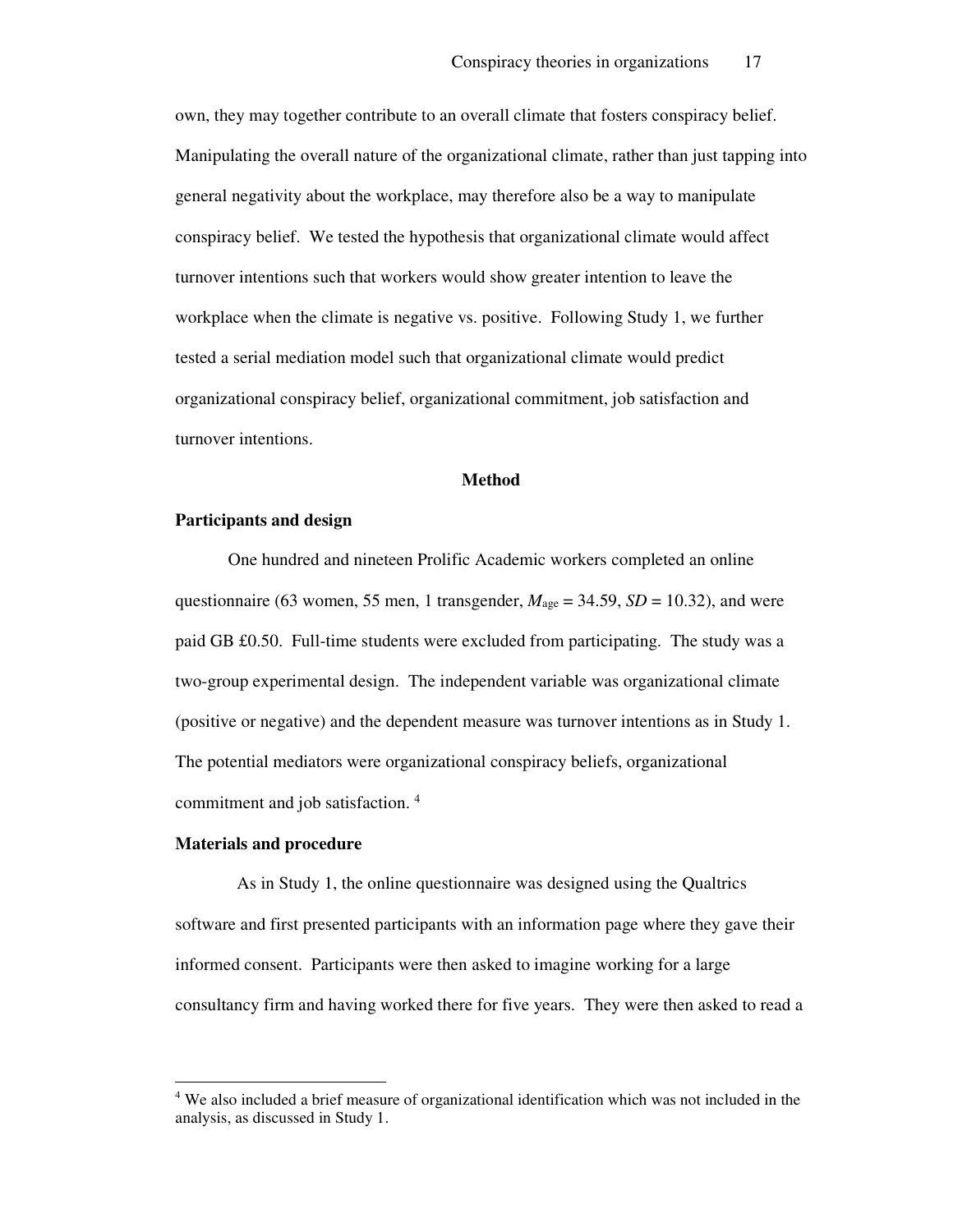paragraph about the overall organizational climate. For half of the participants, this was positive (e.g., employees had a lot of autonomy over their work, had the opportunity to gain rewards, and there was very little conflict and gossip), and for the other half this was negative (e.g., employees had little autonomy over their work, few opportunities to gain rewards, and there was frequent conflict and gossip). These were taken from features assessed in Litwin and Stringer's (1968) organizational climate questionnaire.

#### *Potential mediators*

We again measured organizational commitment (abridged to three items;  $\alpha = .98$ ) and job satisfaction (abridged to three items;  $\alpha = .93$ ). The three items from each scale, along with intercorrelations between items, are presented in the online supporting materials. Organizational conspiracy belief ( $\alpha$  = .95), turnover intentions ( $\alpha$  = .94) and general conspiracy belief ( $\alpha = .87$ ) were measured as in Study 1. At the completion of the questionnaire, participants were debriefed, thanked and paid.

#### **Results and discussion**

Means and standard deviations for all variables are presented in Table 2. As predicted, we found that organizational climate predicted turnover intentions,  $\beta = .857$ ,  $t(118) = 17.96, p < .001.$ 

We then tested whether the relationship between organizational climate and turnover intentions was sequentially mediated by organizational conspiracy belief, organizational commitment and job satisfaction, whilst controlling for belief in general conspiracy theories. To do so, we used the PROCESS macro for SPSS (Model 6; see Hayes, 2013) using 10,000 bootstrapped resamples. In line with our predictions, the significant total effect of organizational climate on turnover intentions ( $b = 2.44$ ,  $SE =$ 0.15,  $t = 16.30$ ,  $p < .001$ , 95% CI 2.15, 2.74) was reduced in the direct model ( $b = 0.55$ , *SE* = 0.21, *t* = 2.56, *p* = .012, 95% CI 0.13, 0.97). That is, organizational conspiracy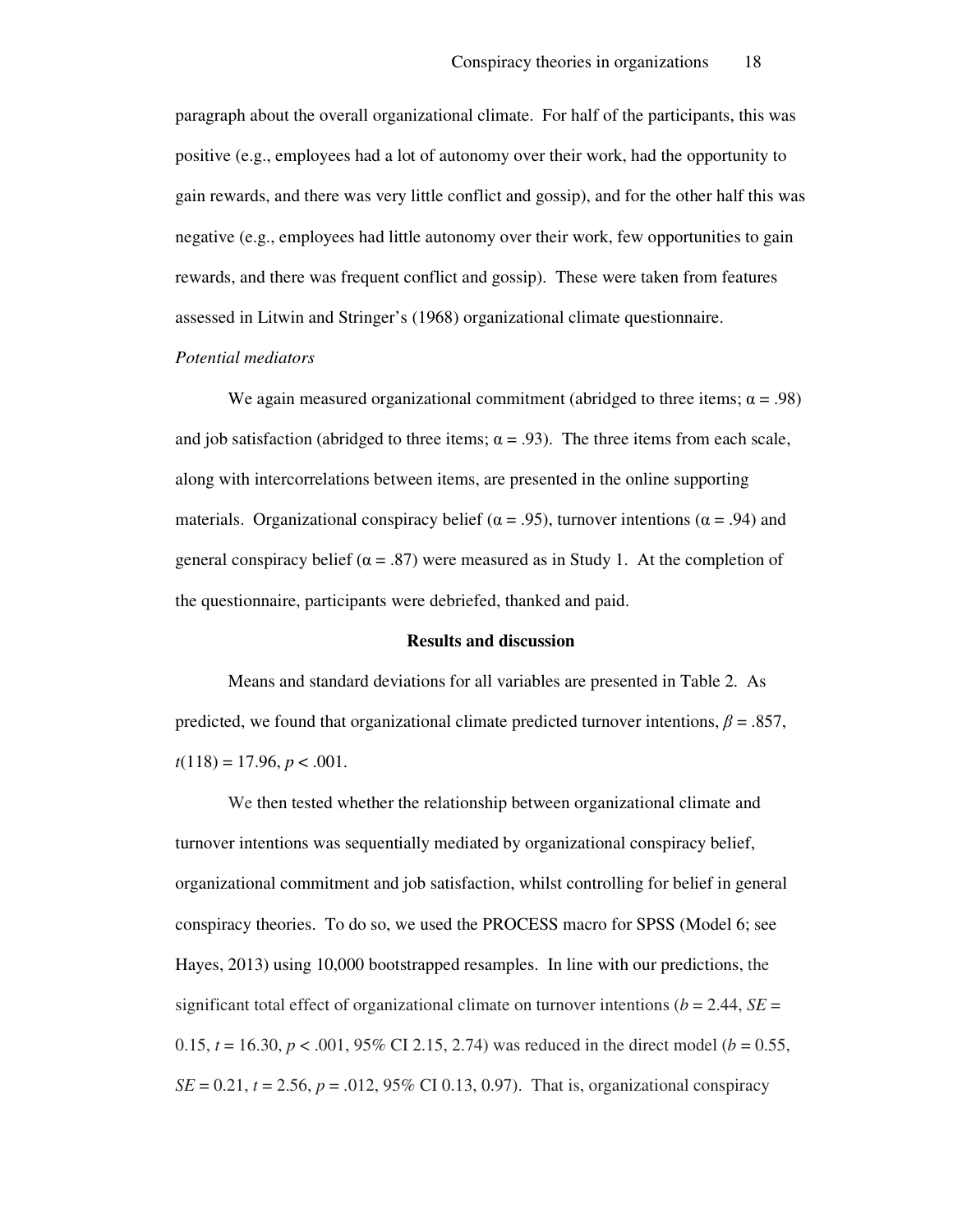belief, organizational commitment and job satisfaction significantly sequentially mediated the effect of organizational climate on turnover intentions (indirect total effect,  $b = 1.89$ , *SE* = 0.21, 95% CI 1.46, 2.30; indirect effect for the specific proposed path,  $b =$ 0.16,  $SE = 0.08$ ,  $95\%$  CI 0.05, 0.38; see Figure 3). The pattern of findings remained the same when general conspiracy beliefs were not controlled for.<sup>5</sup>

So far, we have therefore demonstrated that conspiracy belief predicts turnover intentions via organizational commitment and job satisfaction, and that organizational conspiracy belief, organizational commitment and job satisfaction also sequentially mediate the effect of organizational climate on turnover intentions. Organizational conspiracy theories therefore appear to play an important role in predicting the extent to which people wish to stay in their workplace. However, we do not as yet have conclusive evidence that conspiracy theories have a *causal effect* on turnover intentions. In Study 2 we used negative organizational climate as a proxy for organizational conspiracy theories. Although this was a successful manipulation, the best test of the hypothesised causal relationship between organizational conspiracy theories and turnover intentions is to manipulate organizational conspiracy theories directly. This is the aim of the final study.

#### **Study 3**

In this study, exposure to conspiracy theories was manipulated as in previous research (Jolley & Douglas, 2014a, b). Participants were asked to read a piece of text about a workplace which either mentioned conspiracies occurring in that workplace or

 $\overline{a}$ 

 $5$  Similarly to Study 1, we tested a second order of the mediation (organizational climate  $\rightarrow$ organizational conspiracy belief –> job satisfaction –> organizational commitment –> turnover intentions). The test of this specific indirect path was weaker than in the order described above (*b*  $= 0.11$ ,  $SE = 0.07$ , 95% CI 0.02, 0.29). On the other hand, the first model shows that the direct path between organizational conspiracy belief and job satisfaction is not significant, *b* = -.16, *SE*  $t = .13$ ,  $t = -1.27$ ,  $p = .205$ , CI  $-42$ , 0.10, which highlights the importance of organizational commitment as a mediator between the two.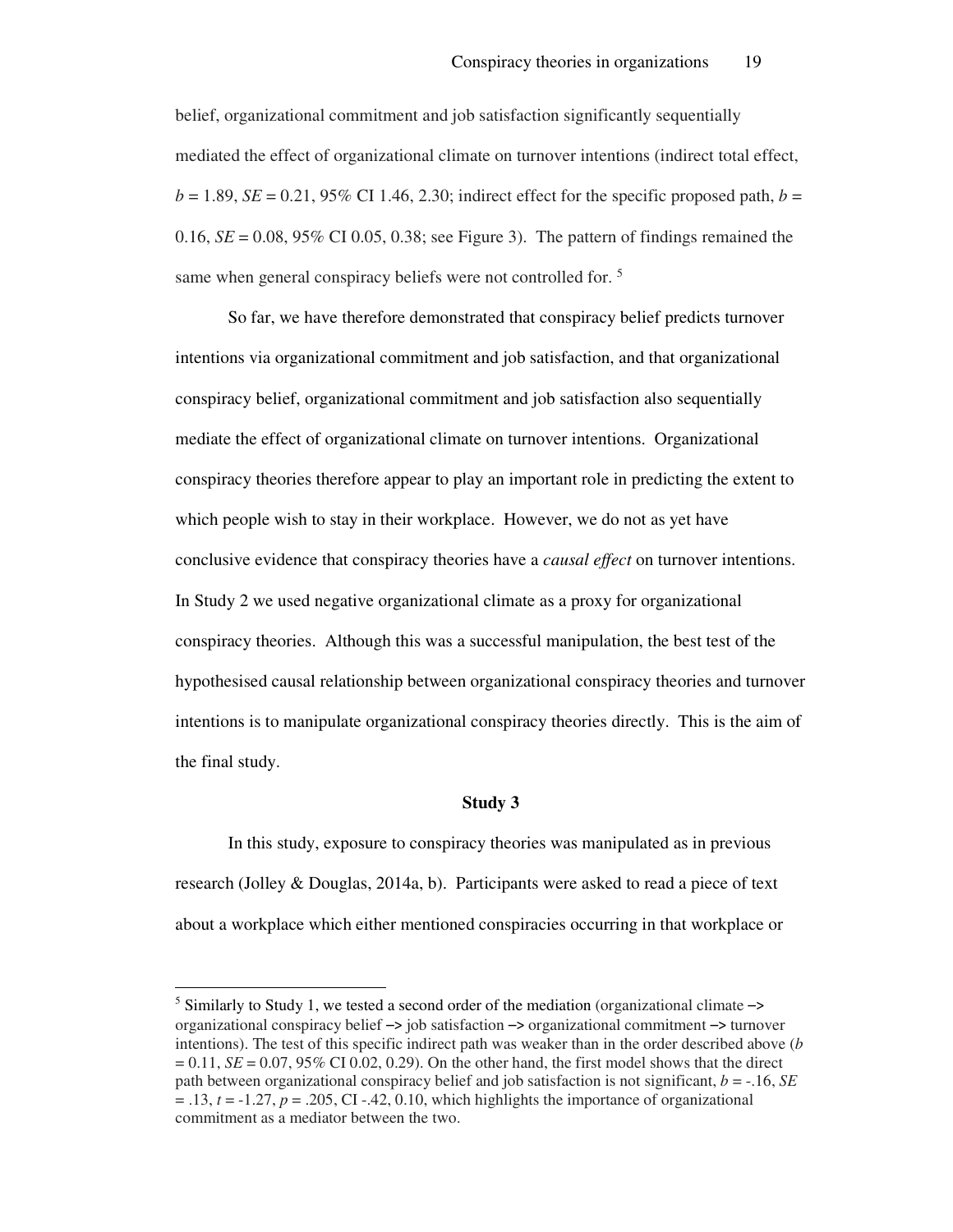not (control). Participants were asked to rate the extent to which they would remain working in this organization, and also their organizational commitment and job satisfaction. We predicted that exposure to conspiracy theories would affect turnover intentions, such that participants would report higher turnover intentions when exposed to organizational conspiracy theories than when they were not. We also predicted that organizational commitment and job satisfaction would sequentially mediate this effect.

#### **Method**

#### **Participants and design**

Two hundred and two MTurk workers completed an online questionnaire (73 women, 128 men, 2 rather not say,  $M_{\text{age}} = 34.42$ ,  $SD = 9.81$ ). They were paid US \$0.75 for their participation. We asked participants to only participate in the study if they were currently employed in full-time or part-time work. The study was a two-group experimental design. The independent variable was the presence of conspiracies in the workplace (present vs. control). The dependent variable was turnover intentions as in Studies 1 and 2 and the potential mediators were also the same as in Studies 1 and 2 – organizational commitment and job satisfaction.

#### **Materials and procedure**

 As in Studies 1 and 2, the online questionnaire was designed using the Qualtrics software and first presented participants with an information page where they were asked to give their informed consent.

#### *Manipulation of organizational conspiracy belief*

Participants were asked to carefully read a paragraph and imagine that they were working for a large consultancy firm and had been working there for over five years. One half of the participants were in a control condition where the company was said to be celebrating its  $20<sup>th</sup>$  anniversary. The other half (the conspiracy condition) were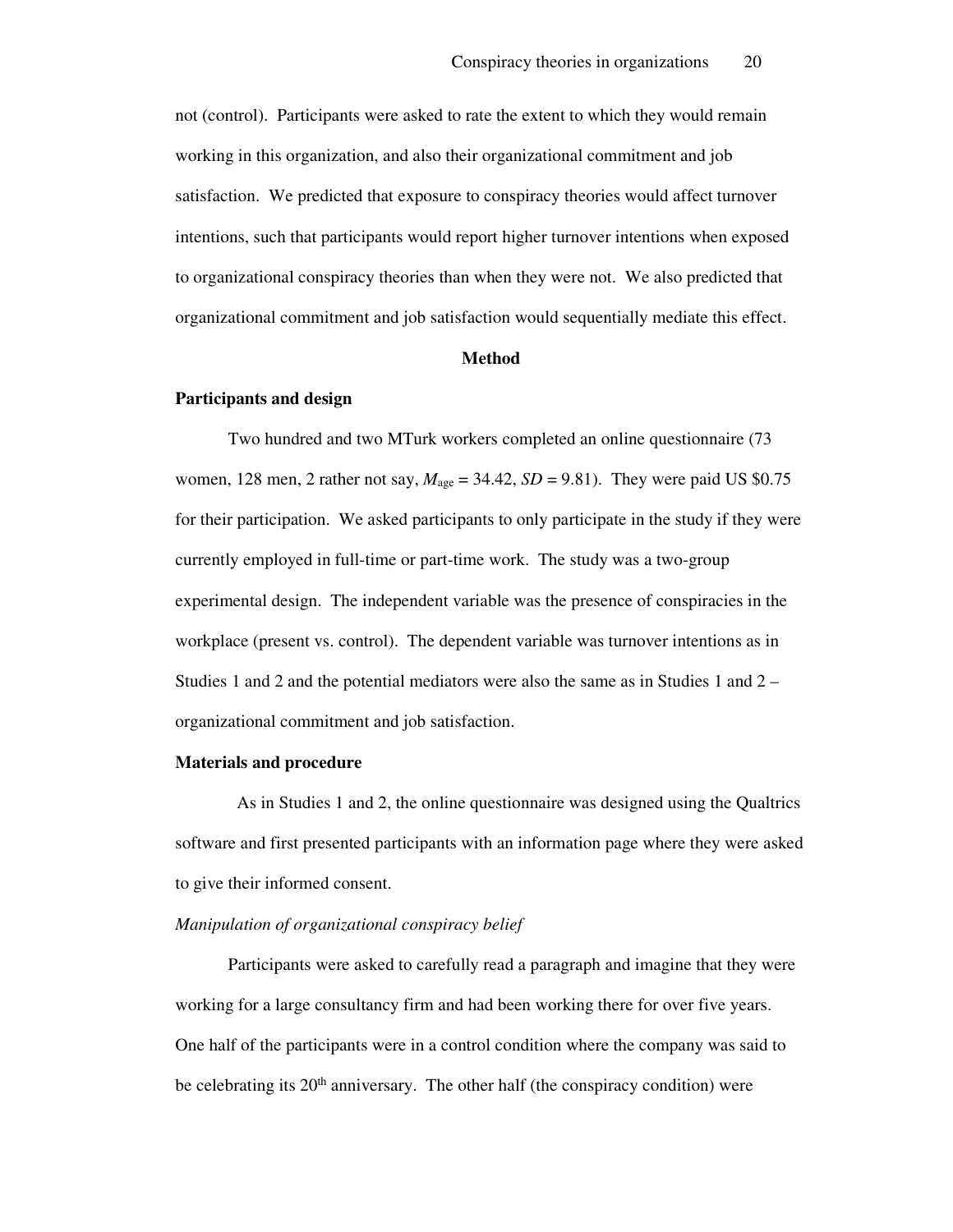presented with a workplace scenario in which a conspiracy had occurred or was occurring. There were three scenarios and participants were randomly assigned to read one – the first scenario involved a leaked email suggesting that the management team had plotted to fix the employee of the year award, the second involved a leaked email suggesting that the management team were secretly planning to cut the company pay budget to save their own bonuses, and finally, the third scenario involved a situation in which employees were suspected of being deliberately hand-picked to work on lucrative projects whilst others were left with smaller, less prestigious projects. <sup>6</sup>

#### *Potential mediators*

 $\overline{a}$ 

We then measured the same potential mediators using the abridged scales as in Study 2 – organizational commitment ( $\alpha$  = .98), and job satisfaction ( $\alpha$  = .91).<sup>7</sup> We also measured turnover intentions (DV;  $\alpha$  = .96). <sup>8</sup> We did not measure either organizational or general conspiracy beliefs in this study. At the completion of the questionnaire, participants were debriefed, thanked and paid.

#### **Results and discussion**

Means and standard deviations for all measures are presented in Table 3. We found the predicted effect of exposure to organizational conspiracy theories on turnover intentions  $\beta$  = .626,  $t(201)$  = 11.36,  $p < .001$ , such that turnover intentions were higher in the conspiracy condition than the control condition.

 $6$  All scenarios were pre-tested on a sample of Prolific Academic workers ( $N = 129$ ) to ensure that they successfully manipulated organizational conspiracy belief. Using the scale from Studies 1 and 2, organizational conspiracy belief was higher in all scenarios (*M*s = 4.19, 4.07 and 4.25) compared to control ( $M = 3.22$ ),  $ts > 3.5$ ,  $ps < .001$ . The three scenarios did not differ from each other in terms of organizational conspiracy belief, *t*s < 1, *n.s*.

 $7$  As in Study 2, we used a brief measure of organizational identification which was not included in the analyses.

<sup>&</sup>lt;sup>8</sup> As was the case for Study 1, the current study was part of a larger-scale investigation including measures for another project, such as intention to engage in unethical workplace behaviour, and demographic factors. These variables were not analysed as part of the current study.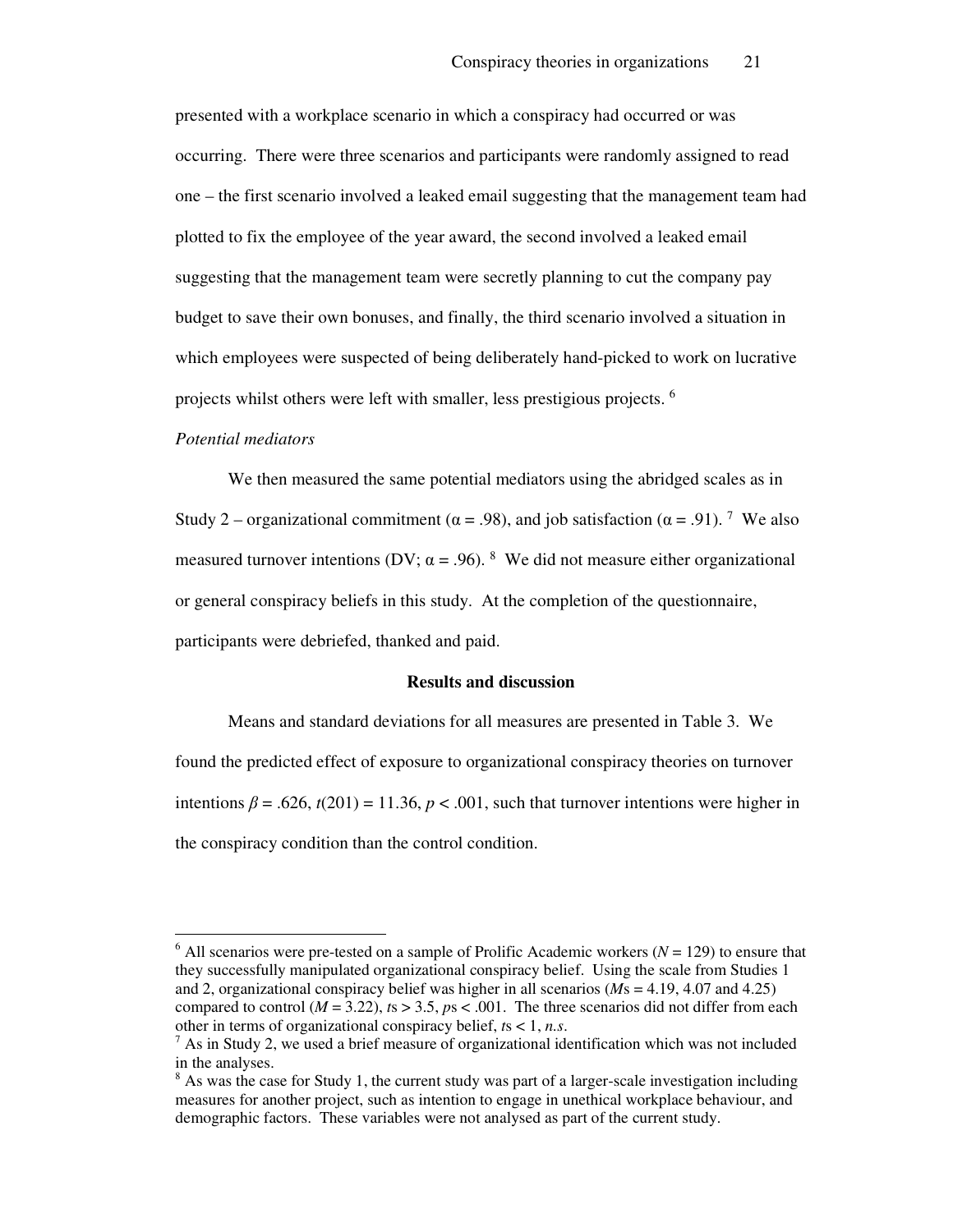We then tested whether this effect was sequentially mediated by organizational commitment and job satisfaction. We used the PROCESS macro (Model 6; 10,000 resamples; see Hayes, 2013). Results show that the significant total effect of the organizational conspiracy theories on turnover intentions ( $b = 1.65$ ,  $SE = 0.15$ ,  $t = 11.36$ , *p* < .001, 95% CI 1.36, 1.94) was reduced in the direct model (*b* = 0.59, *SE* = 0.17, *t* = 3.48,  $p < .001$ , 95% CI 0.26, 0.93). In other words, organizational commitment and job satisfaction significantly and sequentially mediated the effect of organizational conspiracy theories on turnover intentions ( $b = 1.06$ ,  $SE = 0.18$ , 95% CI 0.75, 1.44). The specific indirect effect for this path was,  $b = 0.45$ ,  $SE = 0.10$ , 95% CI 0.26, 0.67, see Figure 4).  $9$ 

Therefore, in support of Studies 1 and 2, exposure to organizational conspiracy theories appears to have a direct effect on people's intention to remain in their workplace – an effect driven by organizational commitment and job satisfaction.

#### **General discussion**

This paper reports three studies that demonstrate the importance of organizational conspiracy theories in predicting turnover intentions. In Study 1, we demonstrated a relationship between organizational conspiracy belief and turnover intentions that was sequentially mediated by organizational commitment and job satisfaction. In Study 2, a negative organizational climate that fosters conspiracy belief (vs. a positive climate) influenced turnover intentions, an effect mediated by organizational conspiracy belief, organizational commitment and job satisfaction. In the final study, we found an effect of exposure to organizational conspiracy theories on turnover intentions that was mediated

 $\overline{a}$ 

<sup>&</sup>lt;sup>9</sup> As in the previous studies, we tested a different order of the mediation (organizational conspiracy theories –> job satisfaction –> organizational commitment –> turnover intentions). Again, the indirect path was weaker than in the model described above,  $b = 0.25$ ,  $SE = 0.09$ , 95% CI 0.11, 0.44.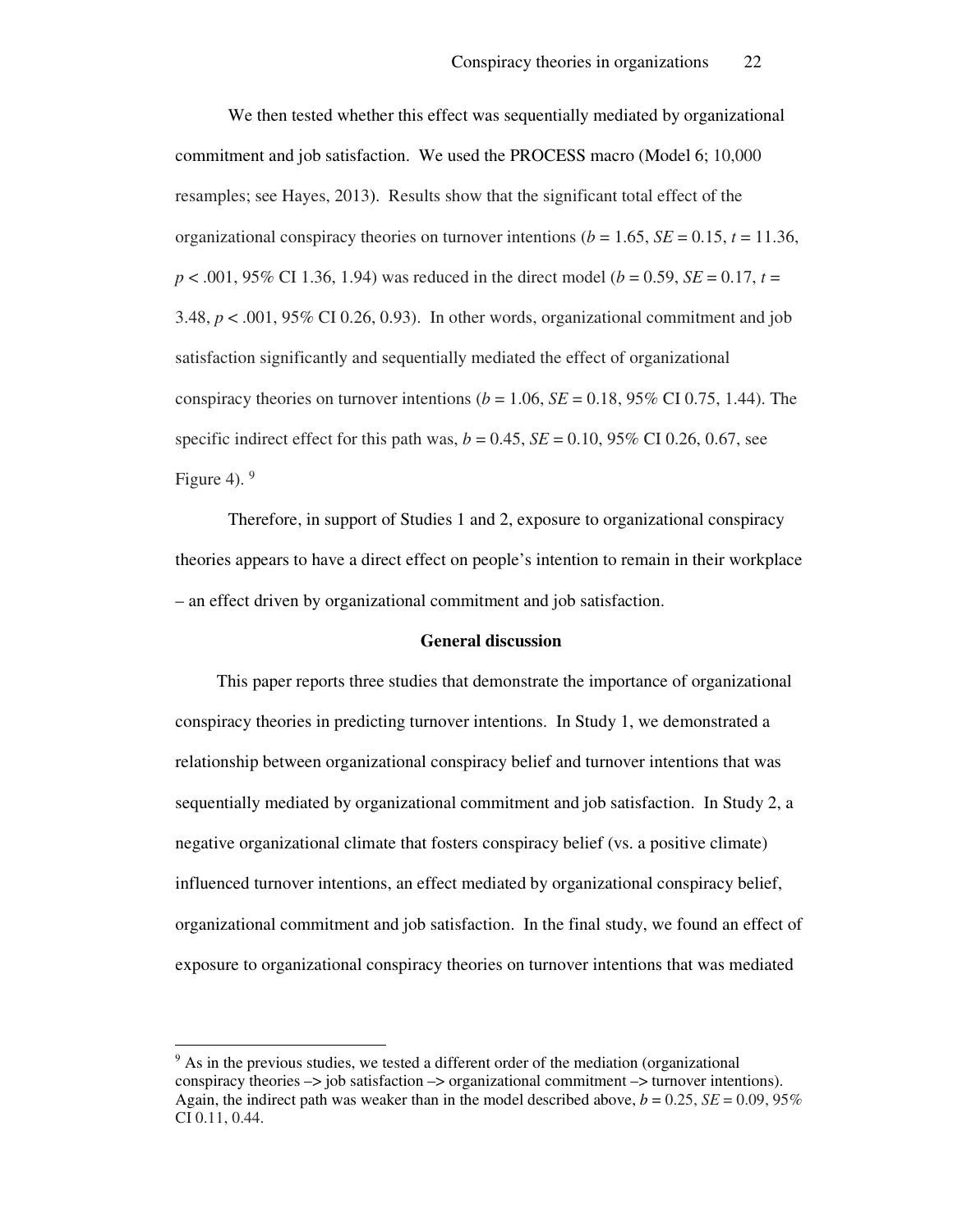by organizational commitment and job satisfaction. Overall, these studies provide evidence of the potentially detrimental effects of conspiracy theorising in the workplace. Thinking that conspiracies occur in the workplace, being exposed to a negative climate that fosters conspiracy beliefs, and being exposed to the idea of conspiracies in the workplace, have the potential to diminish positive feelings about the working environment, and appear to encourage turnover. These effects were observed when the general tendency to perceive conspiracy theories was adjusted for.

#### **Implications**

The present research extends upon a growing body of research examining the social consequences of conspiracy theories (e.g., Jolley & Douglas, 2014a, b). Specifically, we develop further on previous work which demonstrates the potential dangers of conspiracy theorising for broader social issues such as politics, health and the environment. For example, Jolley and Douglas (2014a) demonstrated that people who were exposed to climate change conspiracy theories (vs. control) showed less intention to attempt to reduce their carbon footprint. Here, we demonstrate that conspiracies perceived to occur in the specific setting of the workplace may similarly lead to disengagement. We extend upon previous research (van Prooijen & de Vries, in press) by  $(1)$  experimentally demonstrating the effect of organizational conspiracies on turnover intentions, and (2) illustrating the psychological processes through which organizational conspiracy theories increase turnover intentions. Considering that the majority of adults spend a great deal of their time at work, organizational conspiracy theories may therefore pose a significant concern for organizations who wish to maintain a high level of commitment and participation in the organization.

More generally, our findings suggest that managers and employees may need to be mindful of the effects that conspiracy theories could have on the workplace. Considering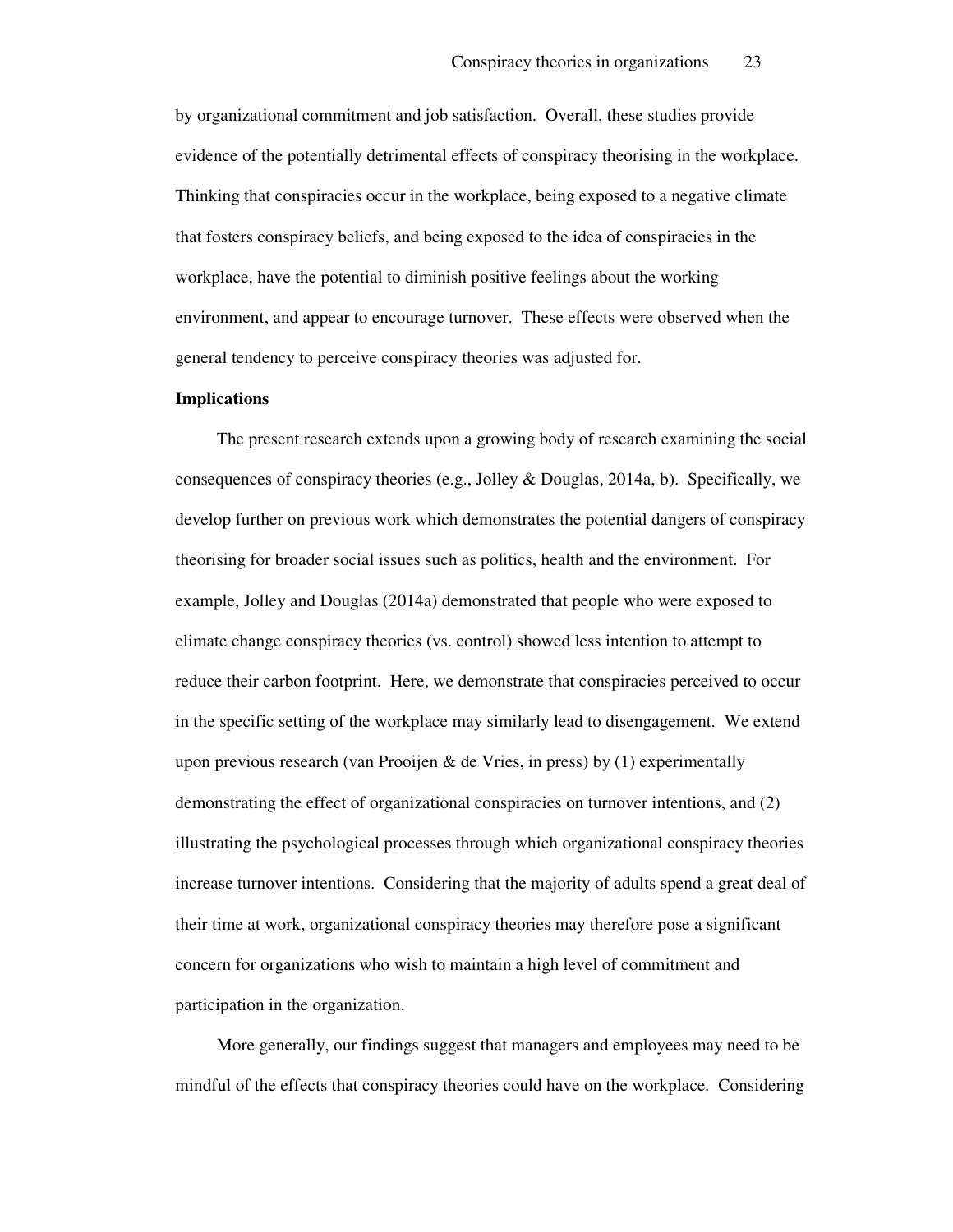the potential costs of turnover (Cascio, 2006; Weisberg & Kirschenbaum, 1991), and the negative effects of low commitment and job satisfaction on behaviours at the workplace such as organizational citizenship behaviour (e.g., LePine, Erez, Johnson, 2002; Murphy, Athanasou, & King, 2002), it would be a mistake for members of an organization to dismiss organizational conspiracy theories as idle gossip or rumours with little consequence. On the contrary, the current research suggests that, like broader societal conspiracy theories (Jolley & Douglas, 2014a, b), organizational conspiracy theories may have clear and detrimental consequences for employees and the organization as a whole. Management especially should be mindful of workplace conspiracy theories that may not only damage their reputation, but force them to lose valuable employees, or even keep disengaged employees on their team.

The present research also contributes to the discussion on the antecedents of turnover intentions, and specifically, the interplay between attachment to the organization and job satisfaction in predicting turnover intentions. There is little consensus on the psychological process through which employees' attachment to their workplace and their satisfaction with their job impact on their willingness to leave the organization. Van Dick et al. (2004) have found support for a mediation process through which organizational identification predicts turnover intentions via job satisfaction. On the other hand, Randsley de Moura et al. (2009) found organizational identification to mediate the relationship between job satisfaction and turnover intentions more strongly. Although this was not the primary focus of the current research, we demonstrated that the first order appears most appropriate when organizational commitment is involved.

Practically speaking, the reliable scale of organizational conspiracy belief that we developed for the purposes of the current research could be used within organizations to gauge the extent to which conspiracy theories are rife within the workplace. Future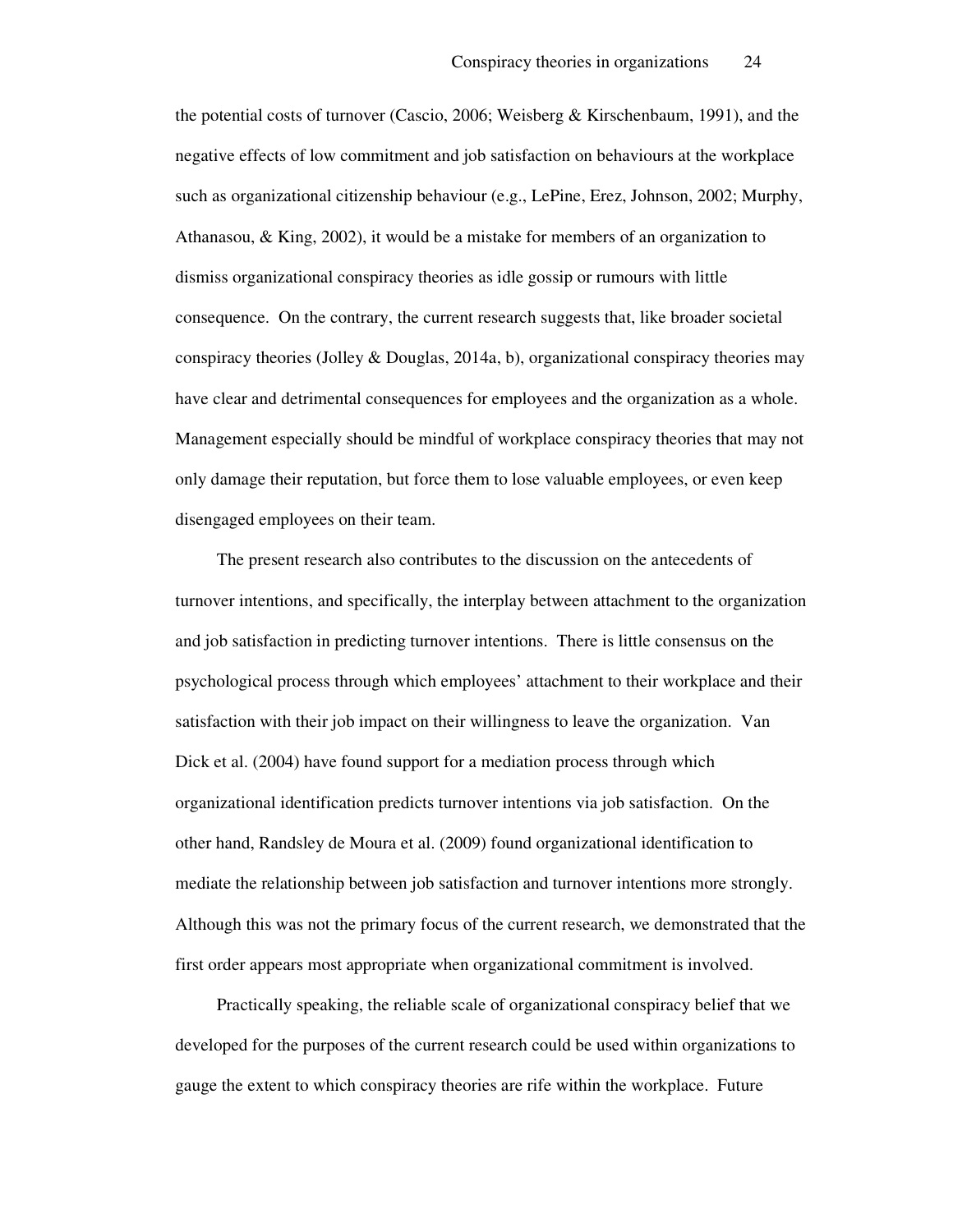research endeavours could consider potential avenues to intervene on these conspiracy theories where this may be deemed appropriate. Further, given that our experimental manipulation in Study 2 triggered negative organizational outcomes, it is plausible that interventions that would focus on improving specific aspects of the organizational climate could strengthen employees' commitment to the organization, their satisfaction with their job and, consequently, decrease intentions to leave the organization.

#### **Future research**

We note that all of our participants were recruited from crowdsourcing websites (MTurk and Prolific Academic). Whilst efforts were taken to ensure that participants were employees (e.g., excluding student participants specifically), future investigations could replicate our findings in organizational settings. That said, the crowdsourcing method has been considered a viable source of participants in the study of organizational psychology and a good alternative to university samples (Behrend, Sharek, Meade, & Wiebe, 2011) and also has other advantages. Specifically, our participants were a random sample of employees from many different organizations, all of whom would have very different experiences of organizational conspiracies. The consistency of our findings across the studies suggests that conspiracy theories may therefore be common to many different types of workplaces. This again reinforces the idea that conspiracy theories are everywhere and are a fundamental by-product of the way people perceive the world around them (Douglas et al., 2016; Oliver & Wood, 2014).

Another potential issue to address in future research is the contribution of organizational identification in explaining the process presented in this paper. In Study 1, organizational identification was not a significant mediator of the relationship between organizational conspiracy belief and turnover intentions. This result, together with the very high correlation between organizational identification and organizational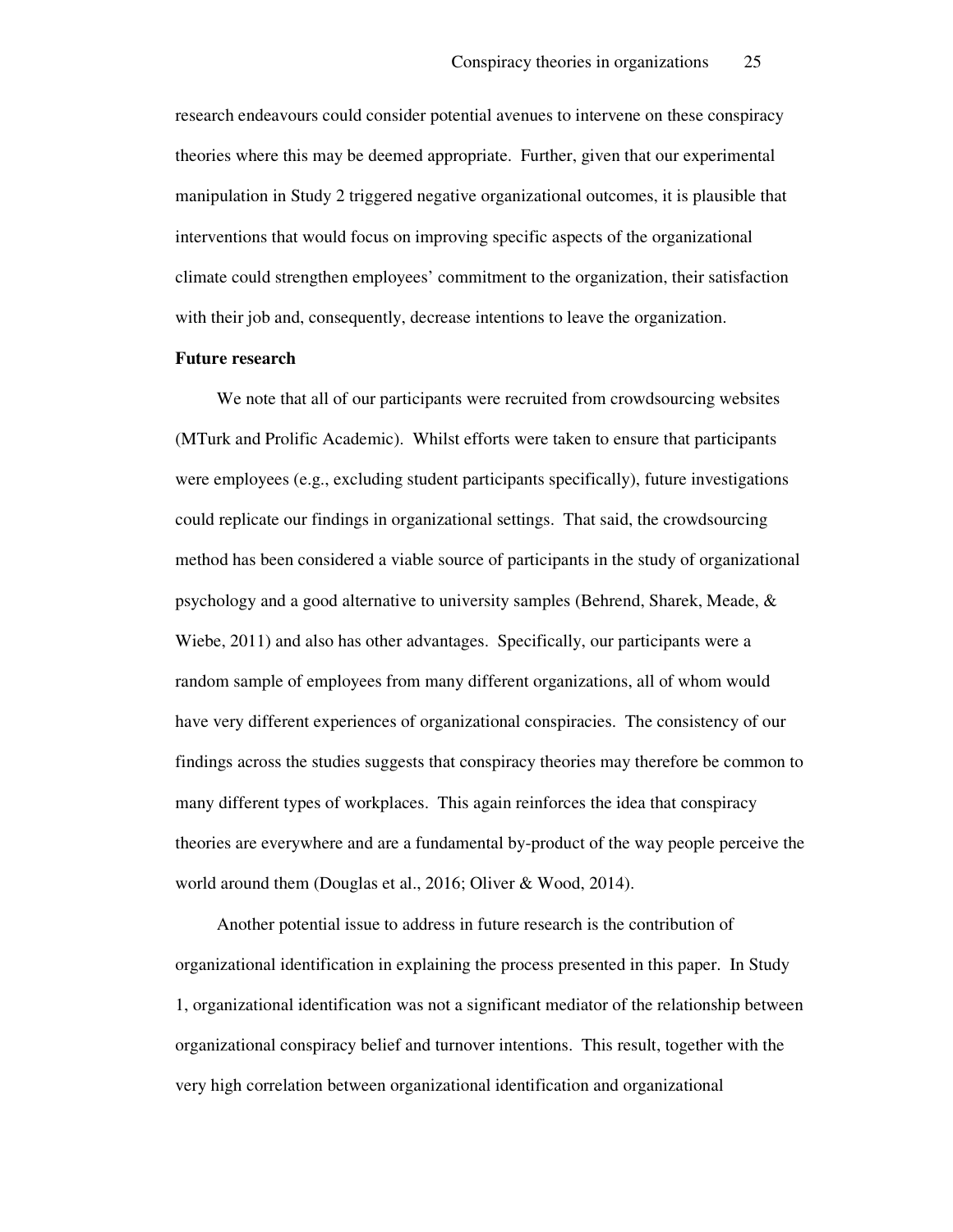commitment, led us to focus on organizational commitment. However, previous work has shown that these variables have different psychological meanings (van Knippenberg & Sleebos, 2006). Specifically, organizational identification is the sense of psychological oneness with the organization whereas organizational commitment does not involve the sense of oneness and rather conceives of the individual and the organization as different entities. Therefore, future studies may consider potential differences between these constructs as they relate to conspiracy belief, especially as previous research has mainly focused on one construct or the other in explaining turnover intentions (e.g., Randsley de Moura et al., 2009; Van Dick et al., 2004; Van Prooijen & de Vries, in press). Similarly, Study 1 suggests that normative commitment (vs. affective commitment) is driving the effects we observed in the current research. However, we were unable to confirm this in Studies 2 and 3 because we used an abridged scale of commitment. Even though disentangling the roles of organizational identification and organizational commitment was not the purpose of the current research, future investigations are needed in order to more fully explore the relative contributions of these factors.

Future research would also benefit from further exploring the current findings in naturalistic settings, where people are asked to reflect upon real workplace conspiracies. Longitudinal research would also be advantageous to measure the extent to which conspiracy theorising has lasting effects within the workplace. A workplace where conspiracies are constantly perceived may have ongoing and damaging effects on feelings within the workplace and on employee engagement. The extent to which conspiracy beliefs are shared amongst employees is another important consideration. In our research and in much of the literature on conspiracy beliefs, these beliefs are measured at the level of the individual. However, conspiracy theories are often widely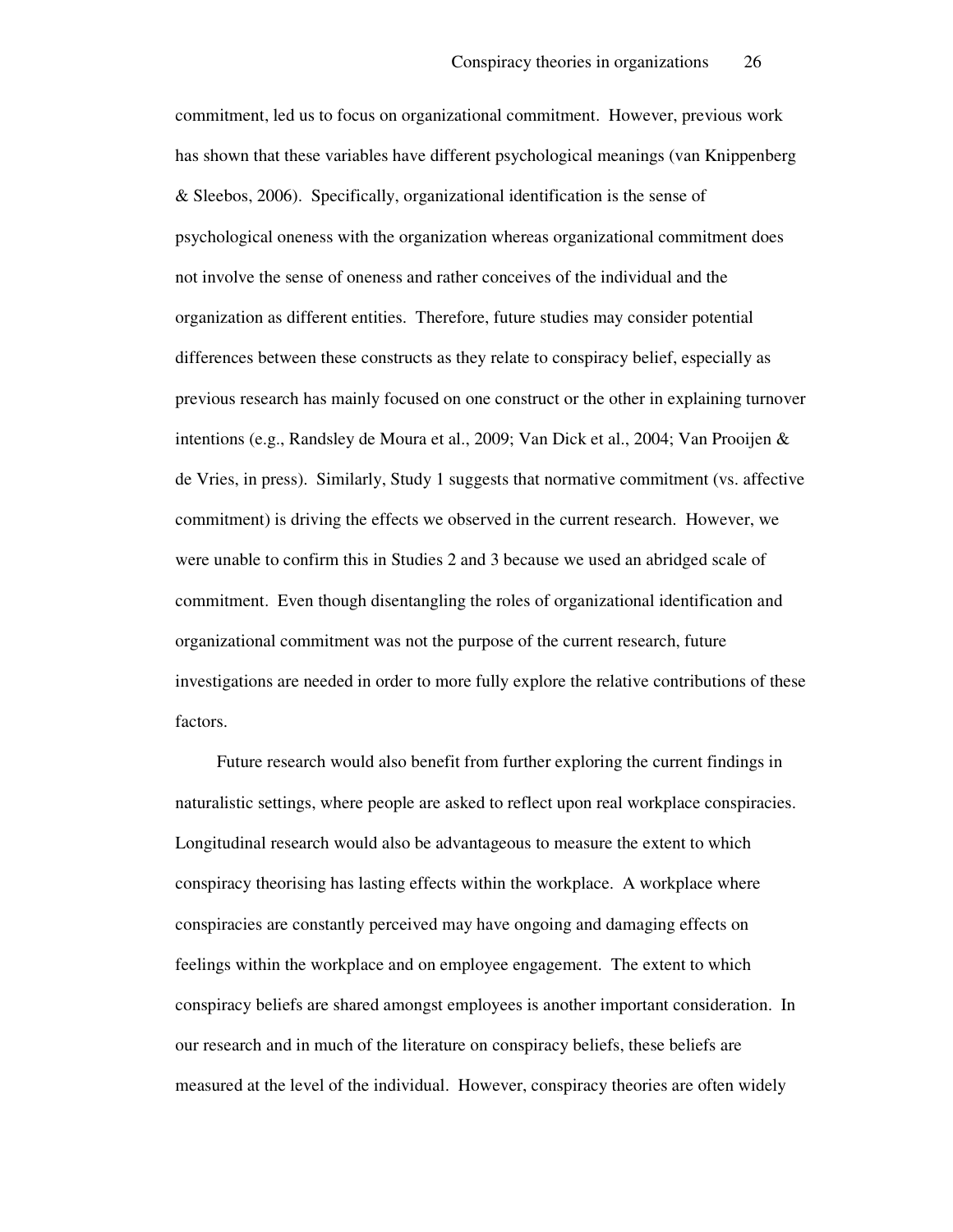shared (Oliver  $& Wood, 2014$ ). The extent to which organizational conspiracy beliefs are shared may lead to different consequences for employees and organizations.

It is also important to note some methodological limitations of the current research. First, whilst our results demonstrate a relationship between organizational conspiracy theories and turnover intentions which is serially mediated by organizational commitment and job satisfaction, serial mediation models do not provide definitive evidence of causal relations between variables. Further, other variables not measured in the current research might also explain the relationship between organizational conspiracy theories and turnover intentions. Future research could therefore explore more detailed models explaining the relationship between organizational conspiracy theories and turnover intentions, and employ methods that would provide clearer tests of the causal relationships between variables. Another limitation is that in Study 3, the manipulation of organizational conspiracy theories was somewhat confounded with valence (i.e., all conspiracy scenarios were negative whilst the non-conspiracy condition was neutral). Although this type of manipulation has been used in previous research (Jolley & Douglas, 2014a, b), future studies should attempt to disentangle the effects of conspiracy theories from any effects that may be determined by valence.

Another important avenue for future research would be to examine the potentially *positive* consequences of organizational conspiracy theories. As we explored briefly in the introduction, some scholars argue that conspiracy theories may allow people to query the actions of those in power, thus encouraging powerful groups to be more transparent (e.g., Clarke, 2002; Fenster, 1999; Swami & Coles, 2010). Conspiracy theories may also reveal inconsistencies or missing pieces of information in official accounts of events, and open up ideas for people to discuss (Miller, 2002). Indeed, over the years, many conspiracy theories have been found to be true and many have also revealed actual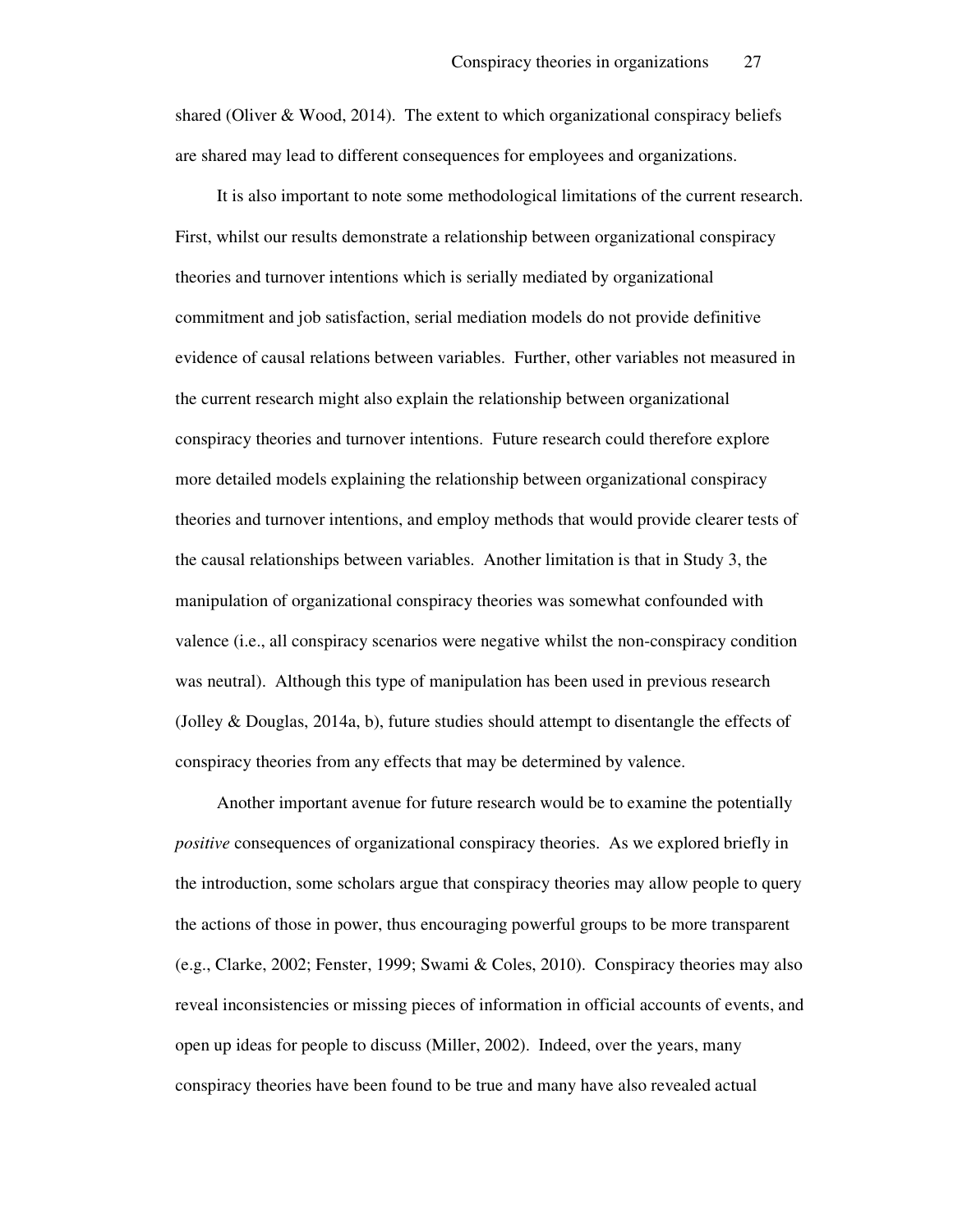inconsistencies in official explanations. Perhaps also therefore, conspiracy theories may have positive consequences for the workplace, allowing workers to keep their bosses accountable for their actions and discouraging management groups from taking advantage of their employees.

Organizational conspiracy theories may also encourage employees to take collective action against ruthless managers. Specifically, when conspiracy beliefs are shared amongst employees they may mobilise the employees to fight injustices in the workplace. Further, although organizational identification did not play a strong role in the relationship between organizational conspiracy theories and turnover intentions, it may come into play when employees consider taking action against alleged conspiring forces within the organization. Strong identification with more specific groups in the workplace (e.g., smaller teams and workgroups) may influence the extent to which employees rally against those who appear to be conspiring against them. Finally, organizational conspiracy theories may also be cathartic for individual employees who feel that they have little power or control (Whitson & Galinsky, 2008).

#### **Conclusions**

This research demonstrates that perceived workplace conspiracies may have important and negative effects. In three studies, we have shown that organizational conspiracy theories predict greater intentions to leave the organization. This relationship is serially mediated by organizational commitment and job satisfaction. This research offers important insights for future human capital interventions aimed at improving the organizational climate and employees' experience in the workplace.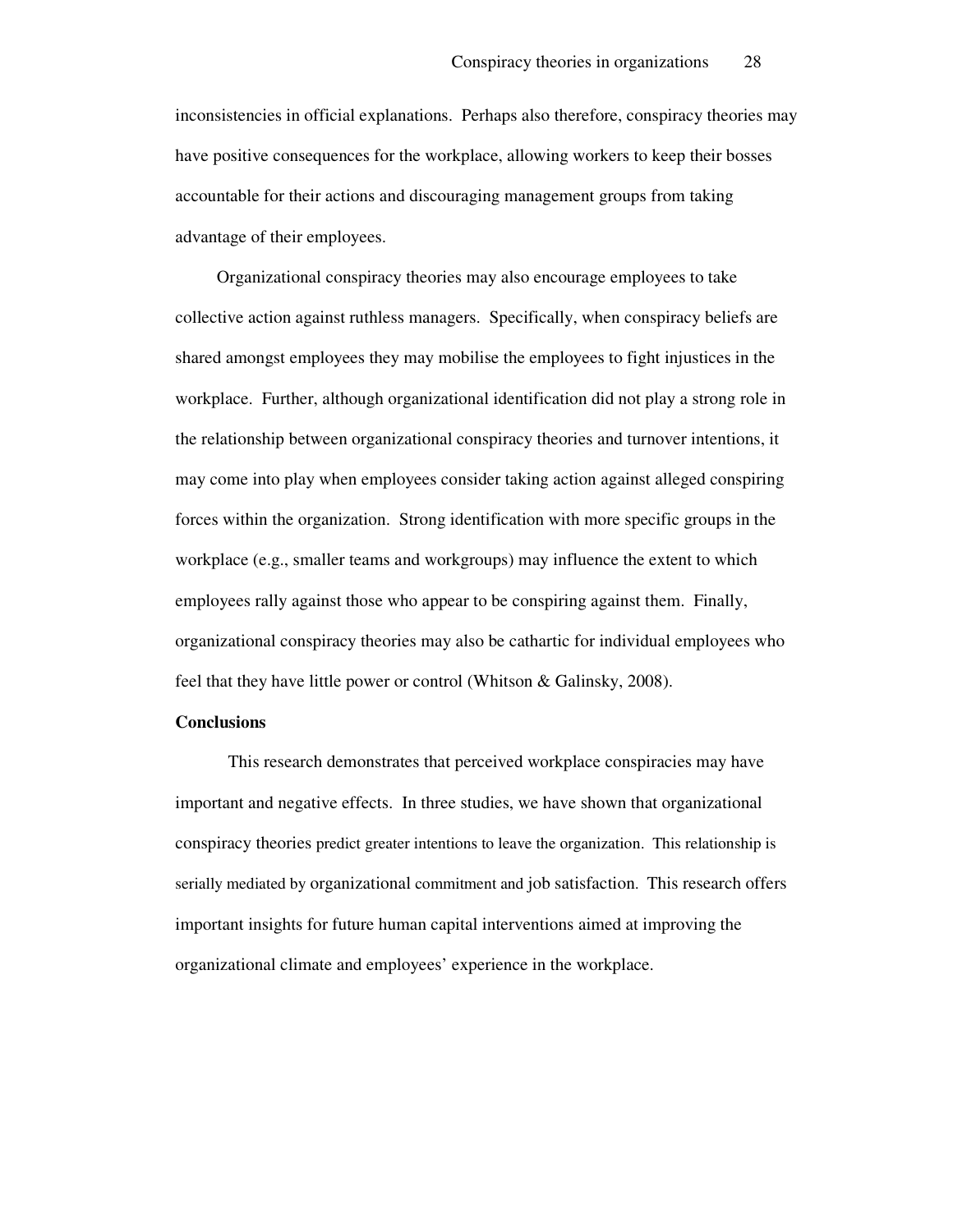#### **References**

- Abalakina-Paap, M., Stephan, W.G., Craig, T., & Gregory, L. (1999). Beliefs in conspiracies. *Political Psychology, 20*, 637–647. doi:10.1111/0162-895X.00160
- Abrams, D., Ando, K., & Hinkle, S.W. (1998). Psychological attachment to the group: Cross-cultural differences in organizational identification and subjective norms as predictors of workers' turnover intentions. *Personality and Social Psychology Bulletin, 24*, 1027–1039. doi: 10.1177/01461672982410001
- Abrams, D., & Randsley de Moura, G. (2001). Organizational identification: Psychological anchorage and turnover. In M. A. Hogg, & D. Terry (Eds.), *Social identity processes in organizational contexts*. Philadelphia: Psychology Press.
- Allen, N.J., & Meyer, J.P. (1990). The measurement and antecedents of affective, continuance and normative commitment to the organization. *Journal of Occupational Psychology, 63*, 1-18. doi: 10.1111/j.2044-8325.1990.tb00506.x
- Allport, G.W., & Postman, L.J. (1947). *The psychology of rumor*. New York: Holt.
- Ashforth, B.E., & Mael, F. (1989). Social identity theory and the organization. *Academy of Management Review, 14*, 20-39. doi: 10.5465/AMR.1989.4278999
- Behrend, T.S., Sharek, D.J., Meade, A.W., & Wiebe, E.N. (2011). The viability of crowdsourcing for survey research. *Behavioral Research Methods, 43*, 800-813. doi: 10.3758/s13428-011-0081-0
- Bird, S.T., & Bogart, L.M. (2003). Birth control conspiracy beliefs, perceived discrimination, and contraception among African Americans. *Journal of Health Psychology, 8*, 263–276. doi: 10.1177/1359105303008002669
- Bilewicz, M., Cichocka, A., & Soral, W. (2015). (Eds.), *The psychology of conspiracy.*  New York: Routledge.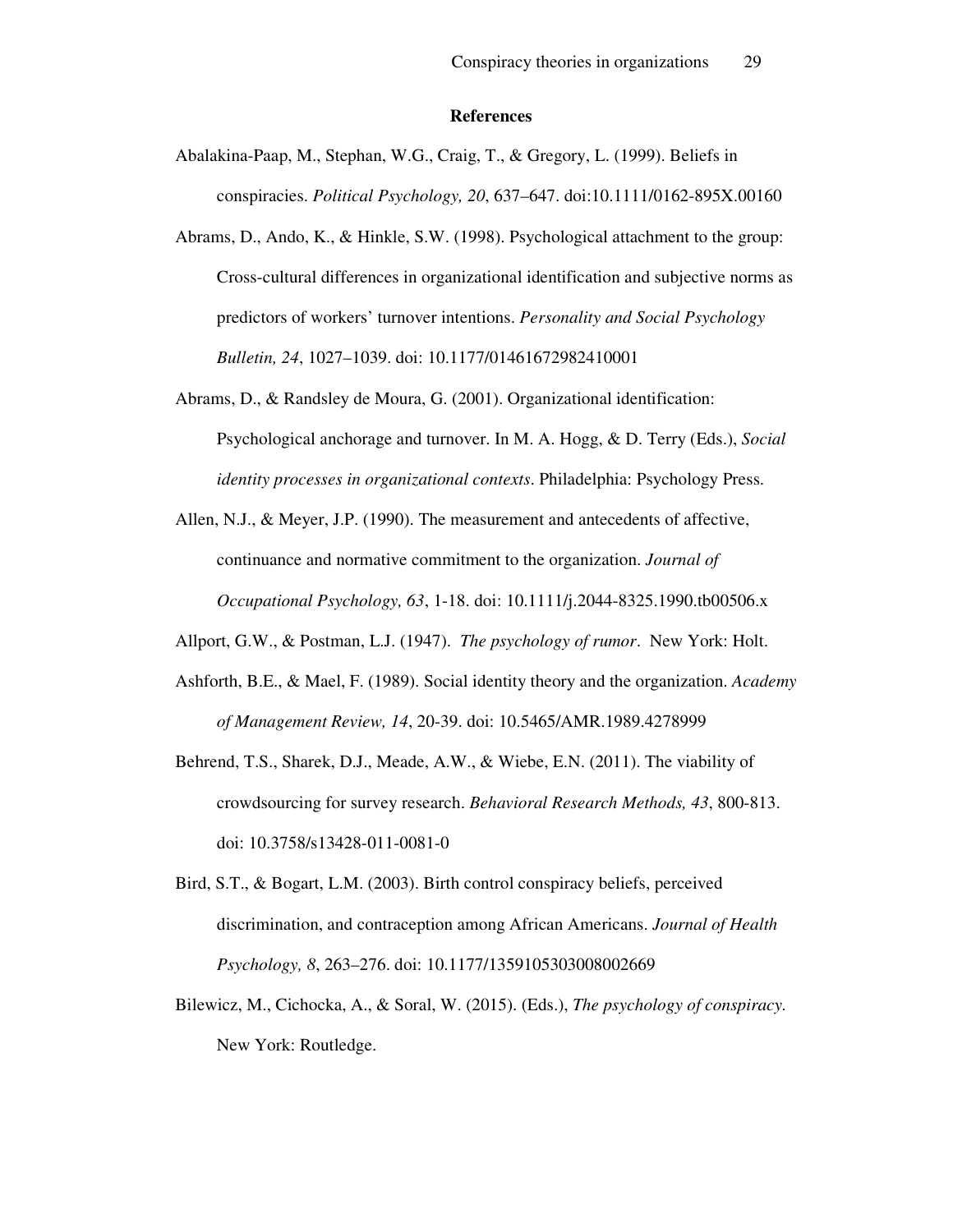- Bogart, L.M., & Thorburn, S.T. (2006). Relationship of African Americans' socio demographic characteristics to belief in conspiracies about HIV/AIDS and birth control. *Journal of the National Medical Association, 98*, 1144–1150.
- Cascio, W.F. (2006). The economic impact of employee behaviors on organizational performance. *California Management Review, 48*, 41-59. doi: 10.2307/41166360
- Cichocka, A., Marchlewska, M., Golec de Zavala, A., & Olechowski, M. (in press). 'They will not control us': Ingroup positivity and belief in intergroup conspiracies. *British Journal of Psychology.* doi: 10.1111/bjop.12158
- Clarke, S. (2002). Conspiracy theories and conspiracy theorizing. *Philosophy of the Social Sciences, 32*, 131–150. doi:10.1177/004931032002001
- DiFonzo, N., & Bordia, P. (2007). *Rumor psychology: Social & organizational approaches*. Washington, DC: American Psychological Association Books.
- Douglas, K.M., & Sutton, R.M. (2008). The hidden impact of conspiracy theories: Perceived and actual influence of theories surrounding the death of Princess Diana. *Journal of Social Psychology*, *148*, 210–221. doi: 10.3200/SOCP.148.2.210-222
- Douglas, K.M., & Sutton, R.M. (2011). Does it take one to know one? Endorsement of conspiracy theories is influenced by personal willingness to conspire. *British Journal of Social Psychology, 50,* 544-552. doi: 10.1111/j.2044-8309.2010.02018.x
- Douglas, K.M., & Sutton, R.M. (2015). Climate change: Why the conspiracy theories are dangerous. *Bulletin of the Atomic Scientists, 71,* 98-106. doi:

10.1177/0096340215571908

Douglas, K.M., Sutton, R.M., Callan, M.J., Dawtry, R.J., & Harvey, A.J. (2016). Someone is pulling the strings: Hypersensitive agency detection and belief in conspiracy theories. *Thinking and Reasoning, 22,* 57-77*.* doi: 10.1080/13546783.2015.1051586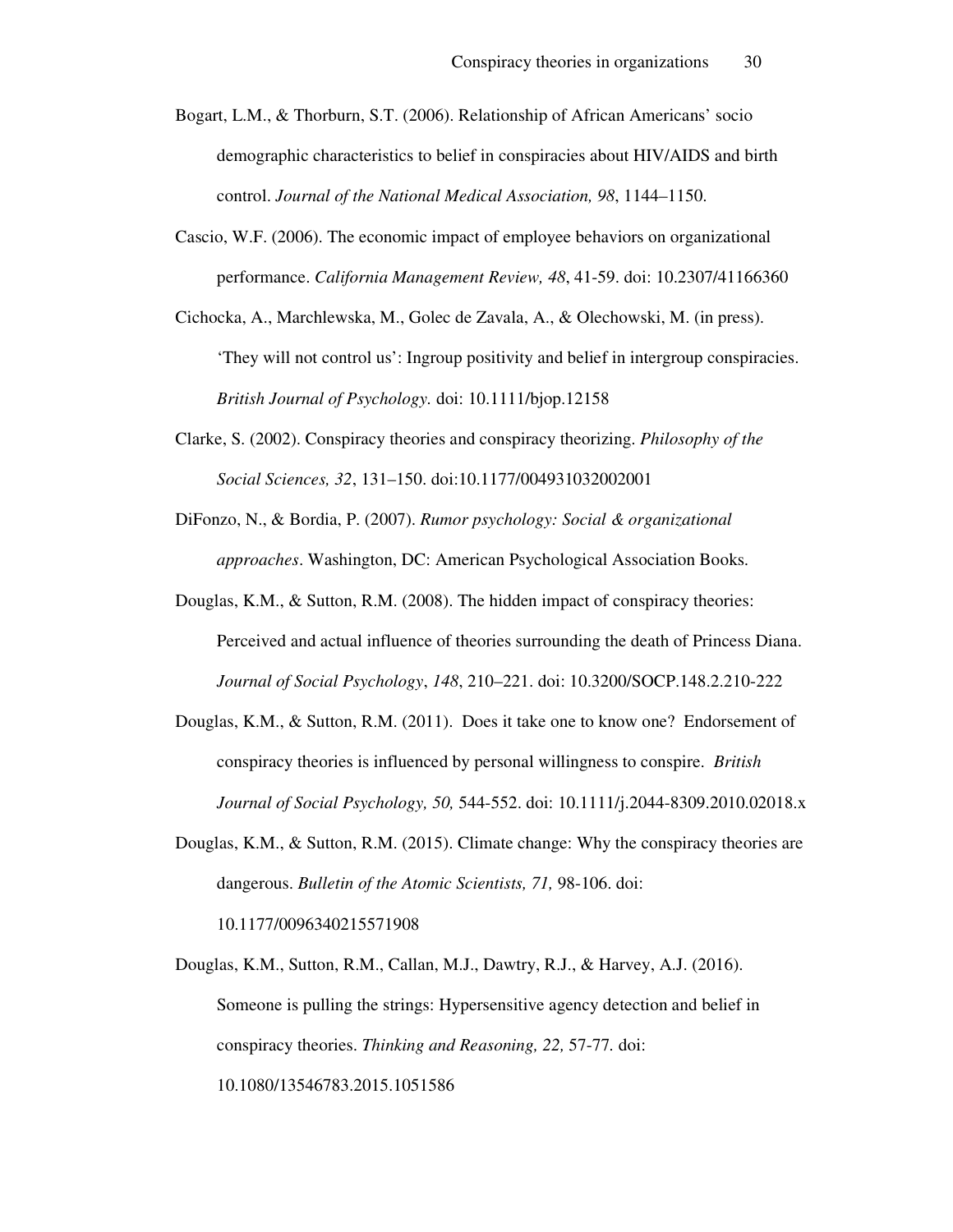- Douglas, K.M., Sutton, R M., Jolley, D., & Wood, M J. (2015). The social, political, environmental and health-related consequences of conspiracy theories: Problems and potential solutions. In M. Bilewicz, A. Cichocka, W. Soral (Eds.), *The psychology of conspiracy.* Abingdon, Oxford, UK: Taylor and Francis.
- Eby, L.T., Freeman, D.M., Rush, M.C., & Lance, C.E. (1999). Motivational bases of affective organizational commitment: A partial test of an integrative theoretical model. *Journal of Occupational and Organizational Psychology, 72*, 463-483. doi: 10.1348/096317999166798
- Edwards, M.R., & Peccei, R. (2007). Organizational identification: Development and testing of a conceptually grounded measure. *European Journal of Work and Organizational Psychology, 16*, 25-57. doi: 10.1080/13594320601088195
- Fenster, M. (1999). *Conspiracy theories: Secrecy and power in American culture*. Minneapolis, MN: University of Minnesota Press.
- Friedlander, F., & Margulies, N. (1969). Multiple impacts of organizational climate and individual value systems upon job satisfaction. *Personnel Psychology, 22*, 171-183. doi: 10.1111/j.1744-6570.1969.tb02300.x
- Goertzel, T. (1994). Belief in conspiracy theories. *Political Psychology*, *15*, 731–742.
- Hancock, J.I., Allen, D.G., Bosco, F.A., McDaniel, K.R., & Pierce, C.A. (2013). Metaanalytic review of employee turnover as a predictor of firm performance. *Journal of Management, 39*, 573-603. doi: 10.1177/0149206311424943
- Haslam, S.A., Postmes, T., & Ellemers, N. (2003). More than a metaphor: Organizational identity makes organizational life possible. *British Journal of Management, 14*, 357-369. doi: 10.1111/j.1467-8551.2003.00384.x
- Hayes, A.F. (2013). *Introduction to mediation, moderation and conditional process analysis: A regression-based approach*. New York: Guilford Press.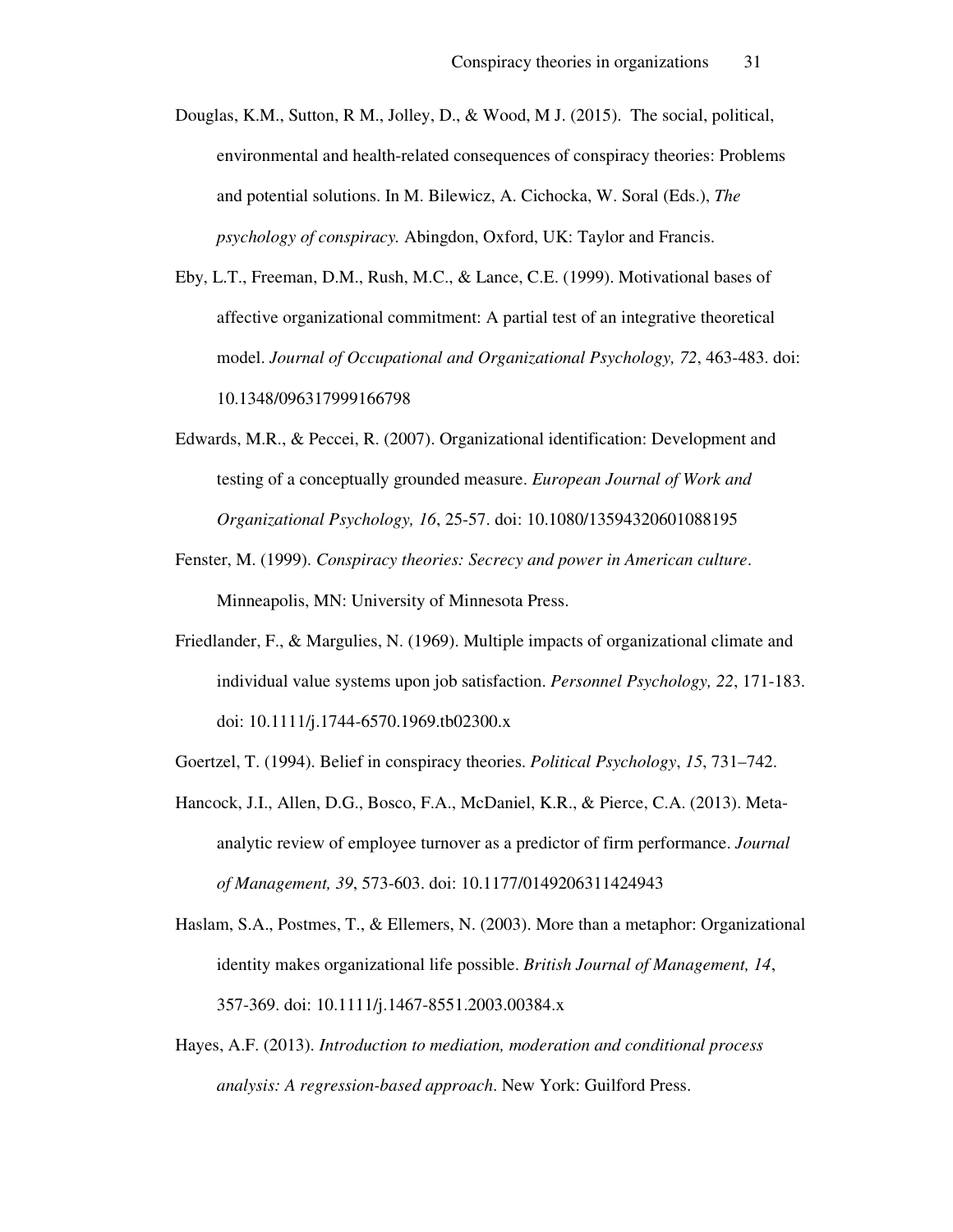- Imhoff, R., & Bruder, M. (2014). Speaking (un-)truth to power: Conspiracy mentality as a generalised political attitude. *European Journal of Personality, 28,* 25-43. doi: 10.1002/per.1930
- Jolley, D., & Douglas, K.M. (2014a). The social consequences of conspiracism: Exposure to conspiracy theories decreases the intention to engage in politics and to reduce one's carbon footprint. *British Journal of Psychology, 105,* 35-56*.* doi: 10.1111/bjop.12018
- Jolley, D., & Douglas, K.M. (2014b). The effects of anti-vaccine conspiracy theories on vaccination intentions*. PLOS ONE*, 9(2): e89177. doi:10.1371/journal.pone.0089177
- Kramer, R.M. (1999). Trust and distrust in organizations: Emerging perspectives, enduring questions. *Annual Review of Psychology, 50*, 569-598. doi: 10.1146/annurev.psych.50.1.569
- Lewandowsky, S., Oberauer, K., & Gignac, G. (2013). NASA faked the moon landing-Therefore (climate) science is a hoax: An anatomy of the motivated rejection of science. *Psychological Science, 24,* 622-633*.* doi: 10.1177/0956797612457686
- Lee, Park, & Koo (2015). Identifying organizational identification as a basis for attitudes and behaviors: A meta-analytic review. *Psychological Bulletin, 14*, 1049-1080. doi: 10.1037/bul0000012
- LePine, J. A., Erez, A., & Johnson, D. E. (2002). The nature and dimensionality of organizational citizenship behavior: A critical review and meta-analysis. *Journal of Applied Psychology, 87*, 52-65. doi: 10.1037/0021-9010.87.1.52
- Litwin, G. H., & Stringer, R.A. (1968). *Motivation and organizational climate.* Boston: Division of Research, Harvard Business School.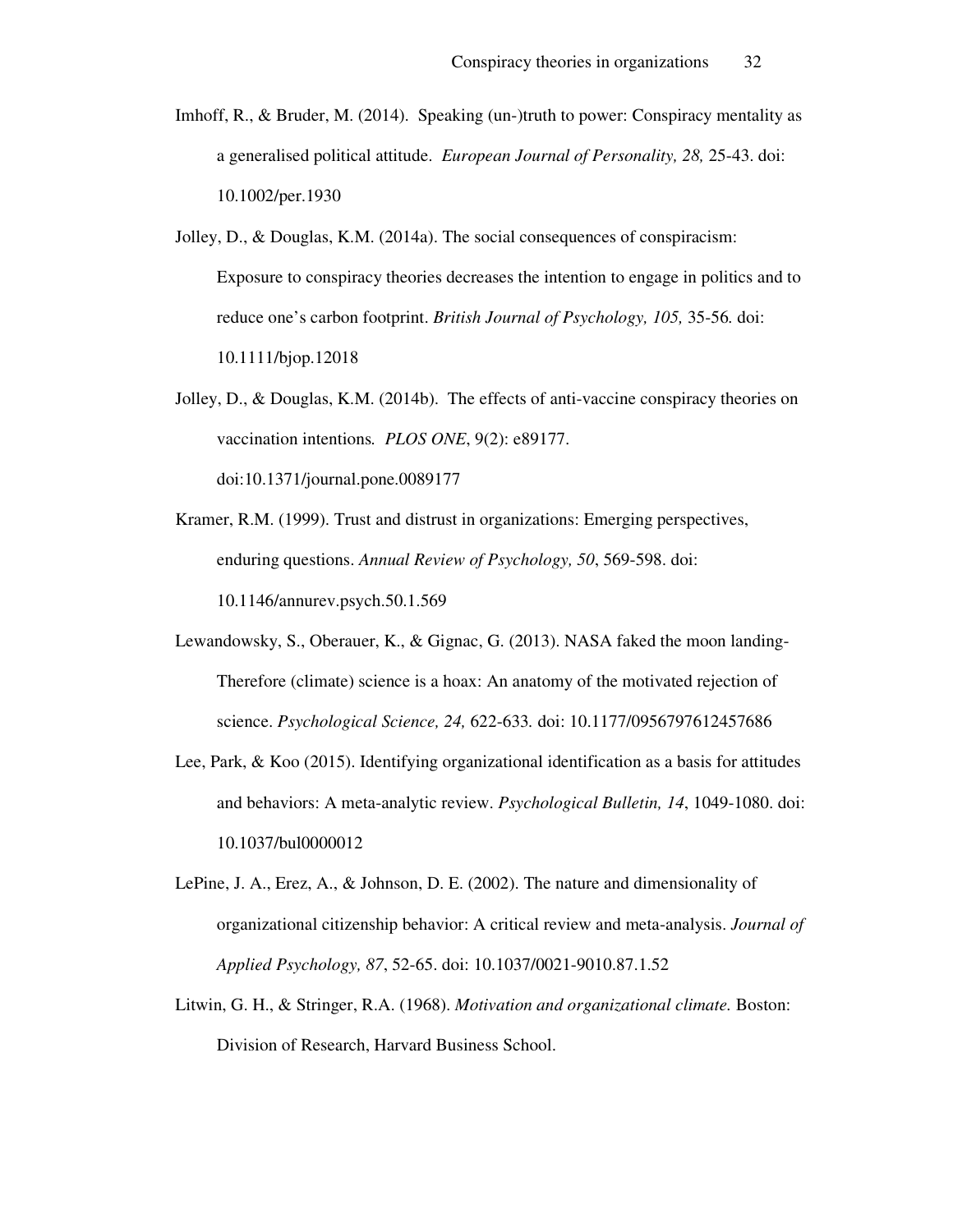- Loi, R., Hang-yue, N., & Foley, S. (2006). Linking employees' justice perceptions to organizational commitment and intention to leave: The mediating role of perceived organizational support. *Journal of Occupational and Organizational Psychology, 79*, 101-120. doi: 10.1348/096317905X39657
- Mael, F.A., & Ashforth, B.E. (1995). Loyal from day one: Biodata, organizational identification, and turnover among newcomers. *Personnel Psychology, 48*, 309– 333. doi: 10.1111/j.1744-6570.1995.tb01759.x
- Mathieu, J.E., & Zajac, D.M. (1990). A review and meta-analysis of the antecedents, correlates, and consequences of organizational commitment. *Psychological Bulletin, 108*, 171-194. doi: 10.1037/0033-2909.108.2.171
- McCauley, C. & Jacques, S. (1979). The popularity of conspiracy theories of presidential assassination: a Bayesian analysis. *Journal of Personality and Social Psychology. 37*, 637-644. doi: 10.1037/0022-3514.37.5.637
- Meyer, J.P., & Allen, N.J. (1997). *Commitment in the workplace: Theory, research and application*. New York: Sage Publications.
- Meyer, J. P., Becker, T. E., & Van Dick, R. (2006). Social identities and commitments at work: Toward an integrative model. *Journal of Organizational Behavior, 27*, 665- 683. doi: 10.1002/job.383
- Meyer, J. P., Stanley, D. J., Herscovitch, L., & Topolnytsky, L. (2002). Affective, continuance, and normative commitment to the organization: A meta-analysis of antecedents, correlates, and consequences. *Journal of Vocational Behavior, 61*, 20- 52. doi:10.1006/jvbe.2001.1842
- Miller, S. (2002). Conspiracy theories: Public arguments as coded social critiques. *Argumentation and Advocacy, 39*, 40–56.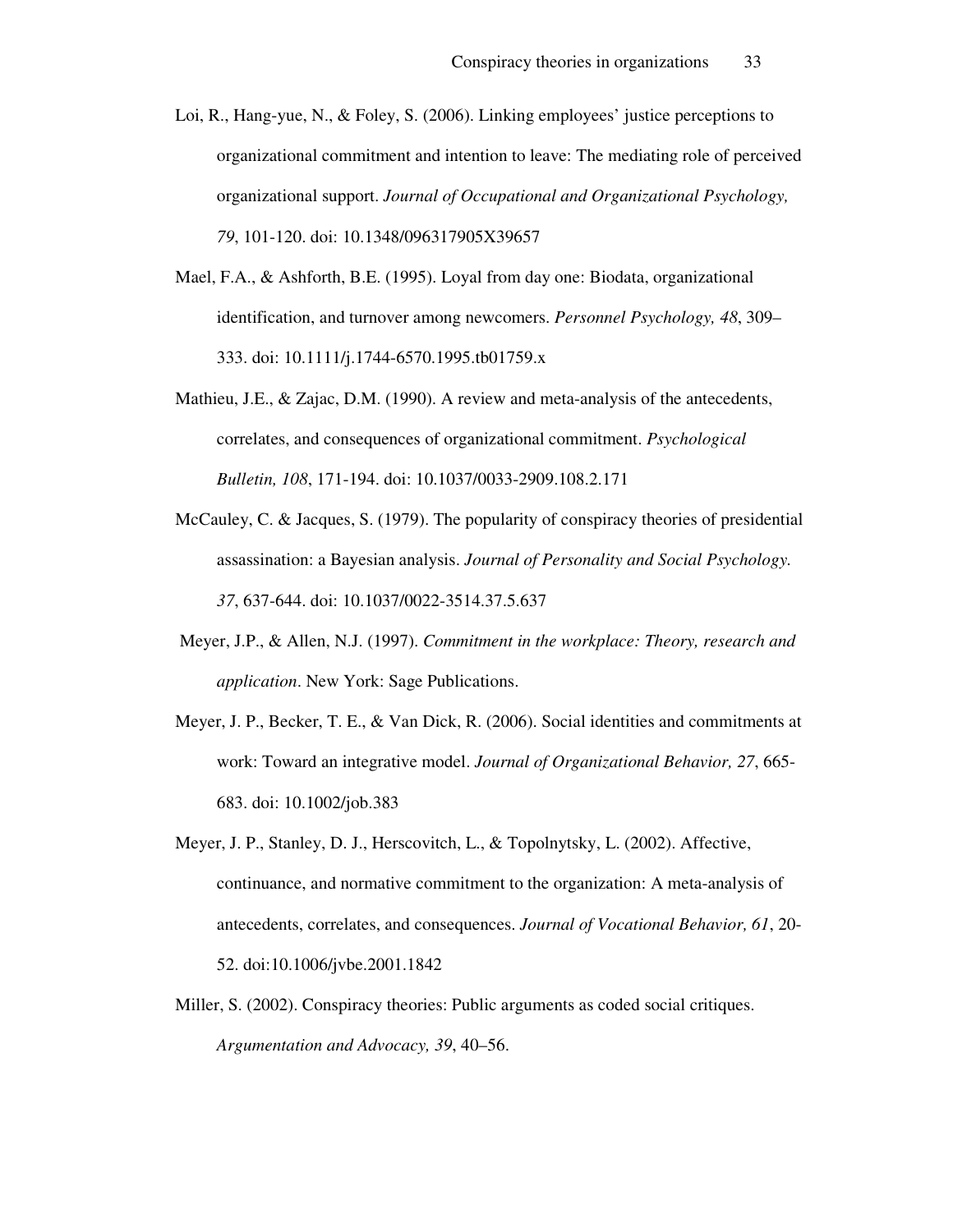Mitchell, T.R., Holton, B.C., Lee, T. L., Sablynski, C.J., & Erez, M. (2001). Why people stay: Using job embeddedness to predict voluntary turnover. *Academy of Management Journal, 44*(6), 1102–1121. doi: 10.2307/3069391

- Murphy, G., Athanasou, J., & King, N. (2002). Job satisfaction and organizational citizenship behaviour: A study of Australian human<sup>
Service professionals. *Journal*</sup> *of Managerial Psychology, 17*, 287-297. doi: 10.1108/02683940210428092
- Oliver, J.E., & Wood, T.J. (2014). Conspiracy theories and the paranoid style(s) of mass opinion. *American Journal of Political Science, 58,* 952-966. doi: 10.1111/ajps.12084
- Ostroff, C. (1993). The effects of climate and personal influences on individual behavior and attitudes in organizations. *Organizational Behavior and Human Decision Processes, 56*, 56-90. doi:10.1006/obhd.1993.1045
- Ouwerkerk, J.W., Ellemers, N., & De Gilder, D. (1999). Group commitment and individual effort in experimental and organisational contexts. In N. Ellemers, R. Spears, & B. Doosje (Eds.), *Social identity: Context, commitment, content* (pp. 184-204). Oxford, UK: Blackwell.
- Porter, L.W., Steers, R.M., Mowday, R.T., & Boulian, P.V. (1974). Organizational commitment, job satisfaction, and turnover among psychiatric technicians. *Journal of Applied Psychology, 59*, 603-609. doi: 10.1037/h0037335
- Pritchard, R.D., & Karasick, B.W. (1973). The effects of organizational climate on managerial job performance and job satisfaction. *Organizational Behavior and Human Performance, 9*, 126-146. doi: 10.1016/0030-5073(73)90042-1
- Randsley de Moura, G., Abrams, D., Retter, C., Gunnarsdottir, S., & Ando, K. (2009). Identification as an organizational anchor: How identification and job satisfaction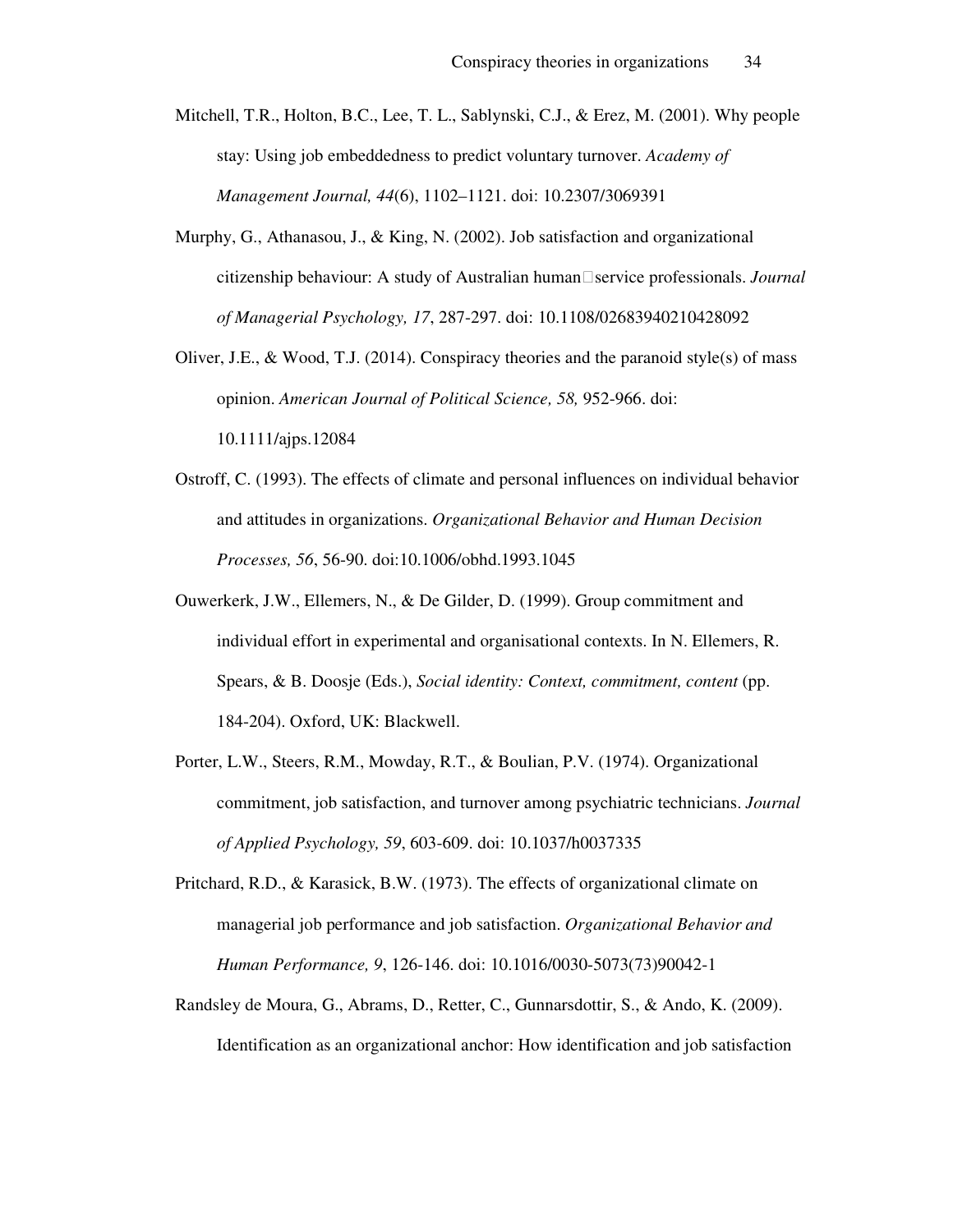combine to predict turnover intention. *European Journal of Social Psychology, 39*, 540-557. doi: 10.1002/ejsp.553

Riketta, M. (2002). Organization identification: A meta-analysis. *Journal of Voctional Behavior, 66,* 358-384. doi: 10.1016/j.jvb.2004.05.005

Schneider, B. (1975). Organizational climates: An essay. *Personnel Psychology, 28*, 447–479. doi: 10.1111/j.1744-6570.1975.tb01386.x

- Schneider, B., Ehrhart, M.G., & Macey, W.H. (2013). Organizational climate and culture. *Annual Review of Psychology, 64*, 361-388. doi: 10.1146/annurev-psych-113011-143809
- Schwepker, C.H. (2001). Ethical climate's relationship to job satisfaction, organizational commitment, and turnover intention in the salesforce. *Journal of Business Research, 54*, 39-52. doi: 10.1016/S0148-2963(00)00125-9
- Shaw, J.D., Gupta, N., & Delery, J.E. (2005). Alternative conceptualizations of the relationship between voluntary turnover and organizational performance. *Academy of Management Journal, 48*, 50-68. doi: 10.5465/AMJ.2005.15993112
- Steel, R.P., & Ovalle, N.K. (1984). A review and meta-analysis of research on the relationship between behavioral intentions and employee turnover. *Journal of Applied Psychology, 69*, 673–686. doi: 10.1037/0021-9010.69.4.673
- Sunstein, C.R. & Vermeule, A. (2009). Conspiracy theories: Causes and cures. *Journal of Political Philosophy, 17*, 202–227. doi: 10.1111/j.1467-9760.2008.00325.x
- Swami, V., & Coles, R. (2010). The truth is out there: Belief in conspiracy theories. *The Psychologist*, *23*, 560-563.
- Swami, V., Chamorro-Premuzic, T., & Furnham, A. (2010). Unanswered questions: A preliminary investigation of personality and individual difference predictors of 9/11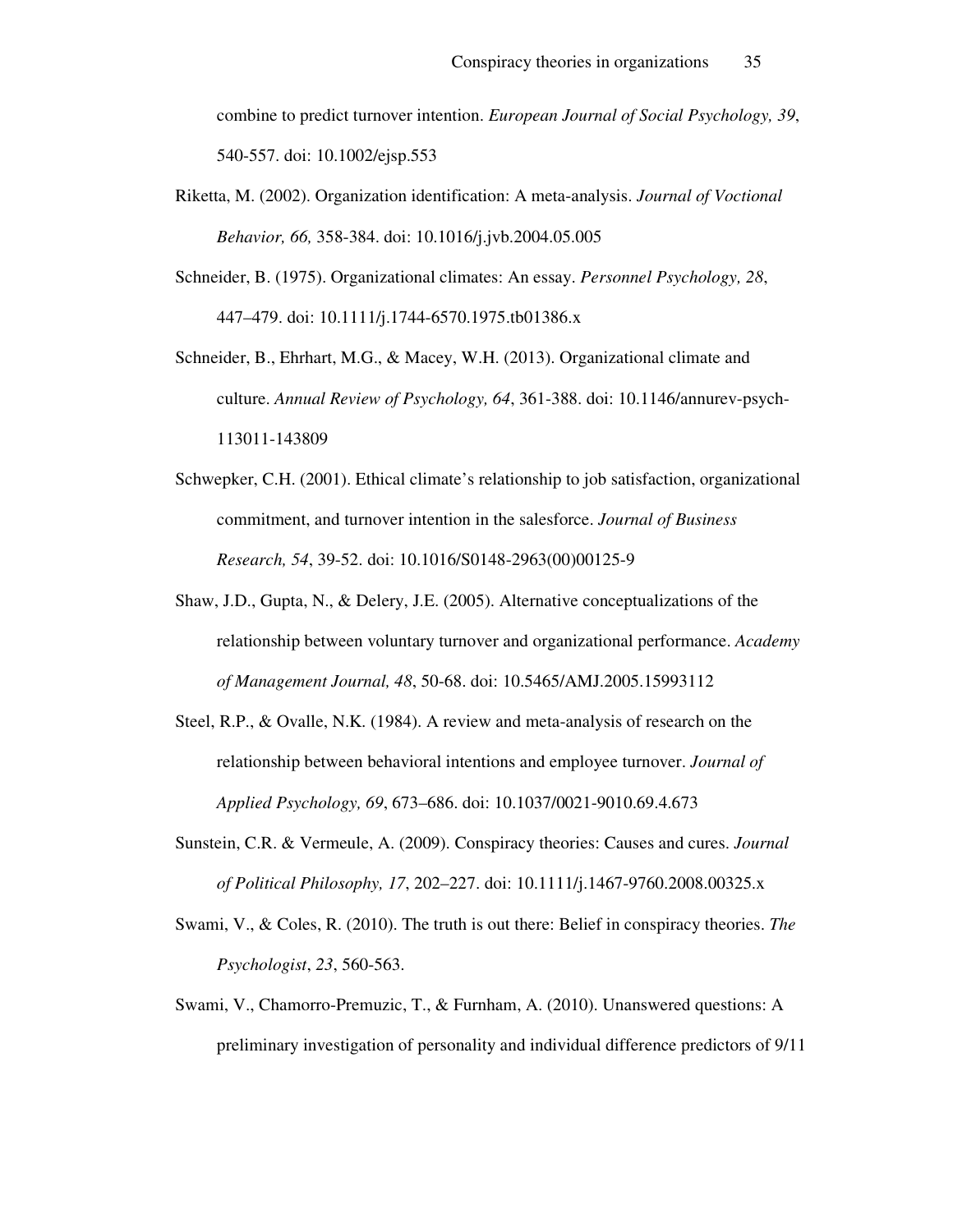conspiracist beliefs. *Applied Cognitive Psychology, 24,* 749–761. doi: 10.1002/acp.1583

Swami, V., Coles, R., Stieger, S., Pietschnig, J., Furnham, A., Rehim, S., & Voracek, M. (2011). Conspiracist ideation in Britain and Austria. Evidence of a monological belief system and associations between individual differences and real-world and fictitious conspiracy theories. *British Journal of Psychology, 102,* 443-463. doi: 10.1111/j.2044-8295.2010.02004.x

- Tyler, T., Degoey, P., & Smith, H. (1996). Understanding why the justice of group procedures matters: A test of the psychological dynamics of the group-value model. *Journal of Personality and Social Psychology, 70,* 913-930.
- Uscinski. J.E., & Parent, J.M. (2014). *American conspiracy theories.* New York: Oxford University Press.
- Van Dick, R., Christ, O., Stellmacher, J., Wagner, U., Ahlswede, O., Grubba, C., …& Tissington, P.A. (2004). Should I stay or should I go? Explaining turnover intentions with organizational identification and job satisfaction. *British Journal of Management, 15*, 351–360. doi: 10.1111/j.1467-8551.2004.00424.x
- Van Dick, R. (2004). My job is my castle: Identification in organizational contexts. In C.L. Cooper, & I.T. Robertson (Eds.), *International review of industrial and organizational psychology* Vol. 19 (pp. 171 – 203). Chichester: Wiley.
- Van Knippenberg, D., & Sleebos, E. (2006). Organizational identification versus organizational commitment: Self-definition, social exchange, and job attitudes. *Journal of Organizational Behavior, 27*, 571-584. doi: 10.1002/job.359
- Van Prooijen, J.-W., & de Vries, R.E. (in press). Organizational conspiracy beliefs: Implications for leadership styles and employee outcomes. *Journal of Business Psychology.*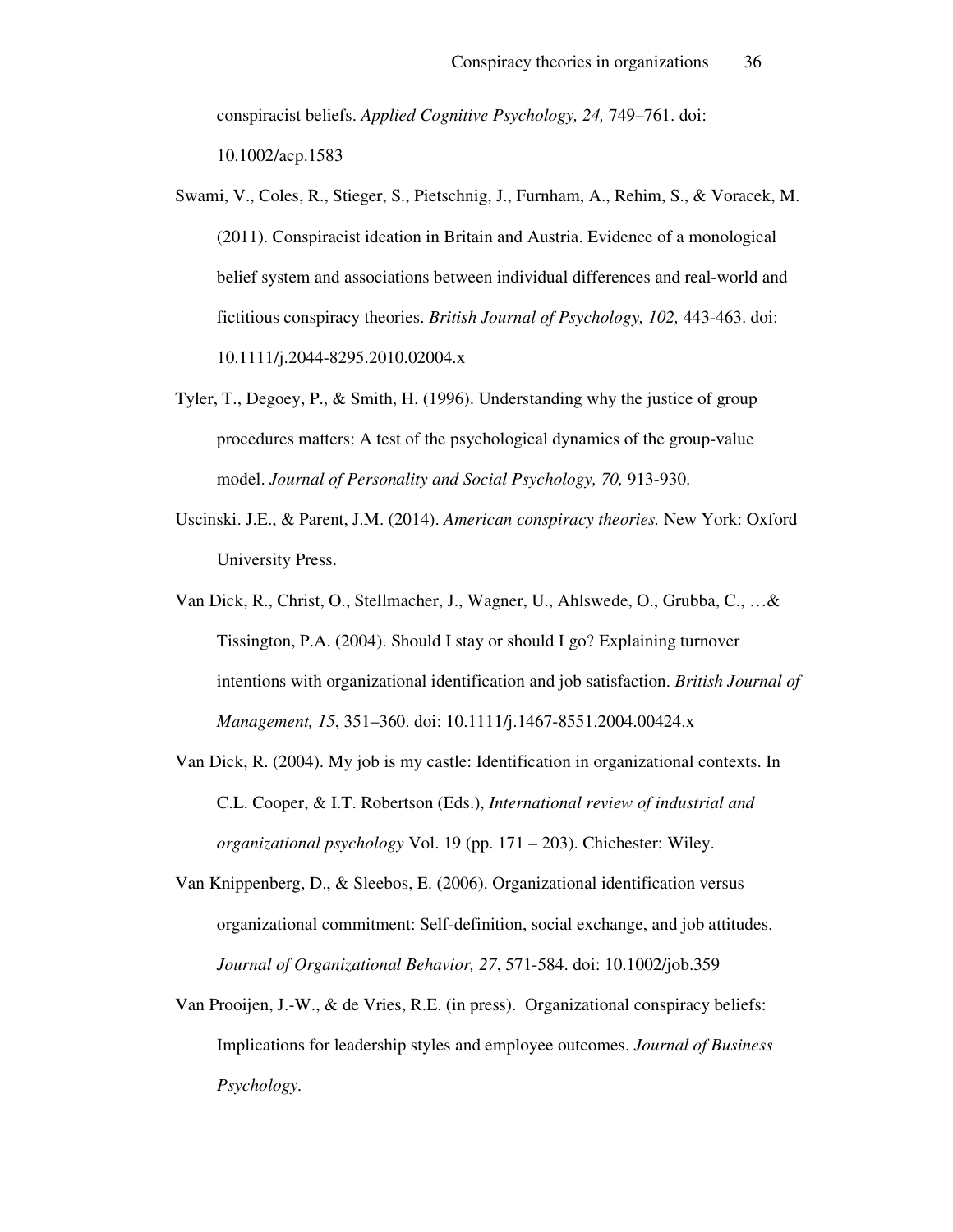- Van Prooijen, J.-W., & Jostmann, N. B. (2013). Belief in conspiracy theories: The influence of uncertainty and perceived morality. *European Journal of Social Psychology*, *43,* 109-115*.* doi: 10.1007/s10869-015-9428-3
- Wegge, J., Van Dick, R., Fisher, G. K., Wecking, C., & Moltzen, K. (2006). Work motivation, organizational identification, and well-being in call centre work. *Work & Stress, 20*, 60-83. doi: 10.1080/02678370600655553
- Weisberg, J., & Kirschenbaum, A. (1991). Employee turnover intentions: Implications from a national sample. *The International Journal of Human Resource Management, 2*, 359-375. doi: 10.1080/09585199100000073
- Whitson, J.A., & Galinsky, A.D. (2008). Lacking control increases illusory pattern perception. *Science*, *322*, 115-117. doi: 10.1126/science.1159845
- Wimbush, J.C., & Shepard, J.M. (1994). Toward an understanding of ethical climate: Its relationship to ethical behavior and supervisory influence. *Journal of Business Ethics, 13*, 637-647. doi: 10.1007/BF00871811
- Wood, M.J., & Douglas, K.M. (2013). "What about building 7?" A social psychological study of online discussion of 9/11 conspiracy theories. *Frontiers in Psychology, 4,*  409. doi: 10.3389/fpsyg.2013.00409
- Wood, M.J., & Douglas, K.M. (2015). Online communication as a window to conspiracist worldviews. *Frontiers in Psychology, 6,* 836. doi: 10.3389/fpsyg.2015.00836
- Wood, M.J., Douglas, K.M., & Sutton, R.M. (2012). Dead and alive: Beliefs in contradictory conspiracy theories. *Social Psychological and Personality Science, 3,* 767-773*.* doi: 10.1177/1948550611434786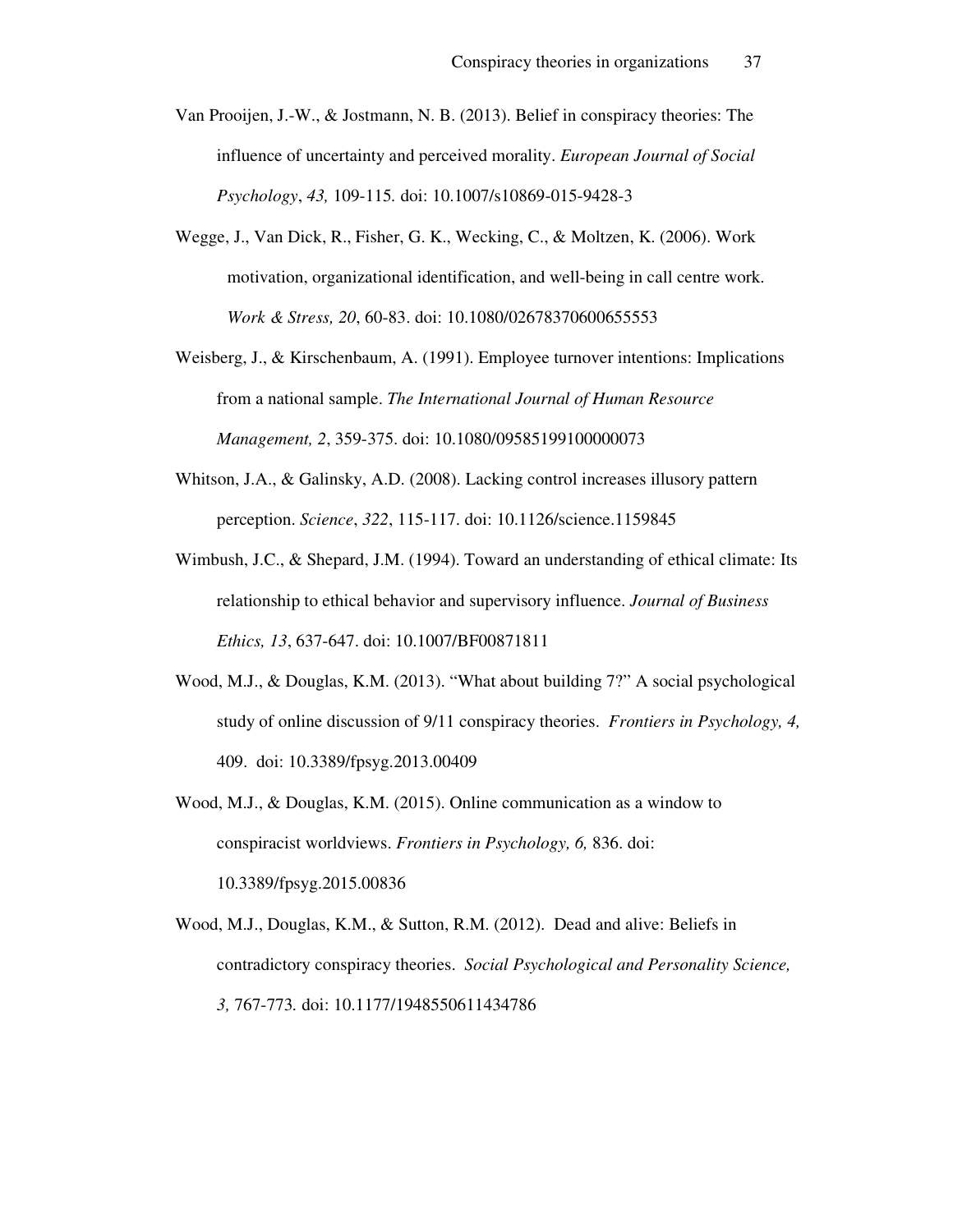| <b>Measures</b>                              | M(SD)       | 1. | 2.       | 3.     | $\overline{4}$ . | 5.       | 6.        |
|----------------------------------------------|-------------|----|----------|--------|------------------|----------|-----------|
| 1. Organizational<br>conspiracy belief       | 2.79(1.06)  | -- | $.28***$ | .39*** | $-29***$         | $-40***$ | $-.41***$ |
| 2. Belief in other<br>conspiracy<br>theories | 1.85(.83)   |    | --       | $.14*$ | $-.04$           | $-.04$   | $-.13$    |
| 3. Turnover<br>intentions                    | 2.27(1.46)  |    |          |        | $-.40***$        | $-48***$ | $-.55***$ |
| 4. Organizational<br>identification          | 4.32 (1.61) |    |          |        |                  | $.75***$ | $.63***$  |
| 5. Organizational<br>commitment              | 3.86(1.17)  |    |          |        |                  |          | $.57***$  |
| 6. Job satisfaction                          | 3.50(.87)   |    |          |        |                  |          |           |

**Table 1.** Correlations between variables measured in Study 1.

\* *p* < .05, \*\* *p* < .01, \*\*\* *p* < .001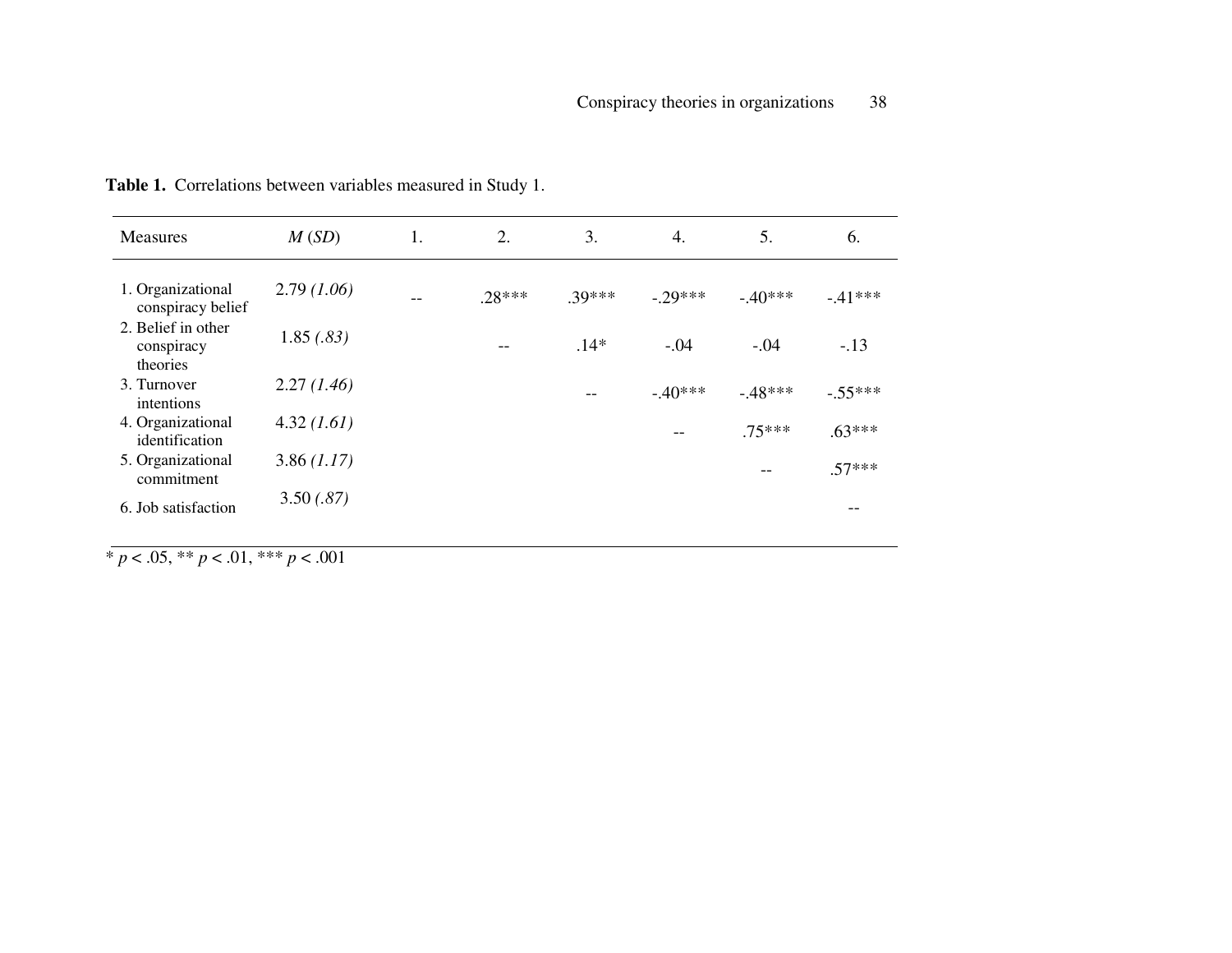| Variable               | Positive climate | Negative climate | Total       | t        | $\boldsymbol{p}$ |
|------------------------|------------------|------------------|-------------|----------|------------------|
| Org. conspiracy belief | 2.17(.87)        | 4.02(.65)        | 3.01 (1.20) | $-13.14$ | < .001           |
| Turnover intentions    | 1.80(.87)        | 4.27(.78)        | 3.05(1.49)  | $-16.35$ | < .001           |
| Org. commitment        | 5.6(1.26)        | 1.92(1.25)       | 3.76(2.25)  | 16.13    | < .001           |
| Job satisfaction       | 5.09(.91)        | 2.16(.99)        | 3.61 (1.75) | 16.82    | < .001           |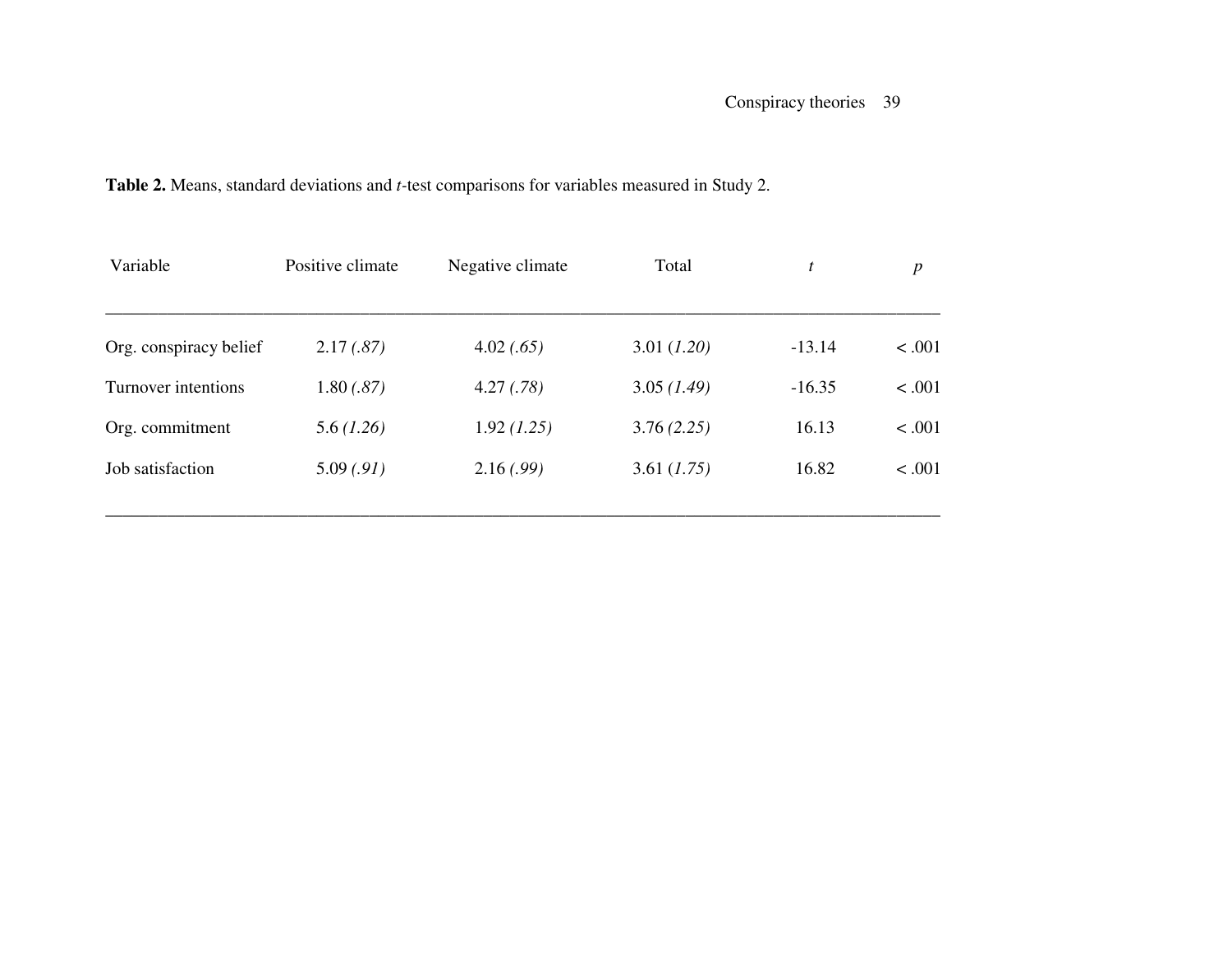| Variable            | Control    | Conspiracy  | Total      | t        | $\boldsymbol{p}$ |
|---------------------|------------|-------------|------------|----------|------------------|
| Turnover intentions | 2.00(.96)  | 3.65 (1.10) | 2.82(1.32) | $-11.36$ | < .001           |
| Org. commitment     | 5.17(1.48) | 2.30(1.53)  | 3.75(2.08) | 13.55    | < .001           |
| Job satisfaction    | 4.76(1.20) | 2.75(1.42)  | 3.77(1.65) | 10.90    | < .001           |

### **Table 3.** Means, standard deviations and *t-*test comparisons for variables measured in Study 3.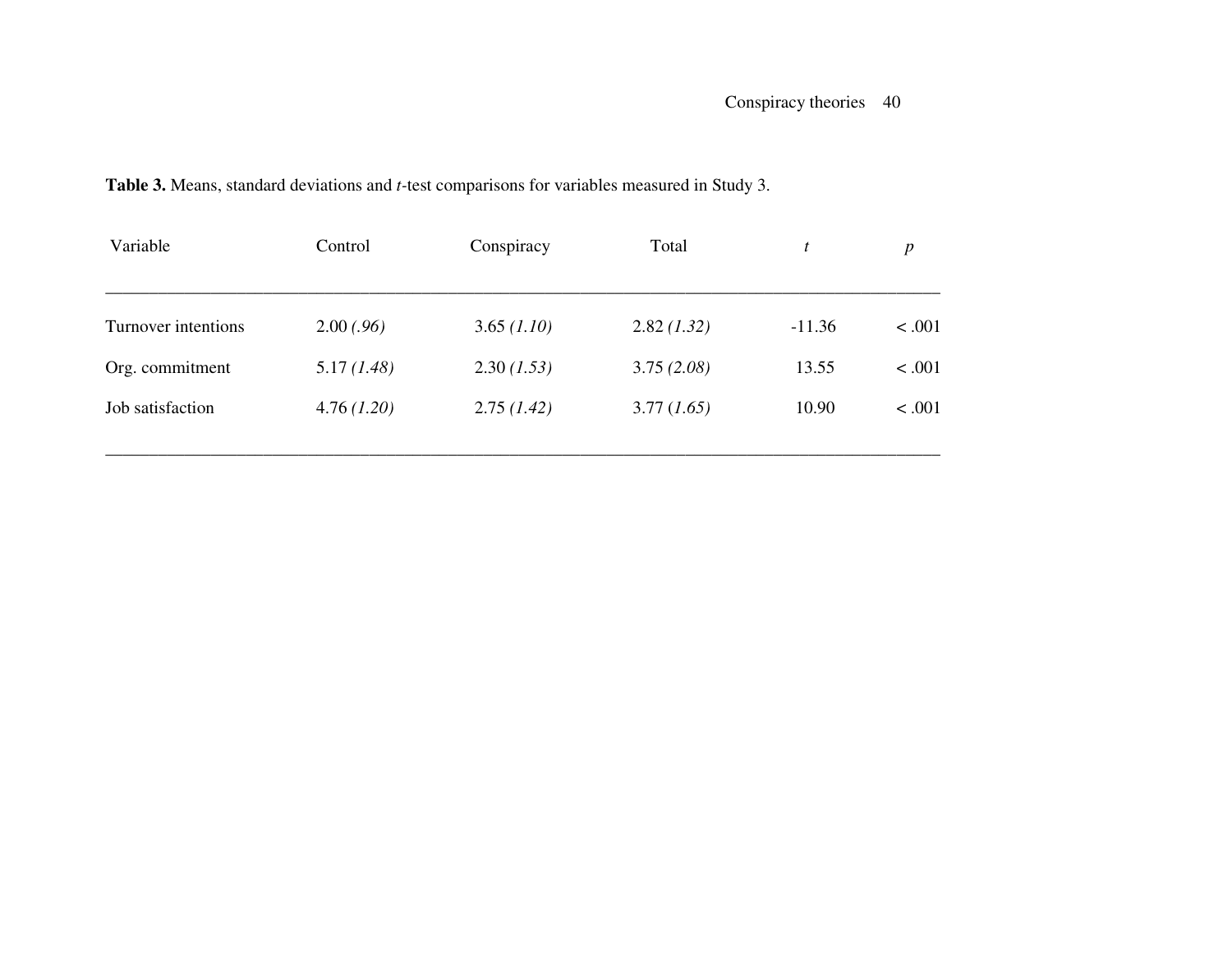

*Figure 1.* Study 1: Unstandardised coefficients for mediation analyses using the PROCESS macro (Model 4, 10,000 bootstraps; Hayes, 2013), controlling for belief in other conspiracy theories.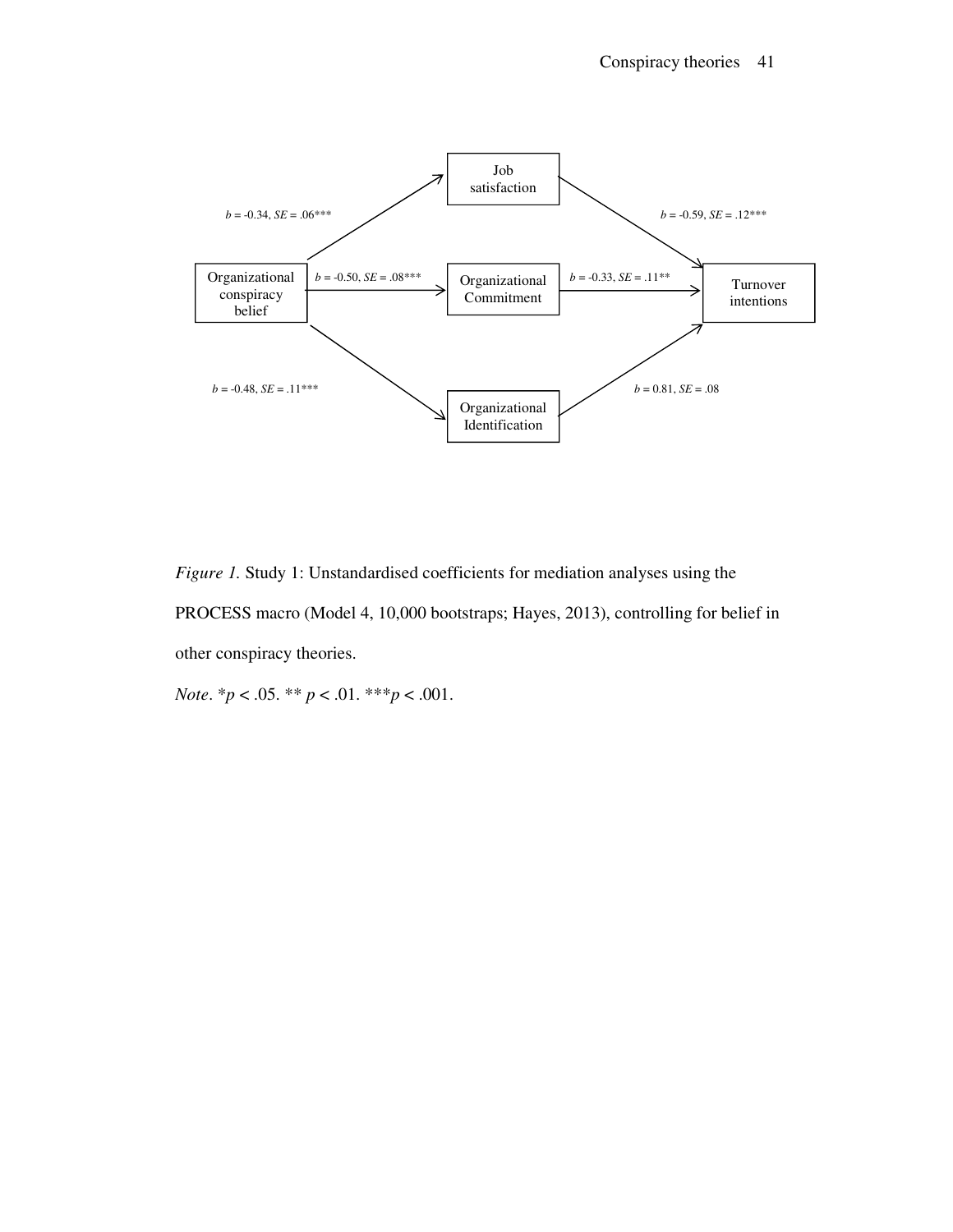

*Figure 2.* Study 1: Unstandardised coefficients for mediation analyses using the

PROCESS macro (Model 6, 10,000 bootstraps; Hayes, 2013), controlling for belief in other conspiracy theories.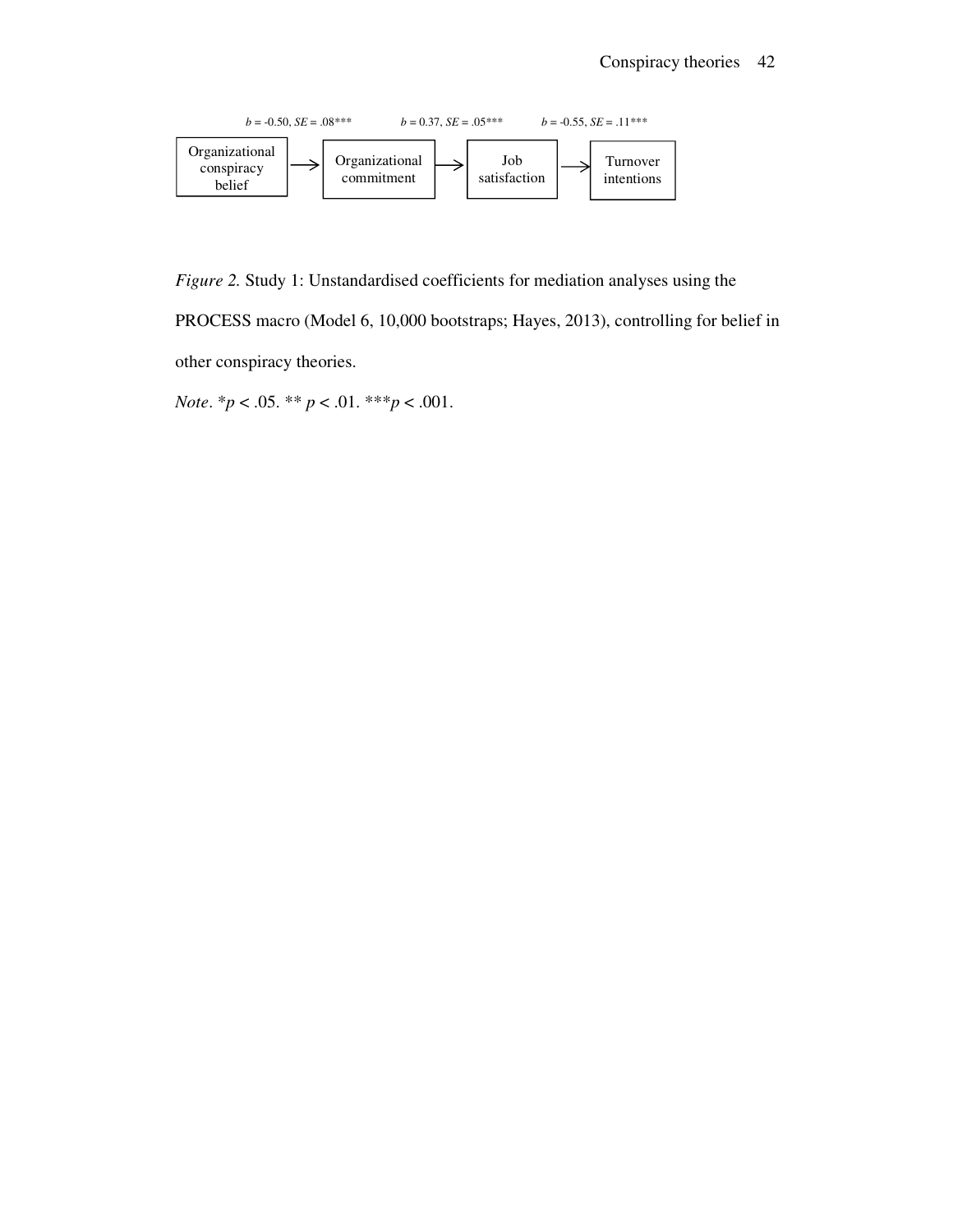

*Figure 3.* Study 2: Unstandardised coefficients for mediation analyses using the PROCESS macro (Model 6, 10,000 bootstraps; Hayes, 2013), controlling for belief in other conspiracy theories.